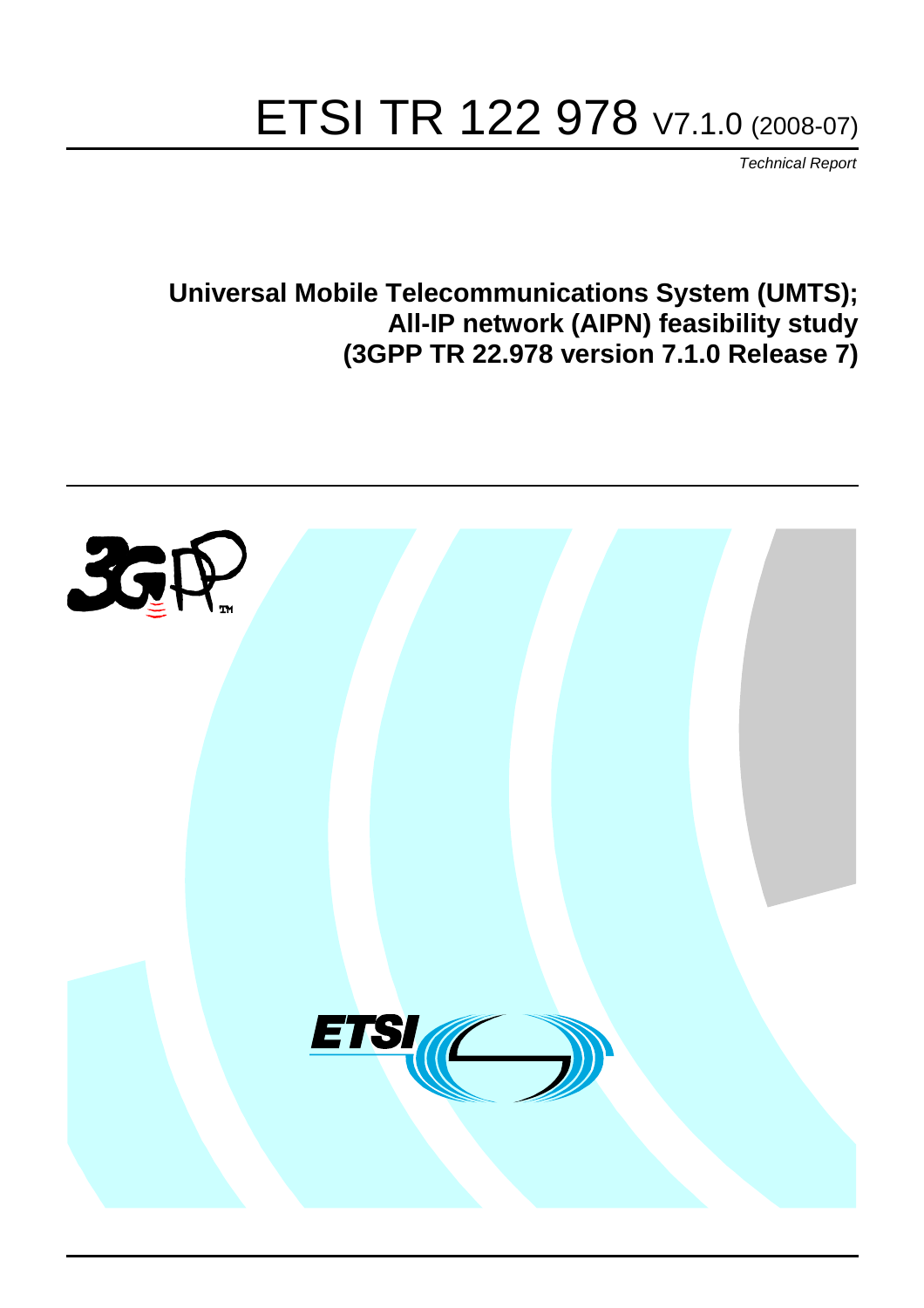Reference DTR/TSGS-0122978v710

> Keywords UMTS

### *ETSI*

#### 650 Route des Lucioles F-06921 Sophia Antipolis Cedex - FRANCE

Tel.: +33 4 92 94 42 00 Fax: +33 4 93 65 47 16

Siret N° 348 623 562 00017 - NAF 742 C Association à but non lucratif enregistrée à la Sous-Préfecture de Grasse (06) N° 7803/88

#### *Important notice*

Individual copies of the present document can be downloaded from: [http://www.etsi.org](http://www.etsi.org/)

The present document may be made available in more than one electronic version or in print. In any case of existing or perceived difference in contents between such versions, the reference version is the Portable Document Format (PDF). In case of dispute, the reference shall be the printing on ETSI printers of the PDF version kept on a specific network drive within ETSI Secretariat.

Users of the present document should be aware that the document may be subject to revision or change of status. Information on the current status of this and other ETSI documents is available at <http://portal.etsi.org/tb/status/status.asp>

If you find errors in the present document, please send your comment to one of the following services: [http://portal.etsi.org/chaircor/ETSI\\_support.asp](http://portal.etsi.org/chaircor/ETSI_support.asp)

#### *Copyright Notification*

No part may be reproduced except as authorized by written permission. The copyright and the foregoing restriction extend to reproduction in all media.

> © European Telecommunications Standards Institute 2008. All rights reserved.

**DECT**TM, **PLUGTESTS**TM, **UMTS**TM, **TIPHON**TM, the TIPHON logo and the ETSI logo are Trade Marks of ETSI registered for the benefit of its Members.

**3GPP**TM is a Trade Mark of ETSI registered for the benefit of its Members and of the 3GPP Organizational Partners.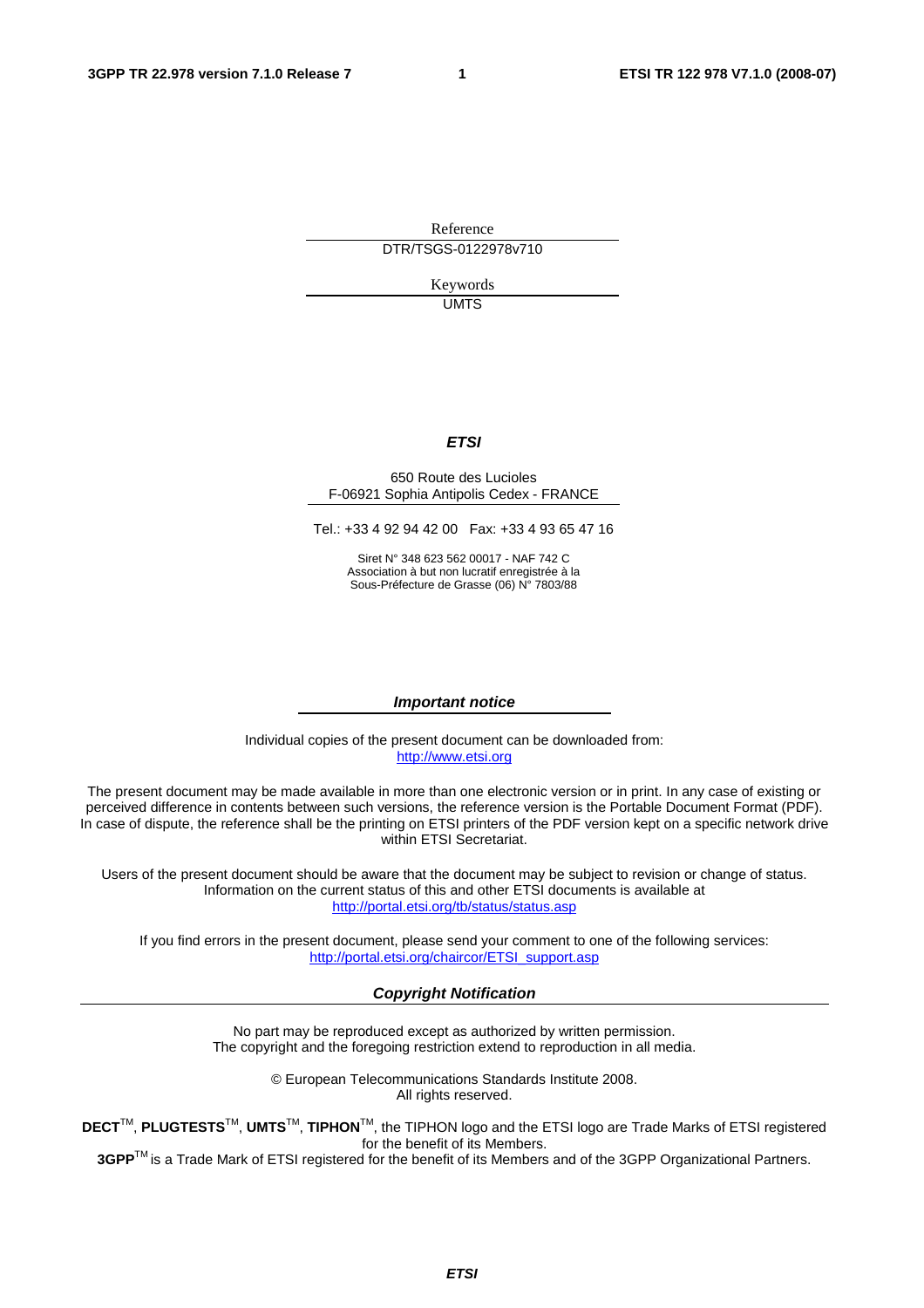## Intellectual Property Rights

IPRs essential or potentially essential to the present document may have been declared to ETSI. The information pertaining to these essential IPRs, if any, is publicly available for **ETSI members and non-members**, and can be found in ETSI SR 000 314: *"Intellectual Property Rights (IPRs); Essential, or potentially Essential, IPRs notified to ETSI in respect of ETSI standards"*, which is available from the ETSI Secretariat. Latest updates are available on the ETSI Web server ([http://webapp.etsi.org/IPR/home.asp\)](http://webapp.etsi.org/IPR/home.asp).

Pursuant to the ETSI IPR Policy, no investigation, including IPR searches, has been carried out by ETSI. No guarantee can be given as to the existence of other IPRs not referenced in ETSI SR 000 314 (or the updates on the ETSI Web server) which are, or may be, or may become, essential to the present document.

## Foreword

This Technical Report (TR) has been produced by ETSI 3rd Generation Partnership Project (3GPP).

The present document may refer to technical specifications or reports using their 3GPP identities, UMTS identities or GSM identities. These should be interpreted as being references to the corresponding ETSI deliverables.

The cross reference between GSM, UMTS, 3GPP and ETSI identities can be found under [http://webapp.etsi.org/key/queryform.asp.](http://webapp.etsi.org/key/queryform.asp)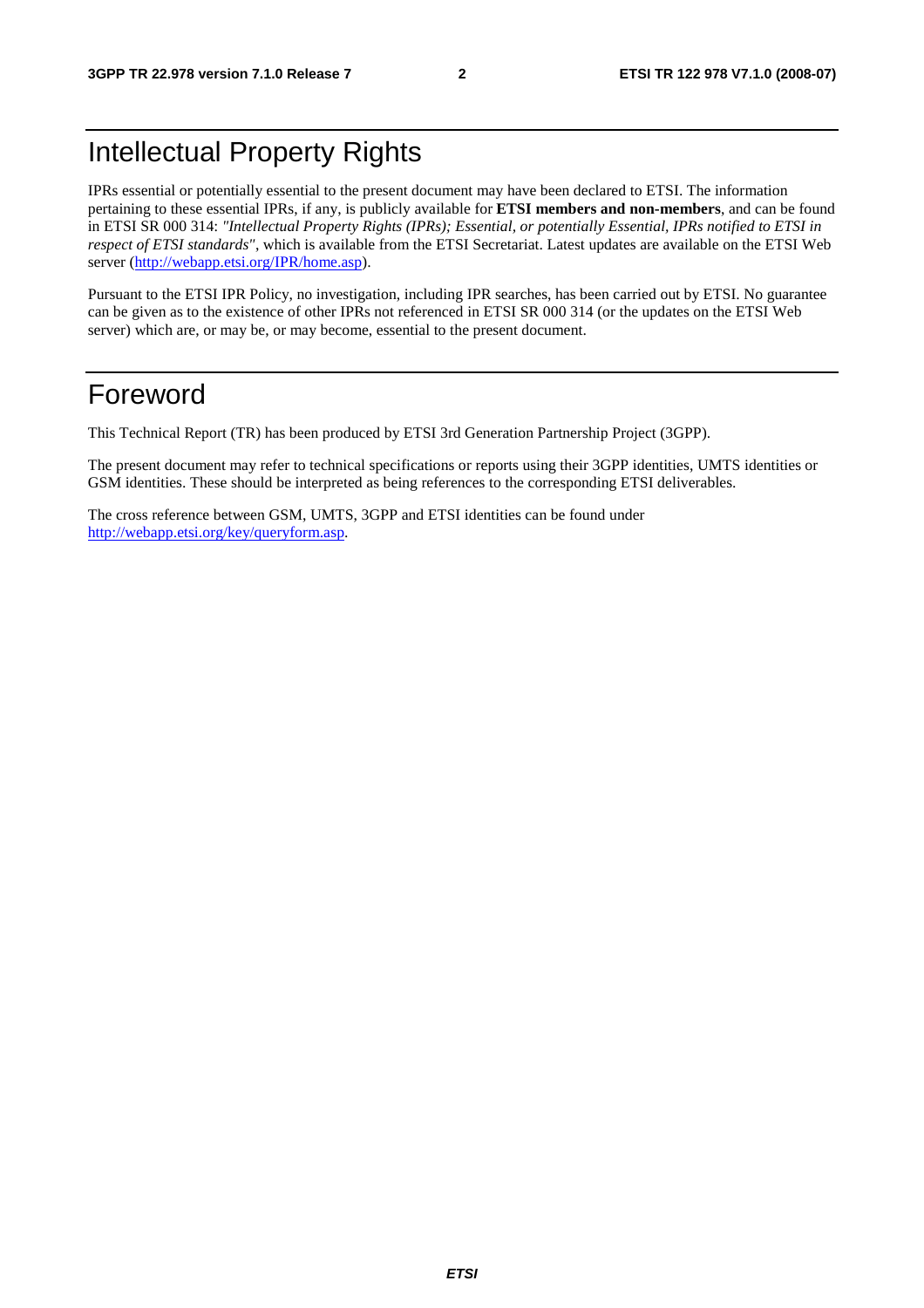$\mathbf{3}$ 

## Contents

| 1                  |                                                                                                |  |  |  |  |  |  |  |
|--------------------|------------------------------------------------------------------------------------------------|--|--|--|--|--|--|--|
| 2                  |                                                                                                |  |  |  |  |  |  |  |
| 3                  |                                                                                                |  |  |  |  |  |  |  |
| 3.1<br>3.2         |                                                                                                |  |  |  |  |  |  |  |
| 4                  |                                                                                                |  |  |  |  |  |  |  |
| 4.1                |                                                                                                |  |  |  |  |  |  |  |
| 4.2                |                                                                                                |  |  |  |  |  |  |  |
| 4.2.1              |                                                                                                |  |  |  |  |  |  |  |
| 4.2.1.1            |                                                                                                |  |  |  |  |  |  |  |
| 4.2.1.2            |                                                                                                |  |  |  |  |  |  |  |
| 4.2.1.3            |                                                                                                |  |  |  |  |  |  |  |
| 4.2.1.4            |                                                                                                |  |  |  |  |  |  |  |
| 4.2.1.5            |                                                                                                |  |  |  |  |  |  |  |
| 4.2.2              |                                                                                                |  |  |  |  |  |  |  |
| 4.2.2.1            |                                                                                                |  |  |  |  |  |  |  |
| 4.2.2.2            | Desire of AIPN operators to encompass various access systems that are not specified by 3GPP13  |  |  |  |  |  |  |  |
| 4.2.2.3            |                                                                                                |  |  |  |  |  |  |  |
| 4.2.2.4            | Need for increased system efficiency leading to substantial cost reduction in terms of both    |  |  |  |  |  |  |  |
| 4.2.2.5            | Trend of the industry to align along the structure: access / transport / control / services15  |  |  |  |  |  |  |  |
| 4.2.2.6            |                                                                                                |  |  |  |  |  |  |  |
| 4.2.3              |                                                                                                |  |  |  |  |  |  |  |
| 4.2.3.1            |                                                                                                |  |  |  |  |  |  |  |
| 4.2.3.2            |                                                                                                |  |  |  |  |  |  |  |
| 4.2.3.3            |                                                                                                |  |  |  |  |  |  |  |
| 4.2.3.4            | Dawning of new, radio based services (e.g. Personal Networks, RFIDs, multi-hop access          |  |  |  |  |  |  |  |
| 4.2.3.5            |                                                                                                |  |  |  |  |  |  |  |
| 4.2.3.6            |                                                                                                |  |  |  |  |  |  |  |
| 4.2.3.7            |                                                                                                |  |  |  |  |  |  |  |
| 4.2.3.8            |                                                                                                |  |  |  |  |  |  |  |
| 4.3                |                                                                                                |  |  |  |  |  |  |  |
| 4.3.1              |                                                                                                |  |  |  |  |  |  |  |
| 4.3.2              |                                                                                                |  |  |  |  |  |  |  |
| 4.3.3              |                                                                                                |  |  |  |  |  |  |  |
|                    |                                                                                                |  |  |  |  |  |  |  |
| 5                  |                                                                                                |  |  |  |  |  |  |  |
| 5.1                |                                                                                                |  |  |  |  |  |  |  |
| 5.1.1              |                                                                                                |  |  |  |  |  |  |  |
| 5.1.1.1            |                                                                                                |  |  |  |  |  |  |  |
| 5.1.1.2<br>5.1.1.3 | Take advantage of convergence of telecommunications and IT industries towards IP technology 22 |  |  |  |  |  |  |  |
| 5.1.1.4            |                                                                                                |  |  |  |  |  |  |  |
| 5.1.1.5            |                                                                                                |  |  |  |  |  |  |  |
| 5.1.1.6            |                                                                                                |  |  |  |  |  |  |  |
| 5.1.1.7            |                                                                                                |  |  |  |  |  |  |  |
| 5.1.1.8            |                                                                                                |  |  |  |  |  |  |  |
| 5.1.1.9            |                                                                                                |  |  |  |  |  |  |  |
|                    |                                                                                                |  |  |  |  |  |  |  |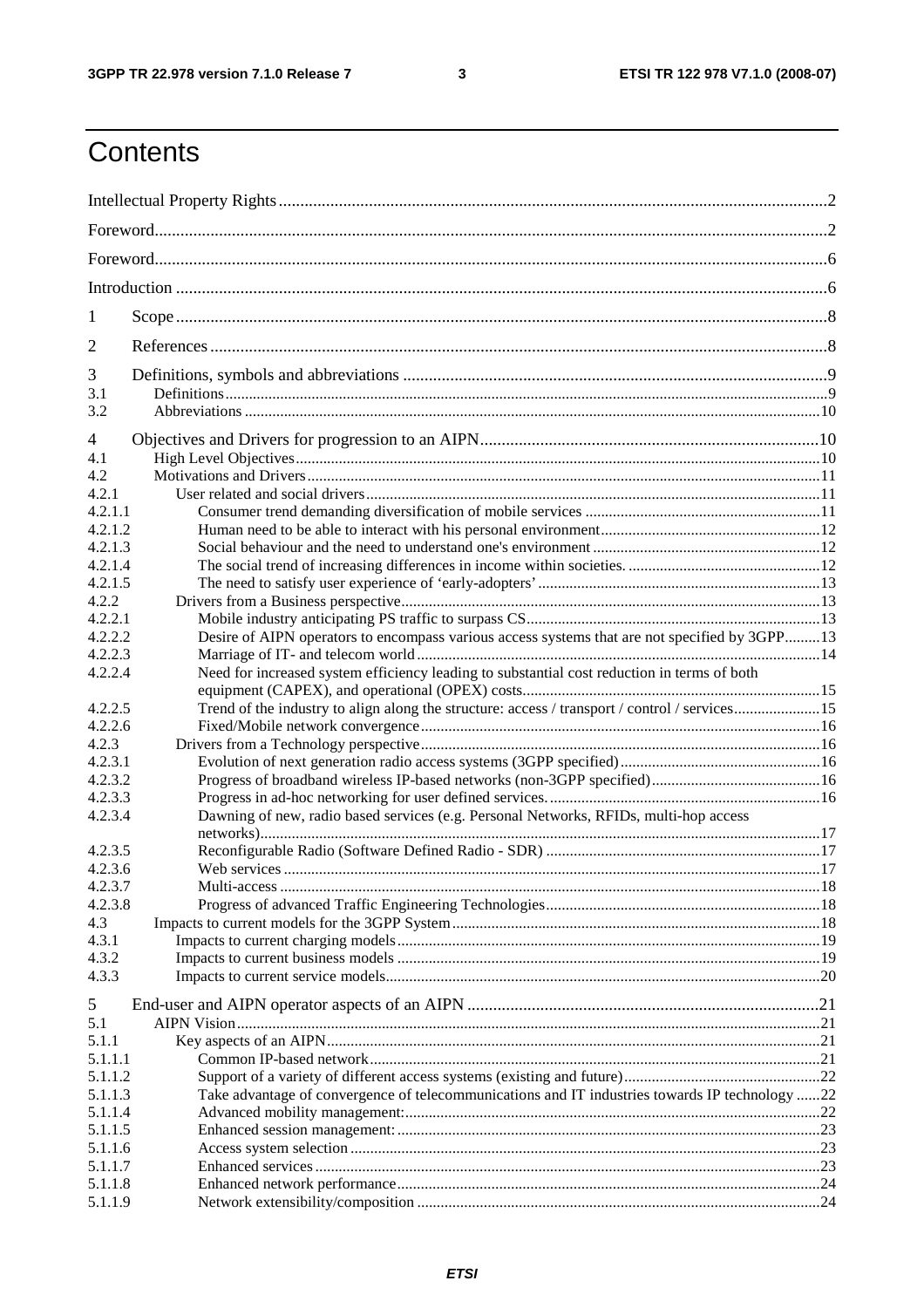| 5.1.1.10        |                                                                                                      |  |
|-----------------|------------------------------------------------------------------------------------------------------|--|
| 5.1.1.11        | Maintenance and improvement of the level of security and privacy functionality25                     |  |
| 5.1.1.12        |                                                                                                      |  |
| 5.1.1.13        |                                                                                                      |  |
| 5.1.1.14        |                                                                                                      |  |
| 5.1.1.15        |                                                                                                      |  |
| 5.1.2           |                                                                                                      |  |
| 5.1.2.1         |                                                                                                      |  |
| 5.1.2.2         |                                                                                                      |  |
| 5.1.2.3         |                                                                                                      |  |
| 5.2<br>5.2.1    |                                                                                                      |  |
| 5.2.1.1         |                                                                                                      |  |
| 5.2.1.2         |                                                                                                      |  |
| 5.2.1.3         |                                                                                                      |  |
| 5.2.1.4         |                                                                                                      |  |
| 5.2.1.5         |                                                                                                      |  |
| 5.2.1.6         |                                                                                                      |  |
| 5.2.2           |                                                                                                      |  |
| 5.2.2.1         |                                                                                                      |  |
| 5.2.2.2         |                                                                                                      |  |
| 5.3             |                                                                                                      |  |
| 5.4             |                                                                                                      |  |
| 5.4.1           |                                                                                                      |  |
| 5.4.1.1         |                                                                                                      |  |
| 5.4.1.2         |                                                                                                      |  |
| 5.4.2           |                                                                                                      |  |
| 6               |                                                                                                      |  |
| 6.1             |                                                                                                      |  |
| 6.2             |                                                                                                      |  |
| 6.2.1           |                                                                                                      |  |
| 6.2.1.1         |                                                                                                      |  |
| 6.2.2           |                                                                                                      |  |
| 6.2.2.1         |                                                                                                      |  |
| 6.2.3           |                                                                                                      |  |
| 6.2.3.1         |                                                                                                      |  |
| 6.2.3.2         |                                                                                                      |  |
| 6.2.3.3         |                                                                                                      |  |
| 6.2.4           |                                                                                                      |  |
| 6.2.5           |                                                                                                      |  |
| 6.2.5.1         |                                                                                                      |  |
| 6.2.5.2         |                                                                                                      |  |
| 6.2.6           |                                                                                                      |  |
| 6.2.7           | Personal Network, Personal Area Network (PAN), Ad-hoc Network and Moving Network Support 37          |  |
| 7               |                                                                                                      |  |
| 7.1             |                                                                                                      |  |
| 7.1.1           |                                                                                                      |  |
| 7.1.2           |                                                                                                      |  |
| 7.2             |                                                                                                      |  |
|                 |                                                                                                      |  |
| Annex A:        |                                                                                                      |  |
|                 |                                                                                                      |  |
| <b>Annex B:</b> |                                                                                                      |  |
| B.1             |                                                                                                      |  |
| B.2             |                                                                                                      |  |
| B.3             | Facilitate integration of networks with different administrative domains (e.g. handle negotiation of |  |
|                 |                                                                                                      |  |
| Annex C:        |                                                                                                      |  |
| C.1             |                                                                                                      |  |
|                 |                                                                                                      |  |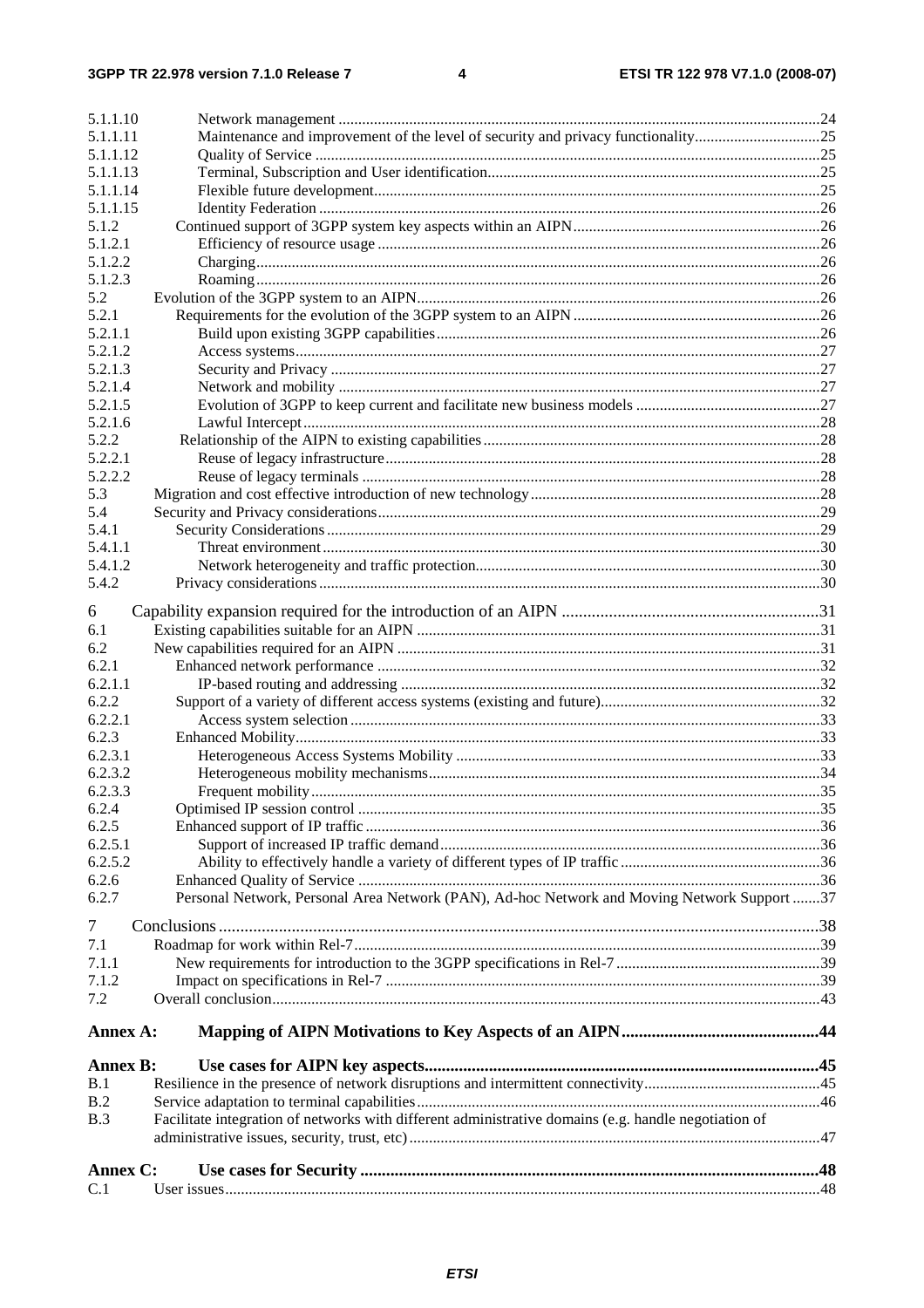| <b>Annex G:</b>  |                                                                                                         |  |
|------------------|---------------------------------------------------------------------------------------------------------|--|
| F.2              |                                                                                                         |  |
| F.1              |                                                                                                         |  |
|                  | <b>Annex F</b> (Informative):                                                                           |  |
|                  |                                                                                                         |  |
| E.4.4            |                                                                                                         |  |
| E.4.3            |                                                                                                         |  |
| E.4.2            |                                                                                                         |  |
| E.4.1            |                                                                                                         |  |
| E.4              |                                                                                                         |  |
| E.3.4            |                                                                                                         |  |
| E.3.3            |                                                                                                         |  |
| E.3.2            |                                                                                                         |  |
| E.3.1            |                                                                                                         |  |
| E.3              |                                                                                                         |  |
| E.2.3            |                                                                                                         |  |
| E.2.1.2          | Use case 2b: Relationship between Personal Network and Personal Area Network56                          |  |
| E.2.1<br>E.2.1.1 |                                                                                                         |  |
|                  |                                                                                                         |  |
| E.2              |                                                                                                         |  |
| E.1.1            |                                                                                                         |  |
| E.1              |                                                                                                         |  |
| <b>Annex E:</b>  | Use cases for Personal Network (PN), Personal Area Network (PAN), Ad-hoc                                |  |
| D.4              |                                                                                                         |  |
| D.3              |                                                                                                         |  |
| D.2              |                                                                                                         |  |
| D.1              |                                                                                                         |  |
| <b>Annex D:</b>  |                                                                                                         |  |
| C.2.1            |                                                                                                         |  |
| C.2              |                                                                                                         |  |
|                  | with the relationship between identities hidden to particular providers (thus supporting privacy)49     |  |
| C.1.2            | Multiple user identities: Users should be able to have multiple identities from different providers,    |  |
|                  | cover private user to private user communications as well as private user to service provider           |  |
|                  | Ensure privacy and authenticity so that the user can trust the information he is receiving. This should |  |
| C.1.1            |                                                                                                         |  |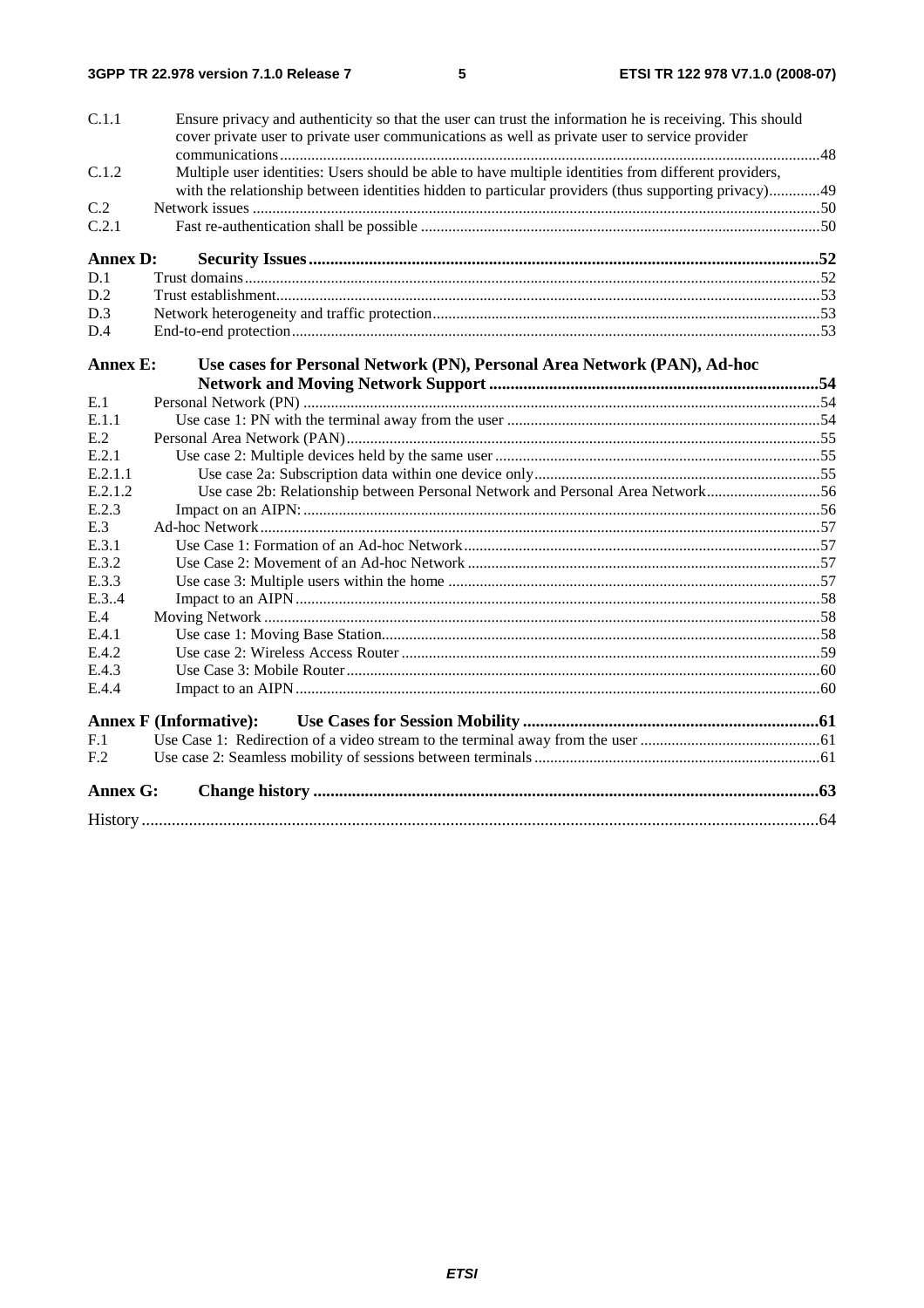## Foreword

This Technical Report has been produced by the  $3<sup>rd</sup>$  Generation Partnership Project (3GPP).

The contents of the present document are subject to continuing work within the TSG and may change following formal TSG approval. Should the TSG modify the contents of the present document, it will be re-released by the TSG with an identifying change of release date and an increase in version number as follows:

Version x.y.z

where:

- x the first digit:
	- 1 presented to TSG for information;
	- 2 presented to TSG for approval;
	- 3 or greater indicates TSG approved document under change control.
- y the second digit is incremented for all changes of substance, i.e. technical enhancements, corrections, updates, etc.
- z the third digit is incremented when editorial only changes have been incorporated in the document.

## Introduction

The 3GPP system currently supports GERAN and UTRAN based Access Networks in conjunction with Circuit-Switched and Packet-Switched Core Network domains and IP Multimedia CN subsystem. The All-IP concept was initially introduced within 3GPP in Rel-4 with the standardisation of the MSC Server - MGW split core network architecture for the CS domain and extended from Rel-5 by the standardisation of the IP Multimedia CN sub-system. WLAN as an alternative access system to access services of the mobile core network is recognized from Rel-6 onwards.

In order for the 3GPP system to cope with the rapid growth in IP data traffic, the packet-switched technology utilised within 3G mobile networks requires further enhancement. A continued evolution and optimisation of the system concept is also necessary in order to maintain a competitive edge in terms of both performance and cost. It is anticipated that the progression towards an All-IP Network (AIPN) may enable leverage of information technology (IT) hardware and software with general-purpose, and mobile network specific software that should provide cost reduction (CAPEX and OPEX) for infrastructure equipment and applications of 3GPP based mobile networks. Moreover, it is important to ensure compliance with Internet protocols within future developments of the 3GPP system.

Additionally, the following aspects identified within TR 21.902 "Evolution of 3GPP System" [2] are considered relevant to the long-term evolution of the 3GPP system:

- *A seamless integrated network comprising a variety of networking access systems connected to a common IP based network supported by a centralised mobility manager*
- *A similarity of services and applications across the different systems is beneficial to users*
- *3GPP should focus on the inter-working between 3GPP Mobile Networks and other Networks considering mobility, high security, charging and QoS management*

Taking the above into consideration it is necessary to further define the All-IP Network (AIPN) concept, explore user, business and technological drivers and evaluate the feasibility of evolving the 3GPP system towards an All-IP Network (AIPN). Furthermore, aspects of the 3GPP system requiring enhancement need to be identified and developed in accordance with this common vision.

This report discusses the concept of an "All-IP" network. In the context of this report the term "All-IP" does not just refer to the transport protocol used within the 3GPP network. 3GPP Release 5 and Release 6 network can already be implemented just using IP transport and could in that sense be said to be "All-IP". In this report the term "All-IP" refers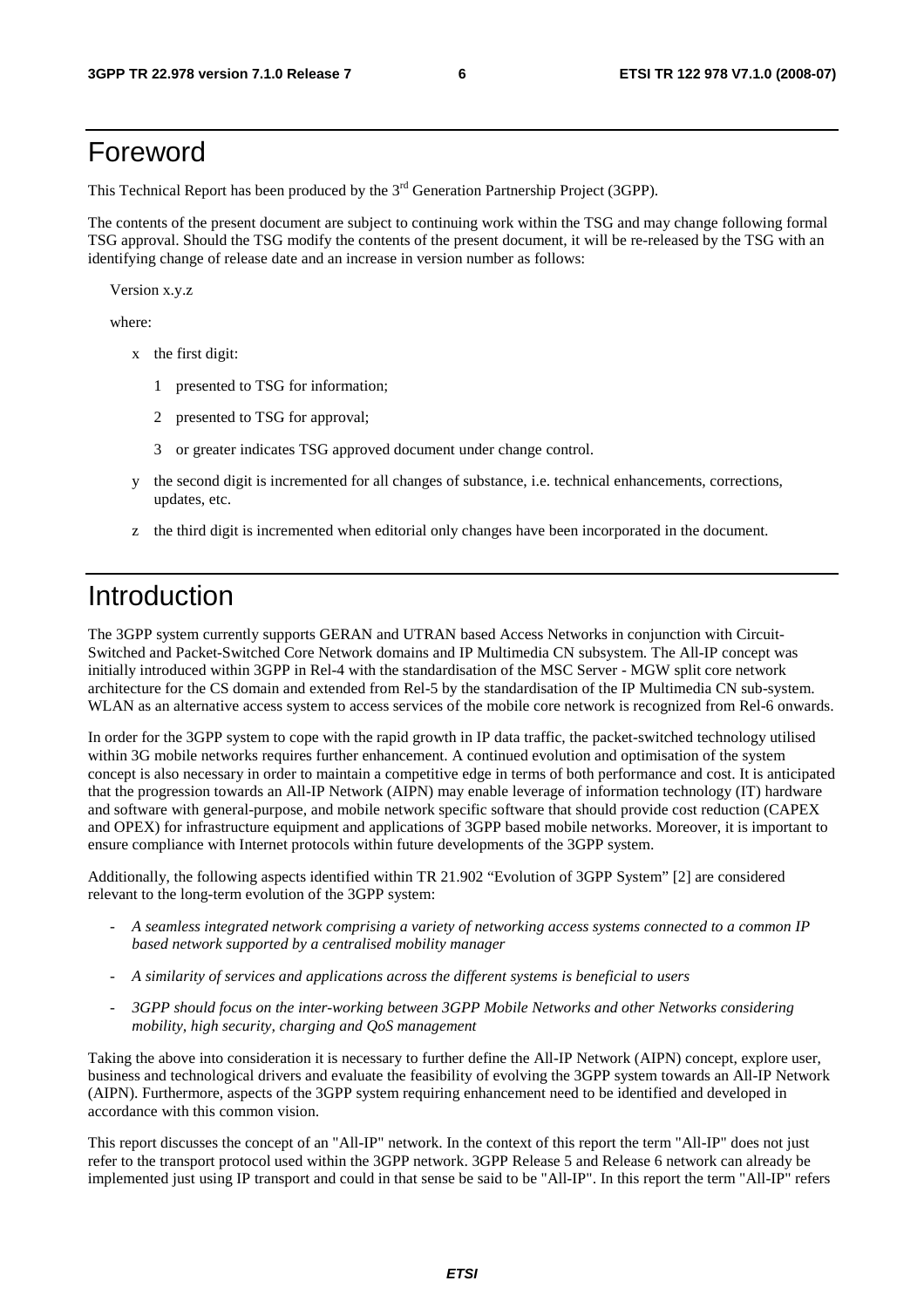to the general concept of a network based on IP and associated technologies which provide an enhanced, integrated service set independent as far as possible to the access system used.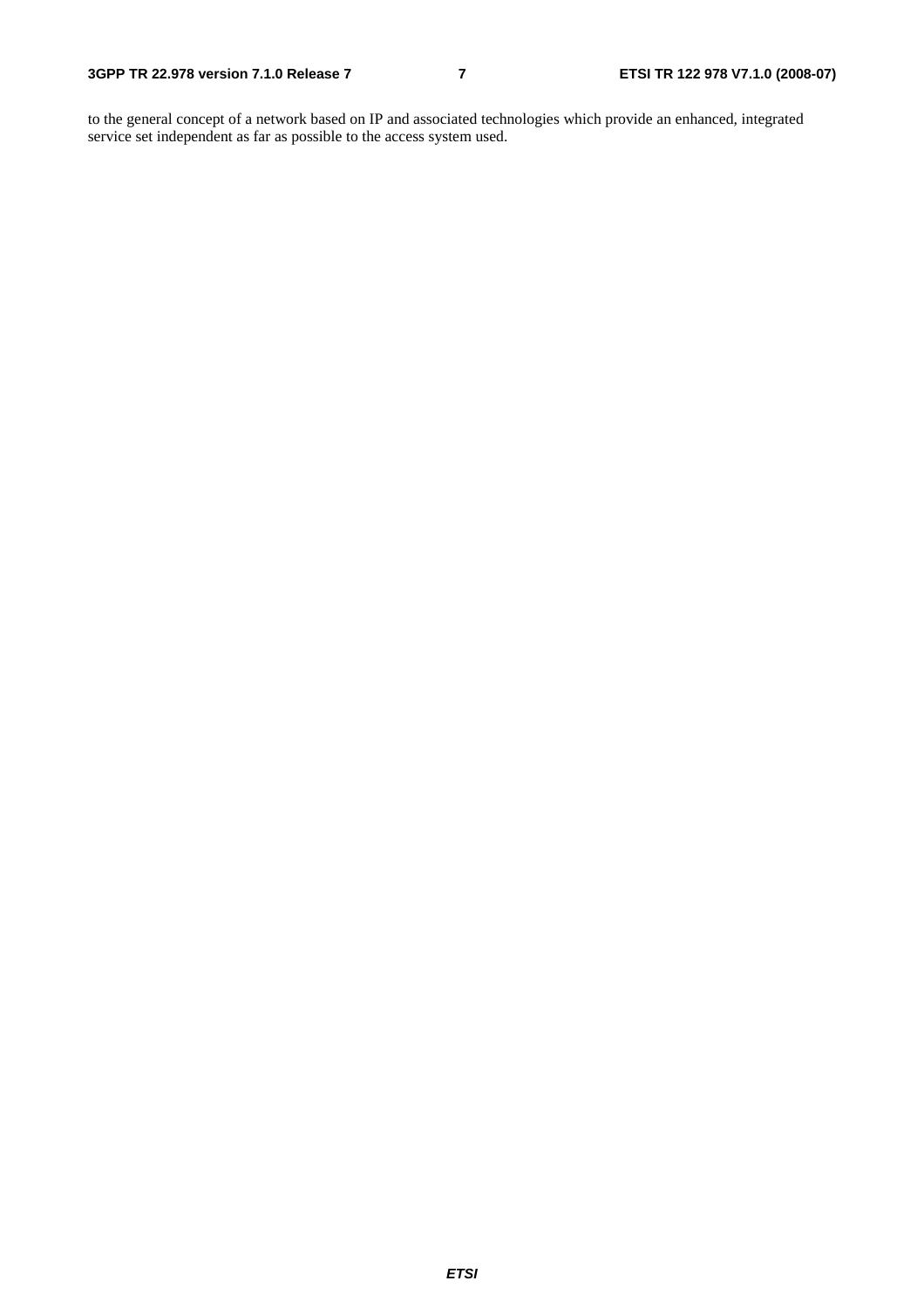## 1 Scope

The present document studies the feasibility of the progression of the 3GPP system to an AIPN. More specifically, this document:

a) Identifies and describes the objectives and user, business and technological drivers for progression of the 3GPP system to an AIPN:

- i) Investigates the High Level Objectives
- ii) Investigates Motivations and Drivers
- iii) Investigates impacts upon current models (e.g. business/charging/service models)
- b) Defines and develops the end-user and AIPN operator aspects of an AIPN:
	- i) Produces an AIPN vision, taking into account the special requirements for the mobile community e.g. carrier grade, optimisation for the radio environment, recognizing support of multiple access system scenarios.
	- ii) Investigates needs and requirements associated with the evolution of the 3GPP System to an AIPN.
	- iii) Investigates requirements associated with the reuse of legacy infrastructure and support of legacy terminals
	- iv) Investigates migration and cost effective introduction of new technology.
- c) Identifies the capability expansion required to introduce the AIPN concept into the 3GPP system (migration and co-existence)
- d) Evaluates whether an AIPN should be standardised within 3GPP, and in the case of a positive conclusion identifies the subsequent steps to be taken to achieve this by defining the scope, target, and roadmap for work to be undertaken within Rel-7 and future 3GPP releases.

## 2 References

The following documents contain provisions which, through reference in this text, constitute provisions of the present document.

- References are either specific (identified by date of publication, edition number, version number, etc.) or non-specific.
- For a specific reference, subsequent revisions do not apply.
- For a non-specific reference, the latest version applies. In the case of a reference to a 3GPP document (including a GSM document), a non-specific reference implicitly refers to the latest version of that document *in the same Release as the present document*.
- [1] 3GPP TR 21.905: "Vocabulary for 3GPP Specifications".
- [2] 3GPP TR 21.902: "Evolution of 3GPP system".
- [3] 3GPP TS 22.234: "Requirements on 3GPP system to Wireless Local Area Network (WLAN) interworking".
- [4] 3GPP TS 22.101: "Service aspects; Service principles".
- [5] 3GPP TS 22.105: "Services and service capabilities".
- [6] 3GPP TS 22.228: "Service requirements for the Internet Protocol (IP) multimedia core network subsystem; Stage 1".
- [7] 3GPP TS 23.125: "Overall high level functionality and architecture impacts of flow based charging"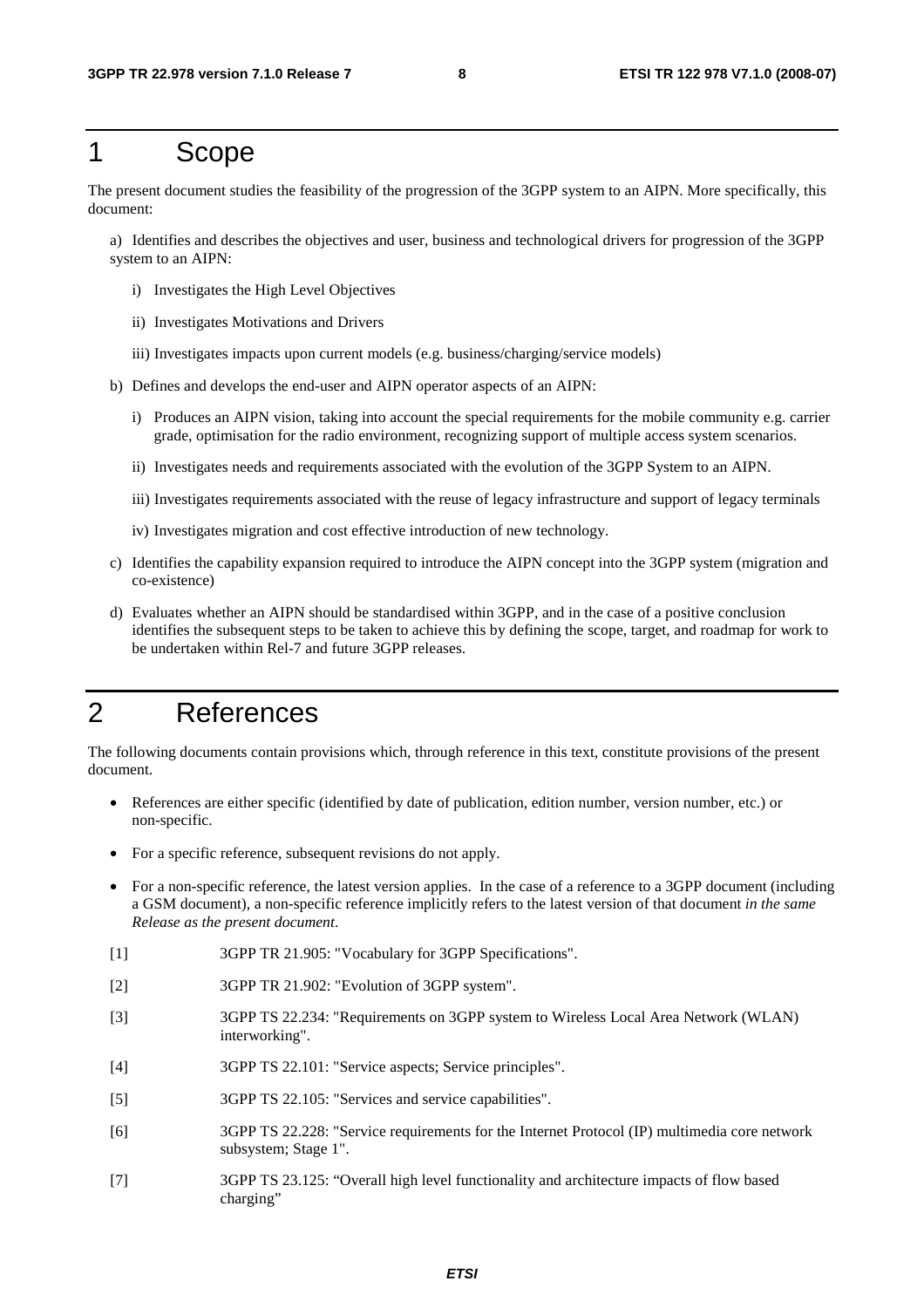## 3 Definitions, symbols and abbreviations

## 3.1 Definitions

For the purposes of the present document, the following terms and definitions apply.

**All-IP Network** (**AIPN):** A collection of entities that provide a set of capabilities for the provision of IP services to users based on IP technology where various access systems can be connected. The AIPN provides a set of common capabilities (including mobility, security, service provisioning, charging and QoS) which enable the provision of services to users and connectivity to other external networks. An AIPN requires one or more connected access systems to allow users to access the AIPN.

**Access system:** An entity or collection of entities that provides the user the capability to connect to the AIPN.

**AIPN operator:** An operator of an AIPN. It is assumed that the AIPN operator will also be a network/PLMN operator as defined within [1].

**Integrated Service:** A service, which is perceived by user as a single service, composed by a combination of different independent services.

**IP service:** A service using an IP bearer provided by an IP service provider. For IP services data traffic is routed according to the IP addresses of the sender and receiver(s).

**IP service provider:** A service provider that provides IP services. This may or may not be a network operator e.g. the operator of an IMS would be an IP service provider according to this definition.

**IP service subscriber:** A subscriber to an IP service provider that uses IP services.

**Seamless:** A user experience that is unaffected by changes in the mechanisms used to provide services to a user.

Note: The determination of whether something satisfies the requirement for being seamless or not is dependent on the user's (e.g., human end-user, protocol, application, etc.) perception of the service being received and not necessarily the technology used to provide the service.

**Seamless service:** Services provided across access systems and terminal capabilities. Provisioning of this service is continued between and within access systems and between terminals with minimal degradation in the service as seen by the user.

**Seamless session:** A session that is maintained during a change in access system, with no perceivable interruption from a user perspective, while adapting to the capabilities of each access system.

**End-user mobility:** The ability for the subscriber to communicate using the device or devices of his/her choice

**Terminal mobility:** The ability for the same UE to communicate whilst changing its point of attachment to the network. This includes both handovers within the same access system, and handover from one access system to another.

**Session mobility:** The ability for a communication session to be moved from one device to another under the control of the user.

**Ad-hoc Network:** A dynamically organized network of mobile terminals that are able to communicate with each other via some means (e.g. using IEEE 802.15 or WLAN in ad-hoc mode). An Ad-hoc Network may contain terminals that are capable of connection to a variety of access systems. In the context of AIPN, it is assumed that every terminal in the Ad-hoc Network is under the control of a separate user, each able to independently access the AIPN. The Ad-hoc Network routes their consolidated traffic towards the AIPN, to an access system through one or more terminals in the Ad-hoc Network. The Ad-hoc Network may change the terminal carrying the consolidated traffic dynamically according to rules set up by the users. The Ad-hoc Network may move throughout the geographic coverage area. (For further details see use cases in Annex E)

**Moving Network:** A group of user devices (terminals) that move together, e.g. as part of a vehicular network. The user devices (terminals) are interconnected in a way that their consolidated traffic towards the AIPN is routed through a well-defined system (gateway). The elements of the consolidated traffic may originate from PAN and Ad-hoc Networks within a Moving Network. (For further details see use cases in Annex E)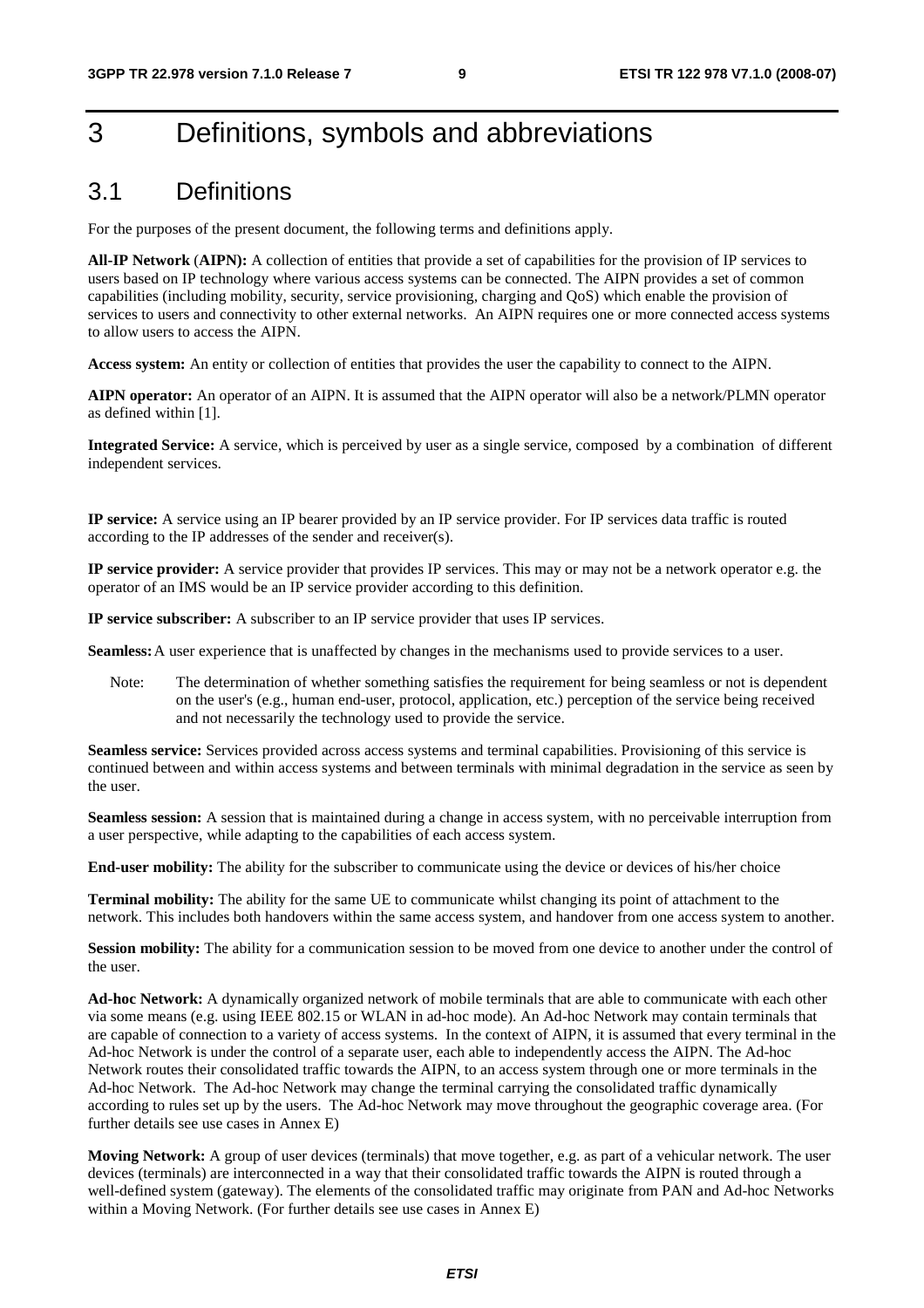**Personal Network:** In the context of an AIPN, a Personal Network (PN) consists of more than one device (terminal or server provided by the AIPN operator) under the control of one user providing access to the AIPN. These devices are interconnected by the AIPN such that the user perceives a continuous secure connection regardless of their relative locations. The user controls the PN using facilities provided by the AIPN. (For further details see use cases in Annex E)

**Personal Area Network:** In the context of an AIPN, a Personal Area Network (PAN) consists of more than one device (terminal) controlled by, and physically close to, the same user (person). All the devices within a PAN use the same USIM. These devices are connected together using internal PAN means. The user obtains services from the AIPN using his multiple devices which all access the users USIM through the PAN to gain access to the AIPN. The user controls the PAN directly. (For further details see use cases in Annex E)

For further definitions see [1].

## 3.2 Abbreviations

For the purposes of the present document, the following abbreviations apply:

| AAA          | Authentication, Authorisation and Accounting |
|--------------|----------------------------------------------|
| <b>AIPN</b>  | All-IP Network                               |
| <b>CAPEX</b> | CAPital EXpenditure                          |
| <b>OPEX</b>  | <b>OPerational Expenditures</b>              |
| <b>SSO</b>   | Single Sign-On                               |
| <b>HSDPA</b> | <b>High Speed Downlink Packet Access</b>     |
| <b>HSUPA</b> | <b>High Speed Uplink Packet Access</b>       |
| GAA          | <b>General Authentication Architecture</b>   |
| <b>GBA</b>   | General Bootstrapping Architecture           |
| MR           | Mobile Router                                |
| <b>PAN</b>   | Personal Area Network                        |
| PN           | Personal Network                             |
| SС           | <b>Session Control</b>                       |
|              |                                              |

For further abbreviations see [1].

## 4 Objectives and Drivers for progression to an AIPN

The high level objectives of the move to an AIPN and the drivers that are forcing this change are elaborated in the following sub-clauses.

## 4.1 High Level Objectives

The following are the high level objectives that the introduction of an AIPN should fulfil:

- **Universal seamless access** an AIPN should allow users to connect to services from a variety of device-types and access systems. This should come about through the use of common protocols, addressing schemes and mobility management mechanisms. The users may not need to know the access system used. Access systems may be selected and changed according to service needs and availability.
- **Improved User Experience**  an AIPN should provide users with better quality. This should include rapid network selection, rapid call or session set-up times, low voice-call delay and fast data transmission.
- **Reduction of cost** an AIPN should deliver a cost reduction in both the CAPEX and the OPEX for AIPN operators in relation to the cost of existing networks.
- **Flexibility of deployment** AIPN operators should be able to build and dimension their network according to the needs of their users. The AIPN design should be scaleable and should not preclude the option to use and inter-work with 3GPP defined Circuit Switched domains and legacy handsets as appropriate. Also, the AIPN design should provide an evolution path from previous releases of the 3GPP system. This will ensure that AIPN operators can introduce an AIPN and continue to make best use of existing network elements.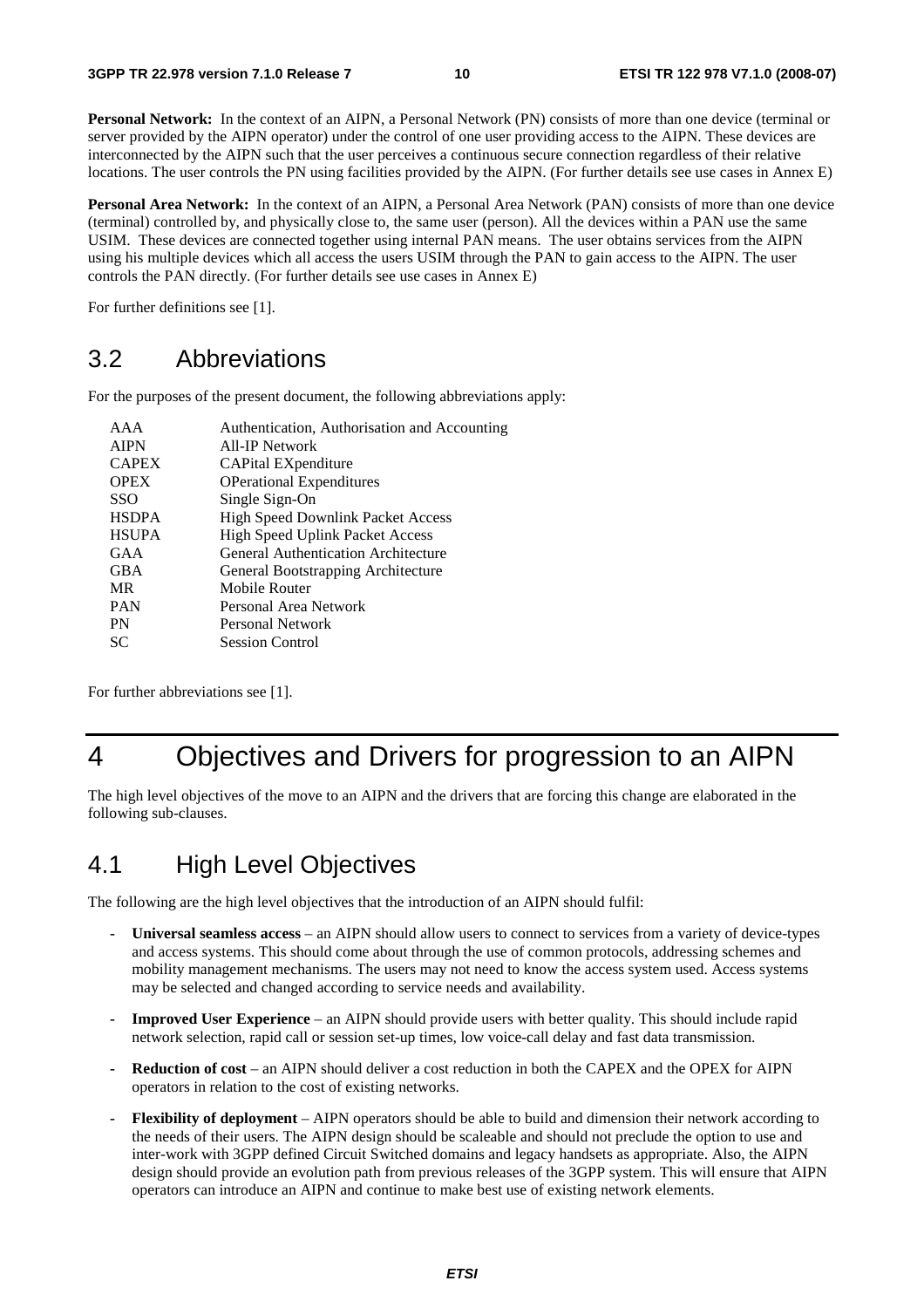## 4.2 Motivations and Drivers

The current feasibility study aims at clarifying the notion of an "All-IP Network" (AIPN) within the context of 3GPP and to define requirements for an AIPN within 3GPP. There seems to be a common understanding in the mobile communications industry that the technical and commercial evolution of this industry sector points towards an AIPN. The term "All-IP Network"(AIPN), however, is not (yet) clearly defined and – depending on one's view of the future – can mean many different aspects of anticipated communication systems that are based on IP.

It should be noted that the 3GPP system standardised up to and including Rel-6 already provides the basis for introduction of an AIPN in 3GPP. Building on the foundations provided in previous 3GPP releases it is possible to leverage and build upon existing capabilities to evolve the 3GPP system towards an AIPN.

In order to justify the development and evolution of the 3GPP system it is essential to have an understanding of the motivations for evolving the 3GPP system in a particular direction.

In doing so it seems worthwhile to collect and list trends and drivers of the mobile telecommunications industry that now or in the future can be expected to have significant impact on the industry. This is provided in the following subclauses. An assessment of these trends and drivers with respect to the evolution of IP-based network and access systems, terminals and service provisioning will make it easier to create a vision of what an AIPN will look like.

## 4.2.1 User related and social drivers

## 4.2.1.1 Consumer trend demanding diversification of mobile services

#### **Diversification as service specialisation:**

As the market for mobile services grows there is an increased need to be able to offer diversified and flexible services to satisfy the varied needs of users. As the service market becomes more diversified services will become more specialised in order to satisfy the specific needs of users. With this there is a need for AIPN operators to be able to offer flexible services quickly without a large amount of capital expenditure.

### **Diversification in terms of usage patterns:**

In addition to the current pattern of mainly server-to-person services there will be a diversification of mobile services to include person-to-person, person-to-server, server-to-server service scenarios with a variety of different subdivisions and combinations. Users will also desire the ability to be able to integrate the various services to which they subscribe. In the future mobile networks will need to be able to provide these varied and integrated service environments and enable this to be achieved in a flexible and efficient manner.

#### **Diversification in terms of service quality:**

Different services will have different user expectations placed upon them e.g. in terms of service quality. The demands for the same service may also differ according to specific user of that service at a given time.

### **Diversification regarding access to services:**

With the increase in the diversity of the access systems available, as well as the increase in the number of terminals that a single user possesses it will be desirable to have the ability to use services seamlessly across different access systems and different terminals. Users will also desire the ability to use services `anywhere` at `anytime`. This leads to the conclusion that the provision of `seamless` and `ubiquitous` services will gain great prominence within future mobile services.

### **Deductions**

- An AIPN would provide the ability to offer enhanced and flexible mobile services, quickly and cost effectively. An AIPN can also support the diversification of mobile network services, support service integration and would enable the provision of seamless and ubiquitous services across a variety of different access systems and terminals.
- IP technology that enables advanced service control (e.g. QoS/session control) is already used within 3GPP and elsewhere and could be further utilised and enhanced within and between mobile networks in order to enhance service provision.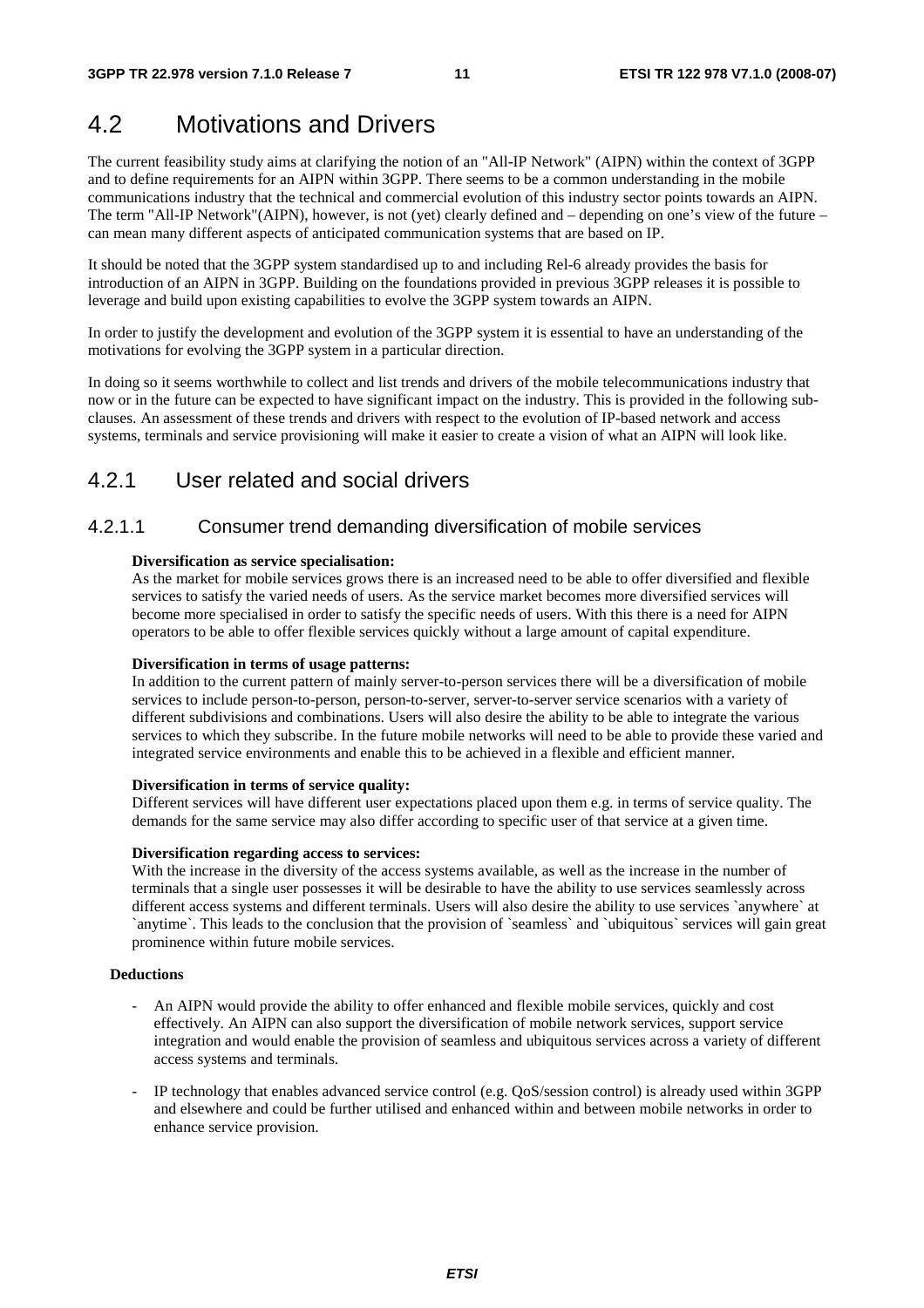## 4.2.1.2 Human need to be able to interact with his personal environment

The mobile subscriber base has grown from a small number of high-end users to the mainstream in which the number of mobile phone subscribers exceeds 70% of the population in some countries. However, in the future mobile subscribers will not be limited to just human beings and the association with mobile devices will spread to other living things, such as pets, as well as machinery and household electronics. It can be foreseen that in the future there will be a ubiquitous mobile communication environment in which very many objects within a particular area may be associated with a mobile terminal and hence require the ability to connect to a mobile network. This will result in a substantial increase in the number of users and terminals that need to be accommodated by mobile networks. However, in this scenario a large number of terminals will be data-only and hence not require the ability for traditional speech communication from person-to-person. Due to the limited amount of available MSISDN numbering capacity it would be desirable to be able to accommodate new users and terminals without the need to associate an MSISDN with each terminal.

#### **Deductions**

An AIPN would enable the accommodation of a vast number of users and terminals.

## 4.2.1.3 Social behaviour and the need to understand one's environment

Futurologists have identified some basic human behaviour patterns that have become increasingly important in modern societies. Two of them have been named "cocooning" and "clanning". "Cocooning" describes a behaviour in which an individual tries to isolate itself for a while from the surrounding society. It essentially expresses the wish for privacy with respect to permanent over-stimulation. "Clanning" describes the opposite phenomenon. It is the need of an individual to become integrated into a "clan", a group of similar minded people. This is mainly observed with young people and is a well known finding in group dynamics.

A third social factor that becomes strongly apparent is the need for the individual to better understand their environment. While an ever growing data stream permanently pours over the individual it becomes increasingly difficult to filter out the relevant information content. This results in disorientation, the difficulty of self-organisation and the feeling of uneasiness about one's environment. Also, the capability to quickly filter out important information from that which is unimportant is a competitive advantage of the individual.

A fourth social factor is that individuals spend their days and nights in many different roles (e.g. family person (me@personal.net), worker (me@company.com), sports club official (official@sportsclub.com)). Depending on their roles, time of day, and location, they may wish to be reachable via these different publicly known user IDs on certain specific systems or devices. By arrangement with the AIPN operator for terminating calls to the Public ID, the recipient of calls directed towards a Public Identity may change on a temporary basis (e.g. a sports club official is temporarily unavailable and wishes calls to that Public Identity to be answered by an alternate individual).

#### **Deductions**

- An AIPN will need to provide means that respect and ensure a user's need for privacy.
- The basic human wish to become integrated within social groups could be a good basis for services in an AIPN. Good examples are chat-rooms and the like.
- An All-IP system that offers services which allow an individual to gain a better orientation within their environment (geographic, social, business) will provide significant added value to its users.
- An AIPN system should offer the users the ability to be reachable by several different publicly known IDs in a flexible manner.

## 4.2.1.4 The social trend of increasing differences in income within societies.

As a result of economic liberalism and globalisation societies in the western world undergo slow but significant changes. An important aspect of these changes is that differences in individual income increase. Any industry needs to take this kind of social trend into account when formulating their business strategies.

This implies that the market split into an (expensive) high end market and an (inexpensive) low end market will become even more pronounced than today.

### **Deductions**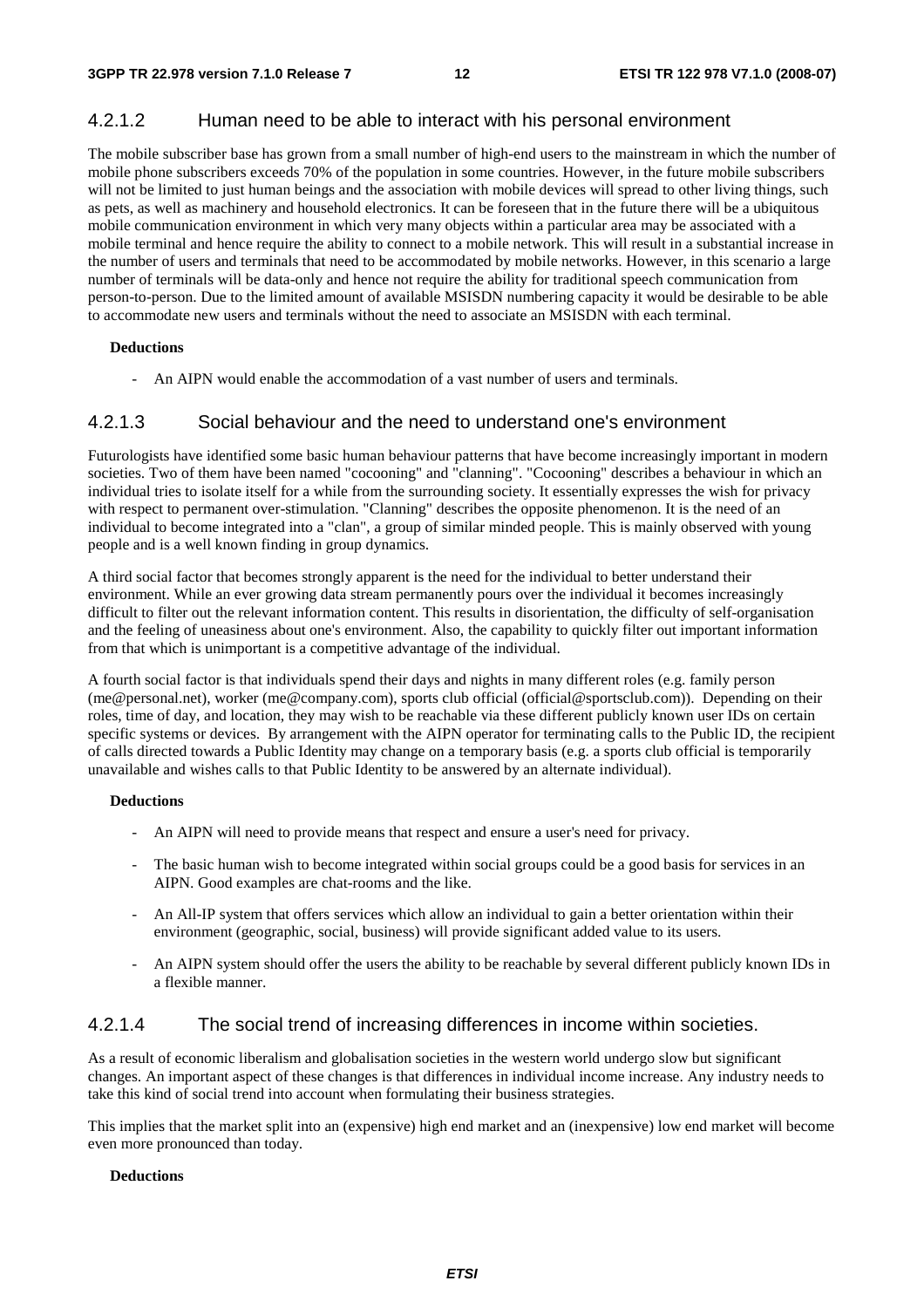- An AIPN will need to provide at the same time very cheap low-end services and high priced high-end services for different customer types. For the same kind of service (e.g. voice) the respective QoS may be the differentiating criterion.
- Quality of Service needs to be regarded as a chargeable feature.

### 4.2.1.5 The need to satisfy user experience of 'early-adopters'

The adoption of new technology is heavily dependent upon the experience of this technology, through the services that are delivered over it, by its users as well as the general public that comprise the potential market for this new technology. Therefore, it is important that new technologies clearly demonstrate advantages over those that are already prevalent. The perception of users toward a new technology at its early phase of introduction is mainly determined by the experience of initial users, sometimes termed 'early-adopters', when using this new technology. In terms of mobile telecommunications, in addition to the general ability to utilise more advanced functionalities and feature-rich services using a mobile phone, factors such as perceived communication delay, communication quality, connection set-up time and data transmission speed are highly visible to users experiencing new technology. Hence, factors that demonstrate the basic performance of the new system play an important role in demonstrating the benefits of new technology compared to those already available. Consideration of these factors clearly indicates that it is essential for future developments of the 3GPP system to clearly demonstrate to users the benefits of the enhanced capabilities compared to those already available.

#### **Deductions**

- An AIPN shall not degrade user experience. Additionally, it would be desirable for an AIPN to demonstrate to users improvements in basic system performance compared to the pre-existent capabilities of the 3GPP system.
- Factors such as perceived communication delay, communication quality and connection set-up time are important considerations for users when experiencing an AIPN as a new technology.

## 4.2.2 Drivers from a Business perspective

### 4.2.2.1 Mobile industry anticipating PS traffic to surpass CS

In the future it is thought that the amount of non-voice traffic, i.e. IP traffic within the PS domain, carried by mobile networks will equal and then surpass that of traditional CS voice traffic. Therefore, in the future mobile networks will need to be able to handle substantially increased volumes of IP traffic in a cost effective manner.

Additionally, in the future it is very likely that the there will be a variety of different traffic patterns for IP traffic including user-to-user and user-to-multicast, that needs to be optimally routed within mobile networks.

#### **Deductions**

- An AIPN will need to handle substantially increased volumes of IP traffic in a cost effective manner,.
- An AIPN will need to support optimised transport for user-to-user and user-to-multicast traffic.

### 4.2.2.2 Desire of AIPN operators to encompass various access systems that are not specified by 3GPP

Although 3GPP is primarily concerned with the UTRAN and GERAN-based access systems other access systems can be utilised by the 3GPP system and used to provide mobile services. This has been recognised from 3GPP Rel-6 with the standardisation of 3GPP-WLAN Inter-working [3]. In the future network operators will desire the ability to provide services to their subscribers optimised to the user's environment using a variety of diversified access systems. Although the access system utilised at a particular time within this environment may vary, it is likely that the services provided will have significant commonalities. Hence, in order to realise a multiple access system environment in an efficient and cost effective manner it is desirable that the replication of network functionality be minimised. This clearly indicates that there is a need for a common network to be able to accommodate a variety of access systems.

When accommodating various access systems it is desirable that this is achieved with a minimum impact upon the access systems themselves. It is assumed that most new access systems that are developed will incorporate IP technology and be optimised to carry IP traffic. Hence, in order to maintain a high level of compatibility it is necessary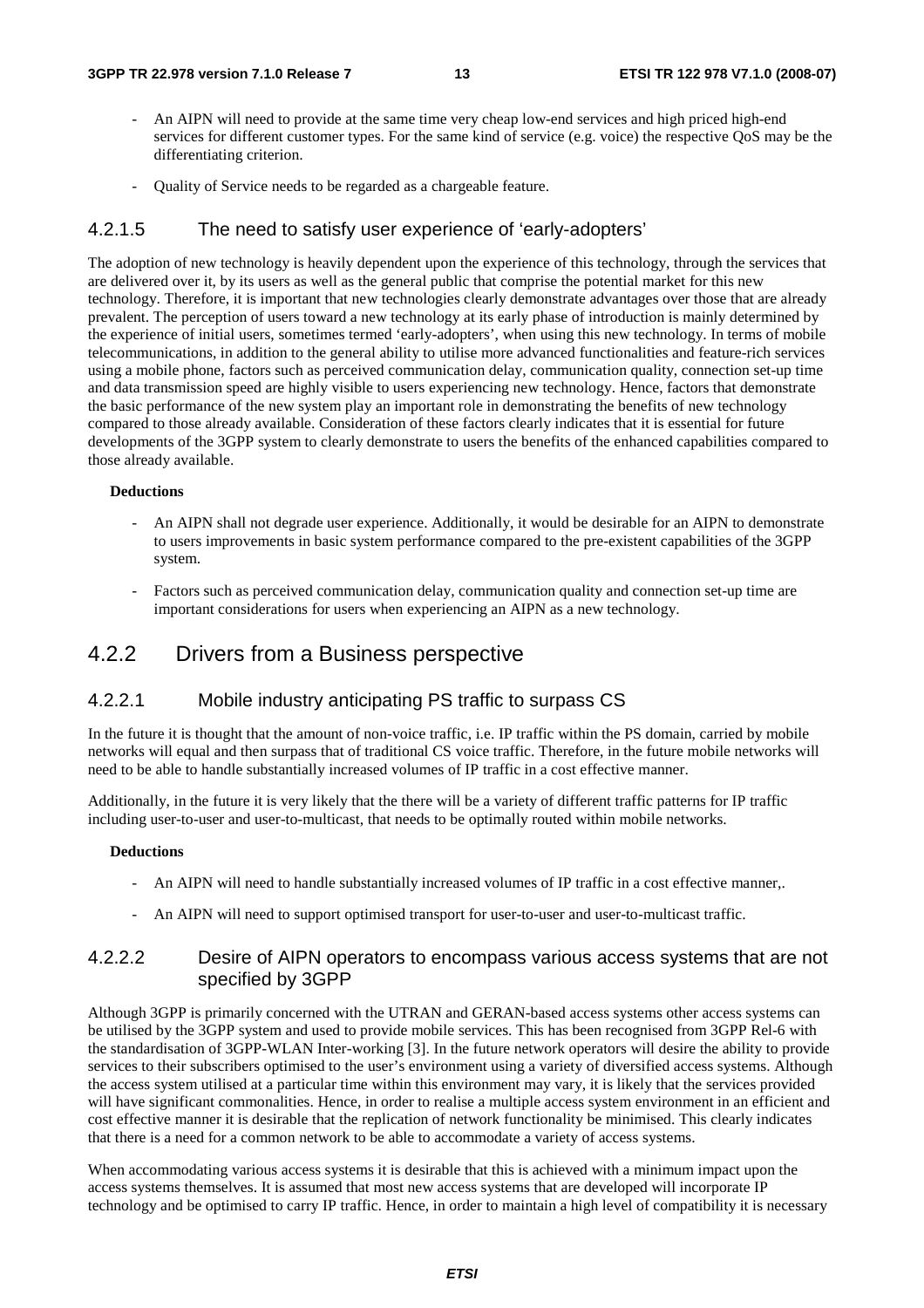#### **3GPP TR 22.978 version 7.1.0 Release 7 14 ETSI TR 122 978 V7.1.0 (2008-07)**

for the network accommodating these access systems to also be based upon IP technology and be optimised to carry IP traffic.

Based on the reasoning presented above it can be concluded that in order to design a future proof system that is able to efficiently accommodate a variety of different access systems it is necessary that the 3GPP system be designed as a common network that is based upon IP technology and optimised to carry IP traffic.

Furthermore, the development of new access systems will not necessarily be in line with the development of the network, therefore there is a need to be able to develop different areas of the network independently, e.g. develop the network independently to the development of the access systems.

In addition, it is desirable that a common IP network supports a centralised and common network control to enable the AIPN operator to control how the AIPN is accessed and how the resources of the AIPN are used whilst accommodating these access systems. This will enable the AIPN operator to be the focus for the provision of mobile services and ensure that the user's expectations regarding the quality of the services provided by the AIPN are fulfilled. Additionally, the provision of control over the usage of the AIPN at a common point within the AIPN will enable the AIPN operator to protect and leverage their investment in AIPN infrastructure as much as possible.

#### **Deductions**

- An AIPN would provide the ability to incorporate a variety of different access systems with a minimum impact upon the non 3GPP specified access systems to be accommodated.
- Using IP as the basis for a common network enables prevalent and low cost IP technology to be utilised. This allows the network to be deployed cost-effectively with the ability to provide common services using a common IP bearer throughout all the diversified access system environments.
- An AIPN should support a centralised and common network control to enable the AIPN operator to control how the AIPN is accessed and how the resources of the AIPN are used whilst accommodating a variety of different access systems.

### 4.2.2.3 Marriage of IT- and telecom world

#### The influence of broadband Internet

With the emergence of broadband internet services there has been a rapid increase in the number of subscribers to IP services in recent years. Most notable is the growth in the number of subscribers to IP telephony services. This is expected to grow further and at an increasing pace as the broadband internet services of ISPs become more prevalent. This presents 2 points of major interest.

Competition with broadband Internet

The first is the need for network operators deploying the 3GPP system to offer competing services and so match this emerging trend.

Inter-working with broadband Internet

The second is that as the number of IP service providers and hence IP service subscribers become more prevalent the need to interwork with these IP service providers will emerge in order to offer services between 3GPP subscribers and IP service subscribers of other networks. This must include easy mechanisms for roaming and settlement operations, so end-users can leverage the benefits of each network without incurring the high overhead of setting up separate subscriptions with each service provider.

#### Service creation with the support of the IT industry

While in 2G systems the IT world played only a minor role - everything was standardised by GSM. 3GPP - and even more so OMA - allowed more diversity by defining service enablers (e.g. "Presence") instead of standardized services, enabling the IT world to create services that can rely on these capabilities.

The main reason to do so was speed of service introduction. The IT industry is capable to provide IP-based services based on defacto standards in a much shorter time than it can be done by standardisation. Also, the mechanisms of the market - adopting these services according to market need and user acceptance - are more effective.

#### **Deductions**

- An AIPN would enable AIPN operators to offer IP-based services and provide appropriate inter-working methods with IP service providers.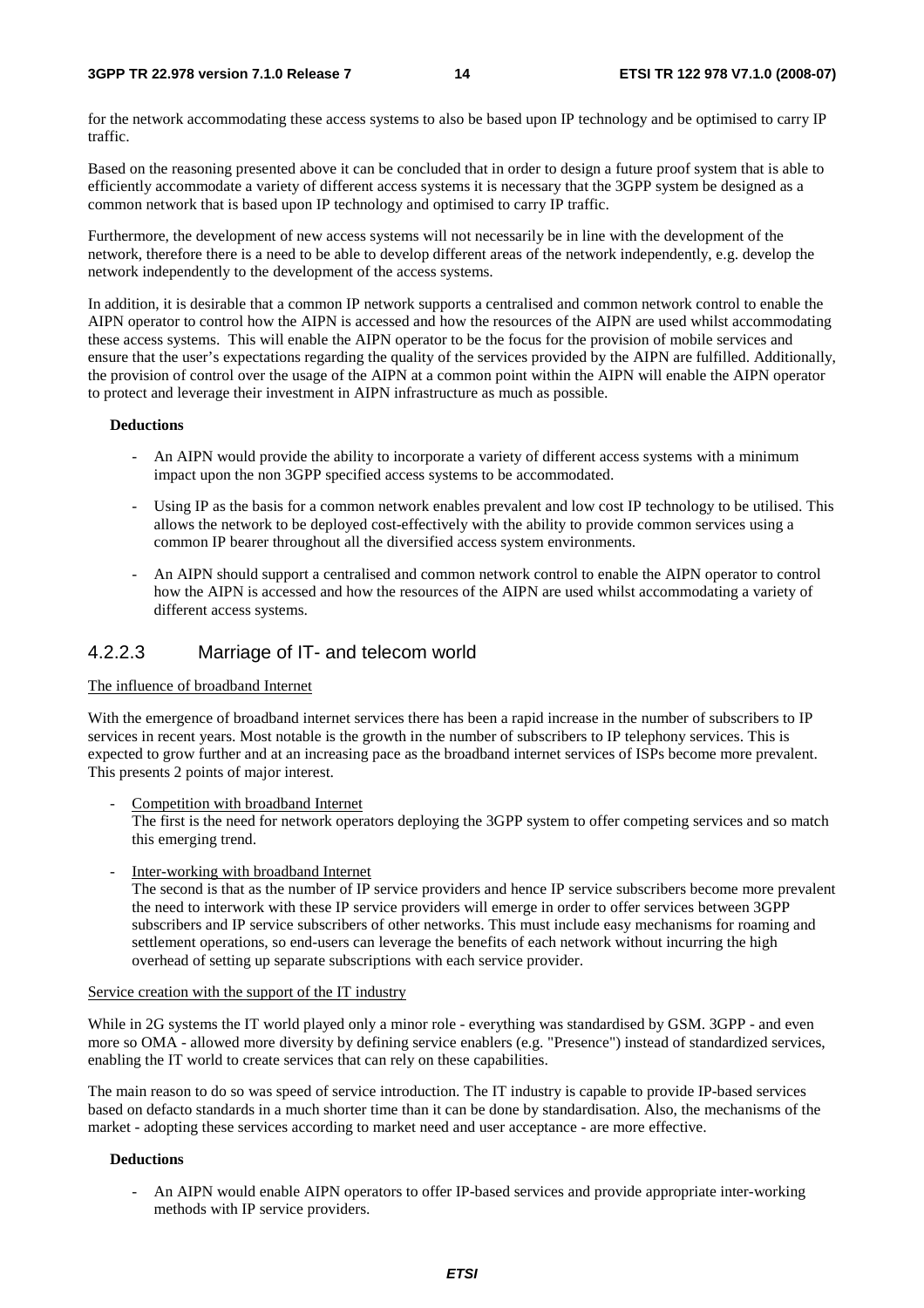- The AIPN should be able to support applications designed based on the capabilities of the AIPN without the need for explicit standardisation of the applications themselves.
- Note: The standardisation of AIPN capabilities should allow non-standardised applications to be created whilst maintaining interoperability. However, care should be taken within the standardisation of AIPN capabilities to ensure that interoperability is maintained.

## 4.2.2.4 Need for increased system efficiency leading to substantial cost reduction in terms of both equipment (CAPEX), and operational (OPEX) costs.

In the future it is foreseen that there will be increasing pressure to decrease the investment costs for mobile network equipment and the cost per bit for traffic carried by mobile networks. The reasons for this are twofold. Firstly, the increase in IP traffic carried by mobile networks will lead to a general need to further decrease the cost of handling this traffic both in terms of equipment and transmission costs. Secondly, in the future there will be increased competition for AIPN operators not only from mobile network operators using different radio access systems, but also from IP service providers providing broadband IP services using access and transmission technologies other than those of traditional mobile network operators, e.g. ISPs providing services using xDSL, Cable and/or WLAN without 3GPP inter-working. The business and charging models, e.g. flat-rate charging, deployed by these IP service providers are not those common to traditional network operators implementing the 3GPP system and will probably not be applied by AIPN operators. However, they do encourage heavy usage of IP services and as such AIPN operators need to be able to deploy a cost effective network for IP services in order to compete in the wider market place.

The cost of general-purpose equipment targeted for a wide-ranging general market is in general much less than that of specialised technology whose market is limited by specific criteria. An AIPN would enable the use of general-purpose IP technology with some modifications to tailor functionalities to the needs of network operators to provide mobile services. The ability to undertake large-scale deployment of general-purpose IP technology provided by an AIPN is foreseen to enable significant improvements in system efficiency and overall reduction in the equipment (CAPEX) and operational (OPEX) costs for future mobile networks designed to handle a large amount of IP traffic.

#### **CAPEX point of view:**

- The adoption of a common network system enables capital investment to be made independent to the number of access systems supported. Also, when a new access is added, the equipment costs are suppressed to a necessary minimum.
- Over capacity can be avoided by sharing the system, and the equipment costs are reduced (including redundant equipment costs).
- The development and the equipment costs of mass produced general-purpose devices are generally lower compared to dedicated devices.

#### **OPEX point of view**

- The variety of maintained devices can be reduced by introducing a common system, hence maintenance costs are reduced.
	- The training costs of maintenance engineers are reduced.
	- Due to the availability of general purpose platforms the cost of replacement hardware can be suppressed.

#### **Deductions**

The AIPN should be designed to enable AIPN operators to take advantage of the increased efficiency and OPEX/CAPEX reductions offered by IP technology.

## 4.2.2.5 Trend of the industry to align along the structure: access / transport / control / services

There seems to be a tendency in the industry for mobile telecommunication to adopt a horizontal structure into business units, which are mainly concerned with access, transport, control and services. This reflects the view of parts of the industry that these areas can be viewed as - more or less - economically independent fields. This view applies to AIPN operators as well as to manufacturers.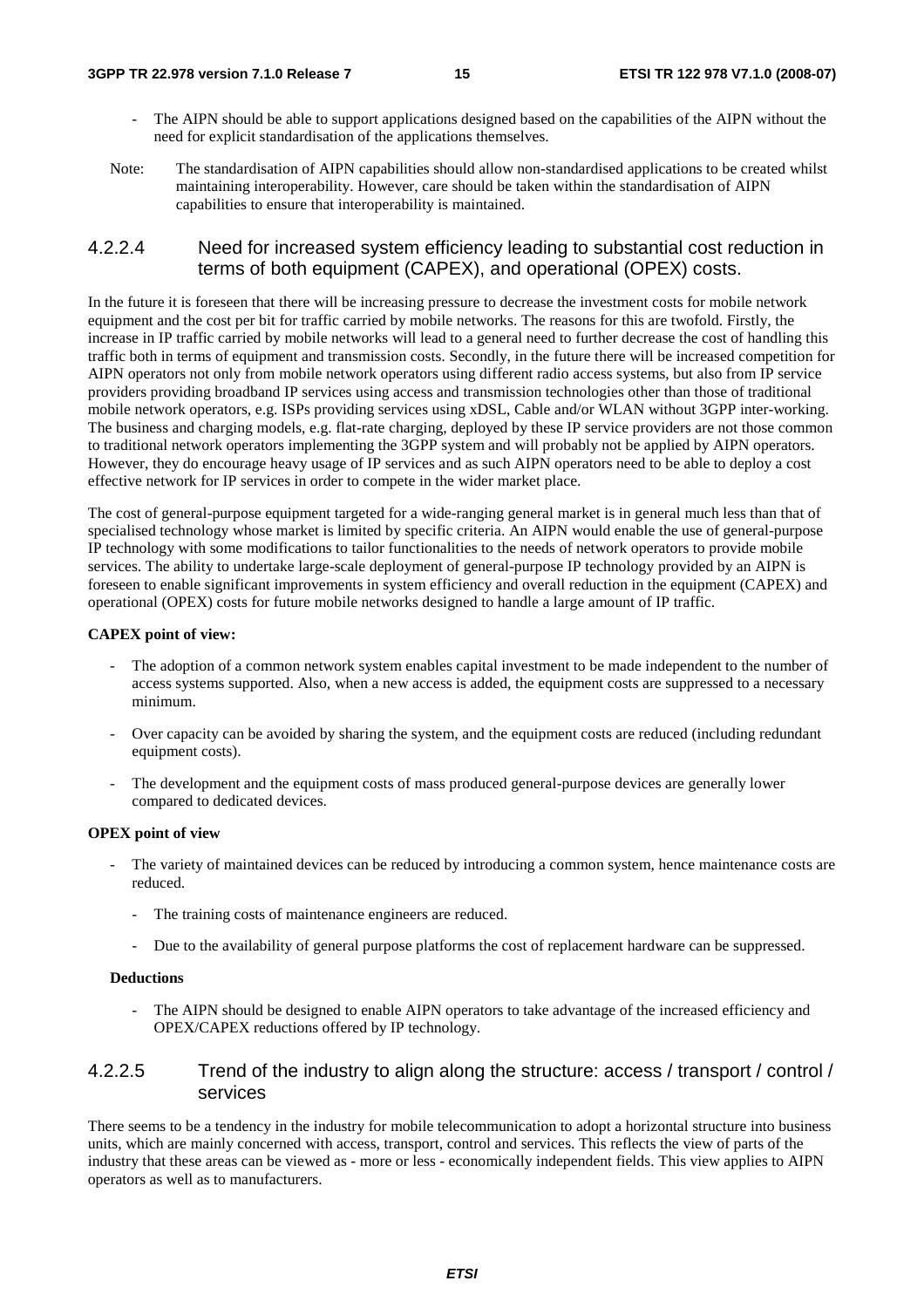#### **Deductions**

- An AIPN should provide an architectural structure that allows a decomposition of the added value according to access, transport, control and services. In particular charging capabilities will need to take this into account.

### 4.2.2.6 Fixed/Mobile network convergence

Some service providers are enabling fixed/mobile converged services for their subscribers. This is being driven by a number of factors, including (but not limited to) company mergers/demergers, the maturity of available VoIP solutions and the proliferation of service bundling (e.g. mixture of voice, video, data and mobility services) by service providers to reduce churn and increase ARPU. An AIPN should ensure that AIPN operators wanting to provide fixed/mobile converged services can do so within the IMS framework.

#### **Deductions:**

- An AIPN needs to take into account Fixed/Mobile network convergence issues.
- An AIPN should ensure that new/enhanced services follow the IMS framework, so the service will be applicable to fixed/mobile converged networks.

## 4.2.3 Drivers from a Technology perspective

## 4.2.3.1 Evolution of next generation radio access systems (3GPP specified)

Similar to the transition from 2G (GSM) to 3G (UMTS) it is expected that future radio access systems will allow for a significant higher data rate of user traffic than today. However, there is a trade-off between data rate and user mobility. In other words, a user, who is moving at a high speed, cannot expect the same high data rate as a user that is standing still. In addition it may be envisaged that radio access systems can be optimised to particular user requirements (e.g. in terms of data rate, mobility, QoS) such that multiple different radio access systems could be used by the same network operator simultaneously, even within the same geographical area.

#### **Deductions**

- An AIPN shall take into account the capability of next generation radio access systems to provide significantly higher data rates to the user
- An AIPN shall allow for multiple radio access systems, optimised to particular user requirements.

### 4.2.3.2 Progress of broadband wireless IP-based networks (non-3GPP specified)

Recently IP-based wireless technology has received a strong technological and economical boost. This has been fostered by industry alliances as well as standards development organizations (e.g. Bluetooth, IEEE 802.11x, 802.16x, 802.20x). Partially these technologies have already found their use in commercially available off-the-shelf products (WLAN cards, access points), which provide relatively high data rates at low prices. These technologies are currently evolving towards higher – broadband – data rates and/or support of continuous mobility in wide service areas. Currently there are competing standards at different stages of their hype cycles in this field. These systems generally provide only part of the functionality of full-blown mobile networks (e.g. they do not allow sophisticated charging models). However, the need to provide 3GPP inter-working with these technologies / networks has been shown already for 3GPP Rel-6 with the work item for 3GPP - WLAN inter-working.

#### **Deductions**

- An AIPN shall be able to provide means to ease inter-working with a multitude of broadband wireless IPbased networks.

### 4.2.3.3 Progress in ad-hoc networking for user defined services.

Ad-hoc Networks denote particular kinds of networks that may establish themselves automatically - "ad-hoc" - (i.e. without explicit administration) between mobile terminals. From today's perspective, generally all the activity concerning development in the field of Ad-hoc Networks (radio spectra, terminal communication and mechanisms to create Ad-hoc Networks) is happening outside 3GPP. However, AIPN operators may benefit from letting Ad-hoc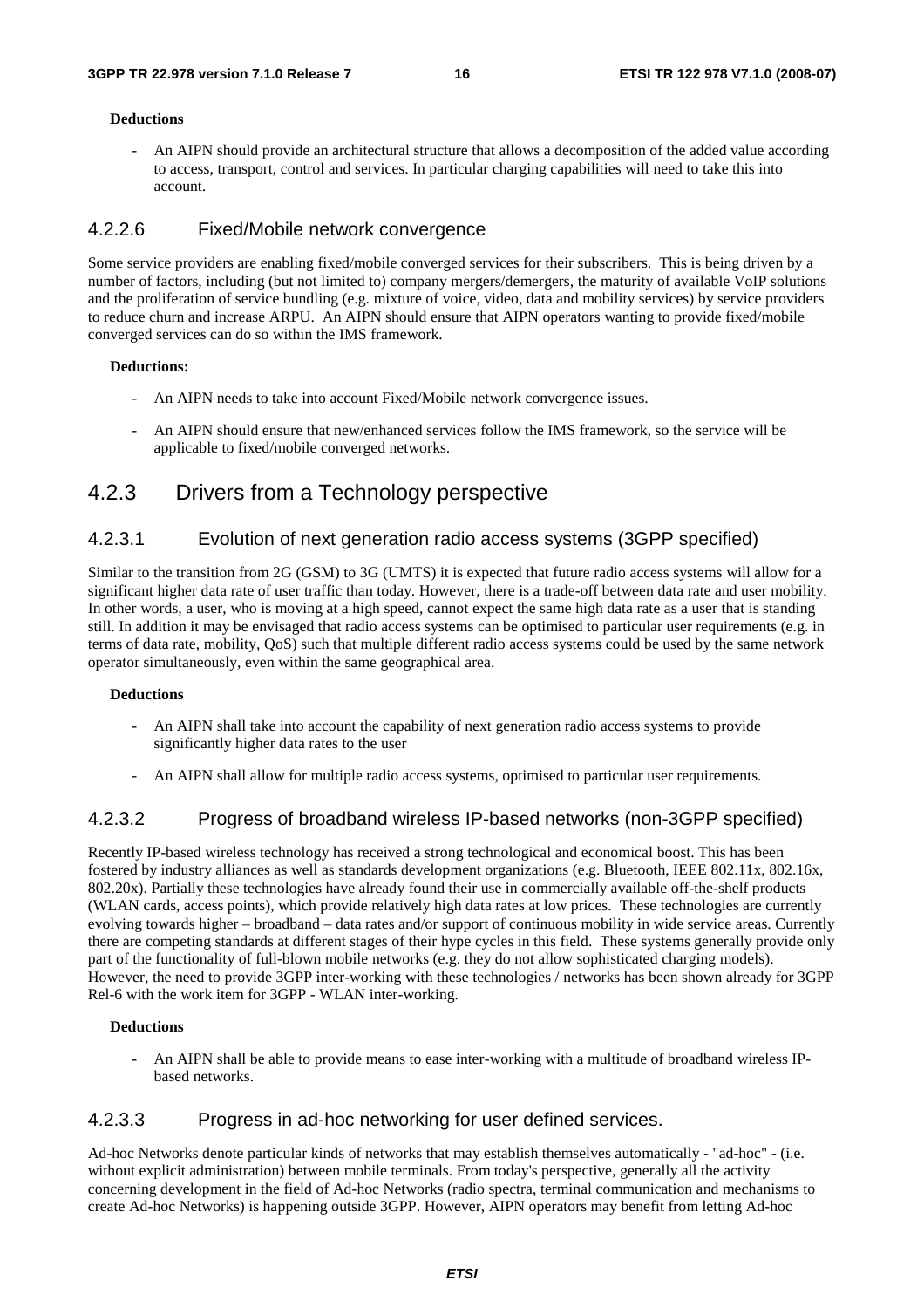Networks interact with the AIPN, thereby creating traffic in the AIPN; e.g. there could be Ad-hoc Network access to public networks via AIPN by at least one of the Ad-hoc Network members serving as a kind of wireless connectivity gateway.

Examples for such Ad-hoc Networks could be Personal Networks, as described later in the present document, or CBtype radio communications amongst listeners to a pop concert. In the case of Personal Networks an AIPN may provide connectivity to a server in an AIPN operator's network, in the pop concert example an AIPN may provide the capability for remote listeners to join.

Technically, an Ad-hoc Network is defined as a self-organizing and self-managing network of autonomous mobile terminals *without any infrastructure support*. In fact, it is this property which essentially characterizes Ad-hoc Networks, and as a consequence, no centralized radio resource management for ad-hoc networking necessarily exist.

Important aspects of Ad-hoc Networks which may impact an AIPN are:

- Identification, addressing and routing: If an Ad-hoc Network interacts with the AIPN, the AIPN may need to know about identities of individual members of the Ad-hoc Network (not only the "connectivity gateway"), be able to address them and route traffic to them.
- Authentication, security: in an Ad-hoc Network neither SIM resp. USIM/ISIM based identification and authentication nor ciphering on the air interface derived from authentication parameters can be assumed. In the case of at least one Ad-hoc Network member serving as a wireless connectivity gateway to the AIPN it should be ensured that this node can not compromise AIPN security.

#### **Deductions**

- Appropriate mechanisms for identification, authentication, addressing, ciphering and charging of members of an Ad-hoc Network inter-working with an AIPN have to be established.

## 4.2.3.4 Dawning of new, radio based services (e.g. Personal Networks, RFIDs, multihop access networks)

Currently there is a lot of activity (research projects) on new services that are utilizing different kinds of IP-based radio networks. Examples of such services could be:

- Personal (portable) Networks, that allow inter-working of different personal sensors/terminals
- RFIDs, that allow goods, to which a RFID is attached, to broadcast information about themselves,
- Multi-hop access networks, that allows a user's terminal to act as a radio relay station for another user

Many of these new services are capable to create revenue for an AIPN operator if they can easily inter-work with (or be integrated into) an AIPN

#### **Deductions**

- An AIPN would benefit from a capability to facilitate inter-working with (or integration of) these new radio based services.

## 4.2.3.5 Reconfigurable Radio (Software Defined Radio - SDR)

Reconfigurable radio interfaces allow terminals to adapt/optimise its radio properties to the currently available radio network. This could allow an increase of spectrum efficiency. However, the network would need to support such a functionality of the terminal.

#### **Deductions**

- An AIPN would benefit from a support of reconfigurable radio interfaces in the terminal.

### 4.2.3.6 Web services

While not being specific to mobile networks Web Services are becoming increasingly important as a standardised interface to provide IP-based services. There is a general trend towards Web services within the industry. For example, in OMA a working group is dedicated to the evolution of web services in mobile networks and in many respects they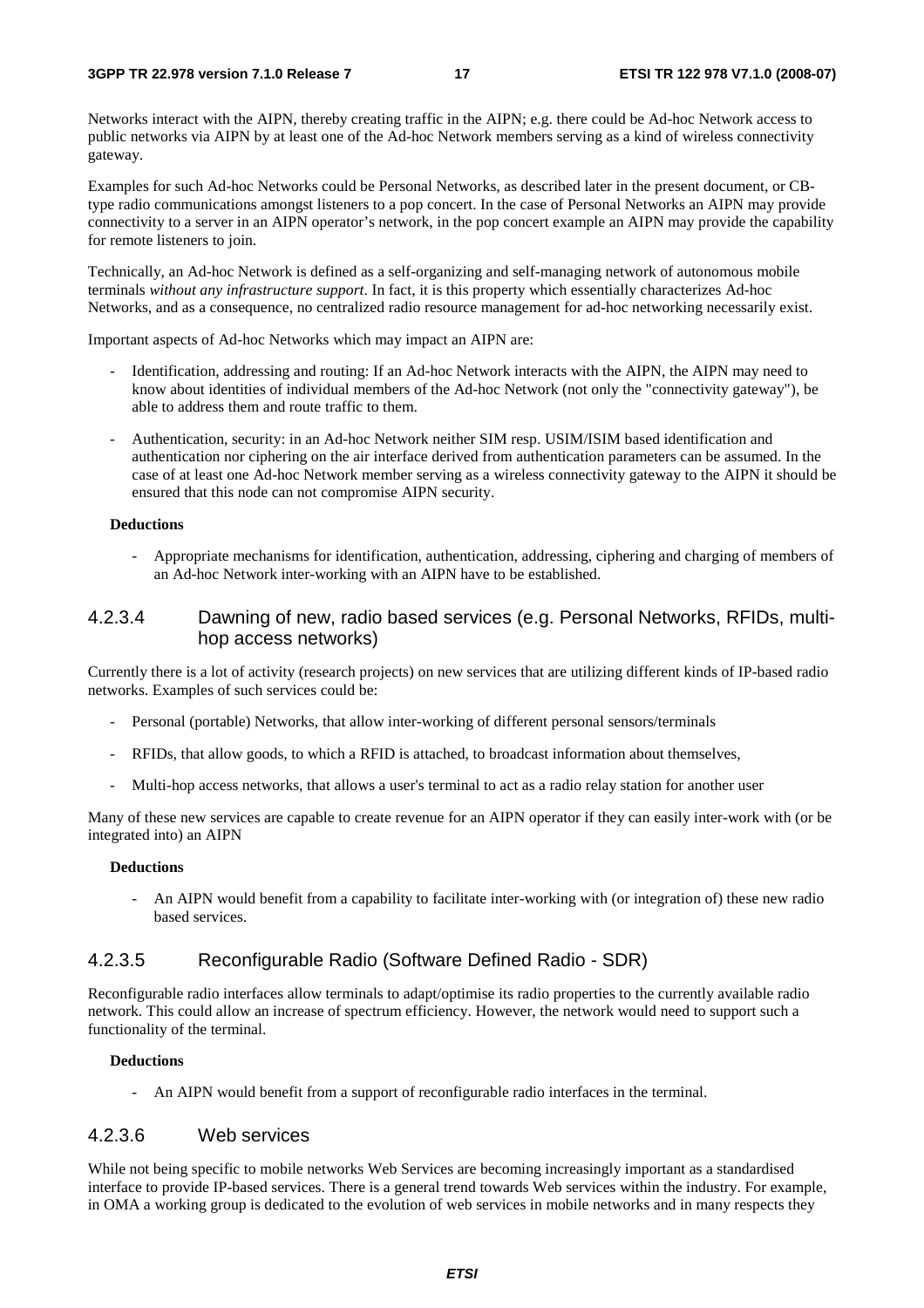are seen as a replacement (rather than an addition) of traditional service enabler interfaces such as CAMEL and the CORBA version of OSA/PARLAY.

#### **Deductions**

- An AIPN will need to support Web Service interfaces for service provisioning.

### 4.2.3.7 Multi-access

The introduction of multiple access systems within the same coverage area raises new AIPN operator and user requirements; the user may wish to influence the selection of the access system for use based on such aspects as supported QoS, mobility, pricing, coverage, etc. and the AIPN operator may wish to influence the access system selection by setting policies. Optionally, a user may even wish to use simultaneous multi-access as well.

Note that the selection of the access system must be easy for the end-user, e.g. it could be based on some preferences and the actual process can be partly or completely hidden.

It is expected that users using multiple access systems will require an appropriate service continuity experience as they switch from one access system to another. This means that their sessions remain in operation, with minimal interruption. In addition, the services provided should be made access aware (e.g. choose video quality based on the available bandwidth).

#### **Deductions**

- An AIPN shall make use of the multiple access systems by providing support for appropriate handover between access systems, reachability over multiple access systems, access system-aware services, and optionally simultaneous multi-access.
- An AIPN shall provide support for access system selection based on combinations of AIPN operator policies, user preferences and access system conditions.

## 4.2.3.8 Progress of advanced Traffic Engineering Technologies

As the number of users accessing multimedia and data services from 3G networks will continue to increase, huge amounts of IP traffic are expected to be handled by AIPN operators. Due to the increase of the IP traffic, network bottlenecks may also appear in an AIPN operator's IP backbone, therefore, new challenges will be faced by the AIPN to provide guaranteed QoS to end-users for different types of services (real-time, non real-time) and also ensure that the transport network resource is used efficiently. This would enable e.g. over-provisioning in IP transport network to be avoided in order to save CAPEX for AIPN operators.

Traffic engineering technologies, e.g. MPLS, advanced QoS routing algorithms, and dynamical load balancing among network entities are potential solutions to achieve this within an AIPN.

#### **Deductions**

- An AIPN will need to be able to guarantee QoS for different types of services (real-time, non real-time) and ensure efficient use of network resources. Traffic engineering technologies within the IP transport network may provide appropriate methods to achieve this within an AIPN.

## 4.3 Impacts to current models for the 3GPP System

The introduction of an AIPN will impact the current models upon which the design of the 3GPP system has been based. However, there is a legacy of success within the models that have been utilised up to now. Therefore, it is necessary that some consistency is maintained between the past and future aspects of the 3GPP system with the addition of the ability to adapt to the future environment in which system enhancements will be introduced.

Whilst there is a need to maintain current models, future enhancements in the 3GPP system, specifically the introduction of an AIPN should also enable introduction of new models and the creation of new opportunities for development of new functionalities and the provision of new services.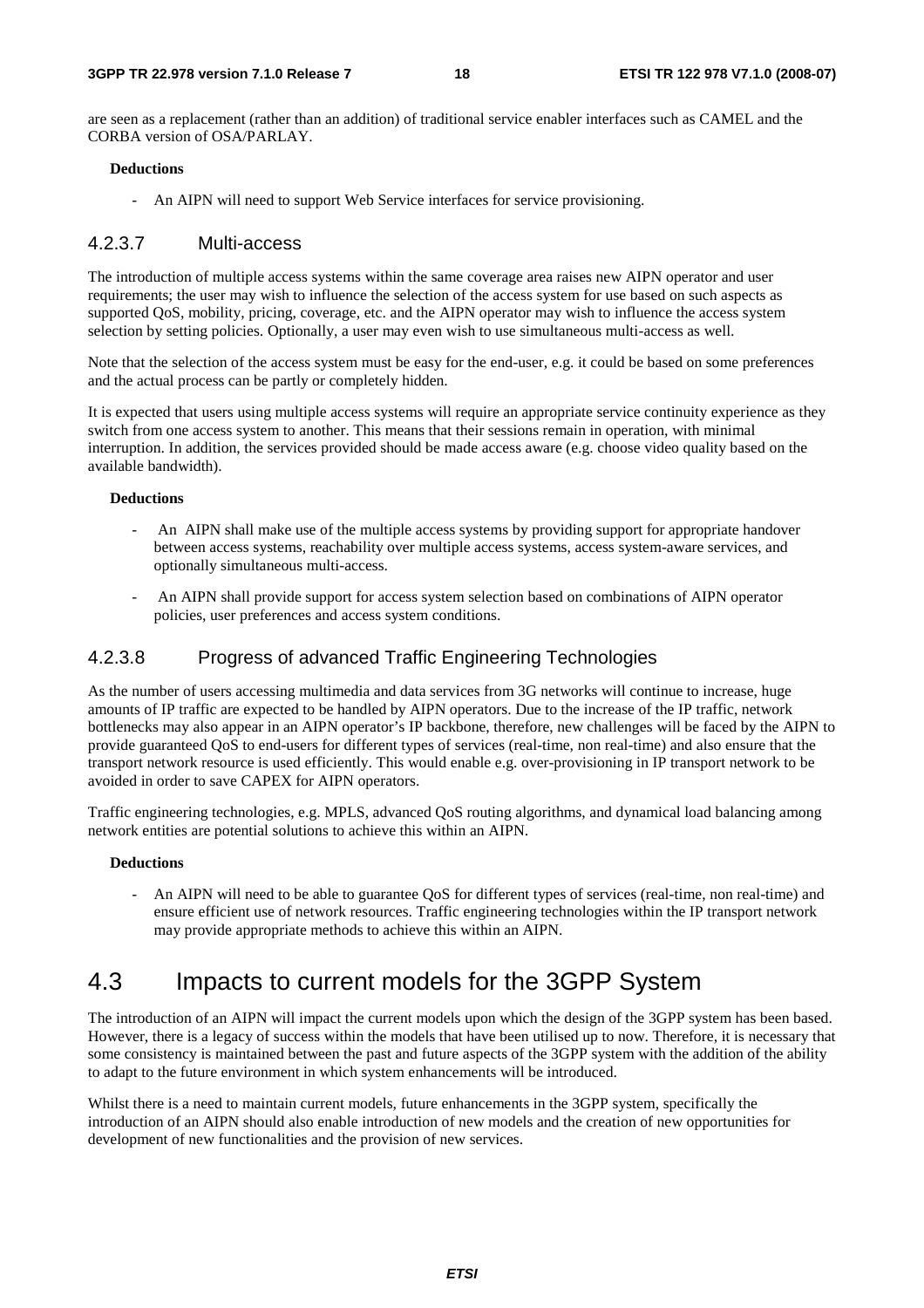## 4.3.1 Impacts to current charging models

Users are aware and understand the current charging models such as flow based charging and event based charging where a user pays for each time he/she uses a specific service, hence the possibility to provide these with an AIPN should be maintained. However, as the environment in which the 3GPP system is utilised adapts an AIPN should also provide the capabilities for and provide the necessary improvements in efficiency and cost reduction to enable new charging models to be introduced.

An AIPN should be flexible enough to support the different pricing models that are needed. Many Internet users expect that services such as email, news and search engines are free of charge and that they should pay only for the access via a flat rate pricing model. Other users will instead have to pay an additional amount according to the "calling party pays" principle. Therefore AIPN operators will need to use sophisticated pricing models, including event based charging. AIPNs should support those models. What pricing model to utilize at a given time is dependant on the circumstance of the AIPN operator e.g. based on different strategies such as Cost Leadership or Differentiation. An AIPN needs to support a cost effective charging system in order to be able to quickly launch new services but yet be as flexible such that an AIPN operator can use price models such as:

- Charge extra for guaranteeing a OoS
- Charge extra for "Calling Party Pays"
- Charge for the transport
- Charge for the event
- Additional charge (positive or negative) for the simultaneous use (combination) of services
- Adjust the price for different reasons e.g. to reward certain users, enable subscription bands (e.g. gold, silver, bronze)
- Charge for the content

Further the charging system for an AIPN shall contribute to minimizing the credit risks for the AIPN operator. The charging system in an AIPN shall in a cost efficient manner support various access systems with minimal impact on the terminal from a charging point of view. Further the AIPN shall from a control and charging point of view support different type of services e.g. RealTime and Bursty traffic such as PoC. Both real-time and none real-time schemes must be supported by an AIPN

In a multi-access system environment the current charging and policy control architecture needs to be enhanced in order to allow for the business models defined in 4.3.2 e.g.

- The service provider having a relationship with the AIPN operator provides rating information and minimal QoS he assessed (as well as other content related polices) that apply for different access systems a service should have.
- For seamless handover between access systems in a multi-access system environment the subscription class/credit availability may allow service continuity or may not allow it. Hence based on subscription class different redirection points are applied e.g. for top up or to initiate a subscription such that credit are given for a service in a new access system.

There is a need to support flexible charging models between operators so that it is possible to charge roaming subscribers according to the different charging models identified above.

## 4.3.2 Impacts to current business models

The current business model for network operators and manufacturers implementing the 3GPP system is comprised of a value chain of users to network operators to equipment manufacturers. This current business model is the foundation for the success of the 3GPP community. Hence, the essence of this model should be maintained. This includes the need to maintain the focus upon network operator considerations and the need to maintain the core "mobile" aspects of the system. This requires maintenance of factors such as the provision of network operator control at a common point within the network and the ability to utilise the wireless interface as efficiently as possible.

With the cost reductions provided by an AIPN there will be greater freedom for AIPN operators to apply varied business models within various environments.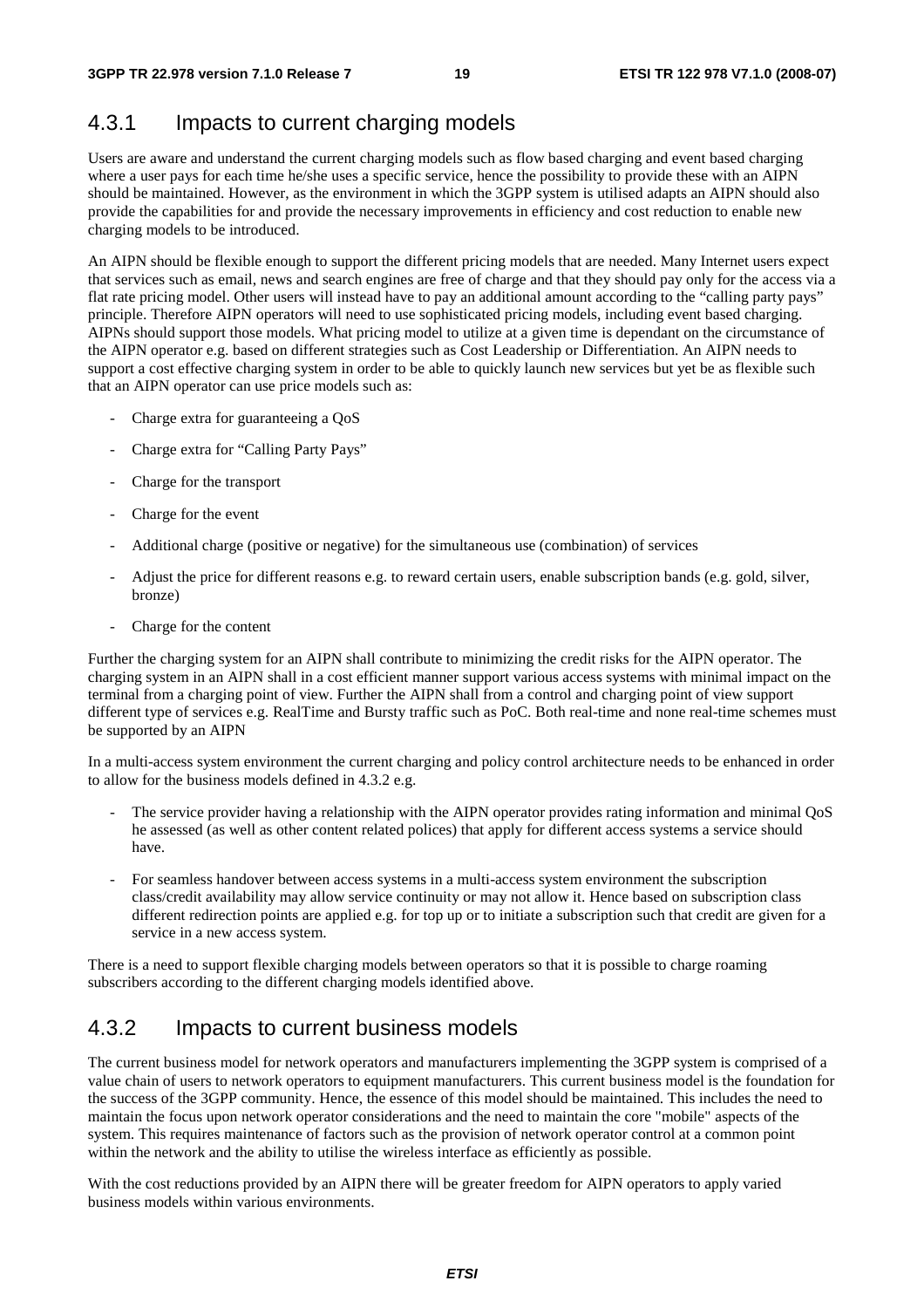#### **Support for business models with distinct AIPN/access/service separation**

More than today an AIPN will need to support business models that allow operation of AIPN, access systems and services by the different stakeholders. Often, a network operator will be the only stakeholder operating all three, AIPN, access systems and services, or these stakeholders will be individual business parts of a single network operator company, e.g. one company branch operating the AIPN, another one the access systems, while a third branch is concerned with end-user services, irrespective of the connectivity.

However, it should also not be precluded, that individual companies are able to operate AIPN, access systems and services in cooperation, but separately. An example of such a situation could be an AIPN operator, who has a business agreement with the operator of a particular access system (e.g. WLAN or shared UTRAN-based access system)) and allowing a third party service provider to offer services to their own customers.

It is understood, that the user is "owned" by the AIPN operator in the sense that the AIPN operator controls access of the user to the public network and has the prime commercial relationship with the user.

Therefore, an AIPN will need to follow architectural principles that facilitate operation of AIPN, access system and services by separate stakeholders. However this should not preclude the capability to efficiently operate all three domains by a single stakeholder, i.e. a network operator.

## 4.3.3 Impacts to current service models

#### **Impact on models for development and provisioning of services**

Even if the 3GPP system already allows the flexibility of IP based services through the PS domain today, the introduction of AIPN may bring the model for the development and provisioning of services one step further. The current model for the introduction of new services into 3GPP systems, often comprising standardisation of capabilities within 3GPP, followed by development by vendors and deployment by network operators, is rather cumbersome and has difficulties in quickly responding to changing market trends. Whilst also maintaining the traditional aspects of the 3GPP service model, it should be important to leverage new possibilities for service provisioning which may be enabled by the introduction of an AIPN. There is a potential demand for an extremely wide variety of mobile services. To meet this demand new models for service provisioning are essential.

Historical side note: An interesting comparison is the evolution of software applications within the computer industry. Only two decades ago software applications were limited in variety and cost was high. The emergence of a few de facto standards for software application environment propelled an unparalleled explosion of all foreseeable and unforeseen kinds of software applications. The economy of scale has also made it possible for them to be provided at a much lower cost level.

#### **Outlook on potential new models for development and provisioning of services**

The introduction of AIPN can similarly be an enabling factor for developing new models for easier, more flexible and more cost efficient introduction of mobile services. Today there exist several good examples where simplified service models have brought forward a wide variety of mobile services. But to meet the potential demand of mobile services, models must continue to be developed that allow services to be jointly provided by multiple stakeholders. Most likely the broadest range of mobile services will be possible when responsibility for service provisioning is opened for third party service providers e.g. via web services. Using policy and control frameworks, applying flow based charging concepts, establishing the IMS framework, and providing different sorts of open interfaces, will be important tools for AIPN operators to control how third party providers can provide their services. Changed business models must go hand in hand with this to give all parties incentive to put efforts into it. As in the software application domain, it is by releasing the innovative force of a larger group of creative people and companies that we can meet the demand for mobile services in the coming decades.

#### **New usage- and traffic patterns for mobile services**

Different service models also need to exist for different categories of mobile services. Person-to-content, person-toperson, and machine-to-machine type of services should for example require different service models to enable faster, more flexible and more cost efficient service provisioning.

The work within 3GPP will allow an evolution of the 3GPP system to enable these more advanced service models and to keep AIPN operators in control at their selected level.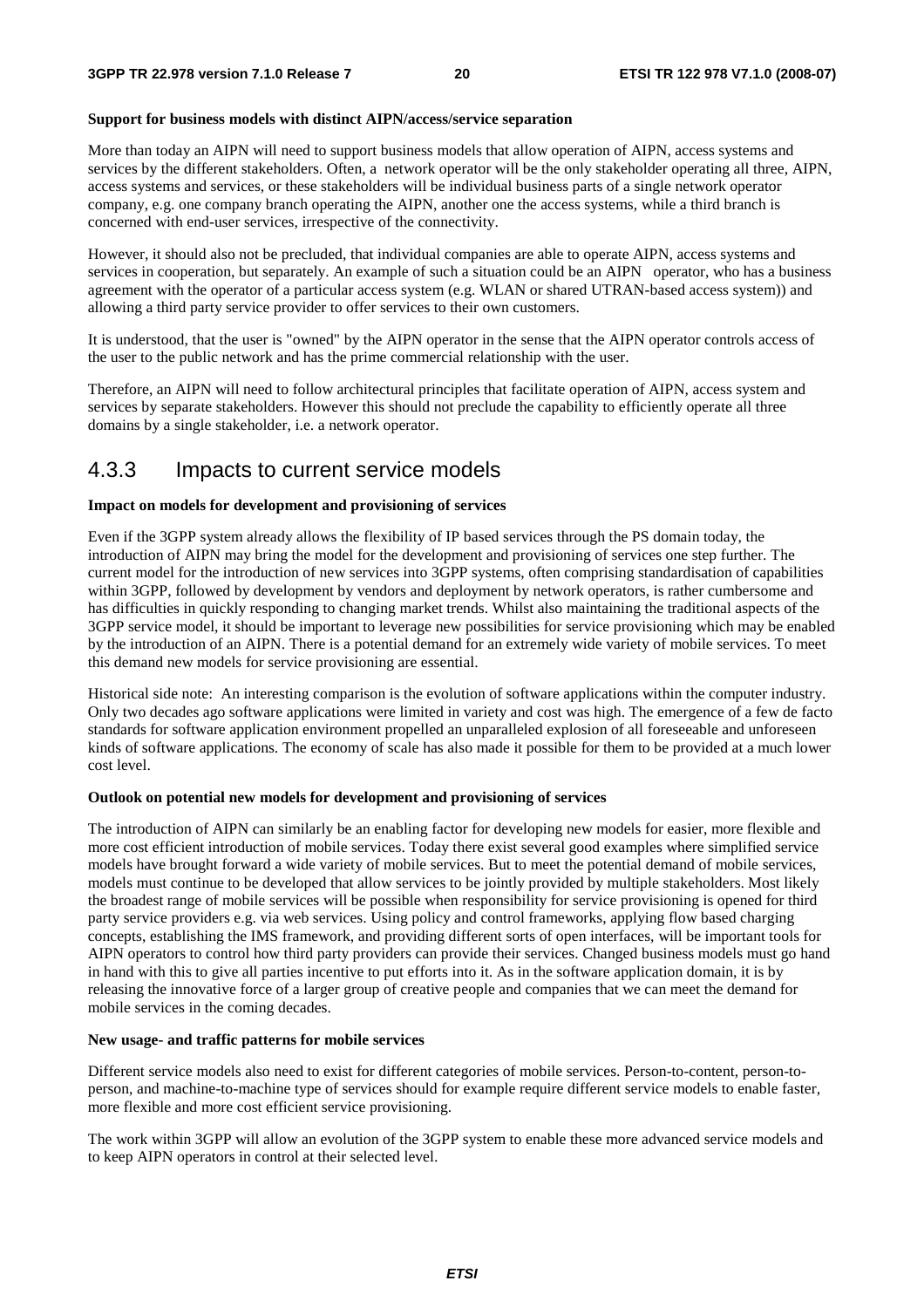## 5 End-user and AIPN operator aspects of an AIPN

## 5.1 AIPN Vision

An AIPN would enable the convergence of access systems and services onto a common network. In this emerging area users will demand more from their services and interaction with their technologies. Instead of the islands of capabilities that currently exist it is desirable to bring these capabilities under one umbrella whilst offering session continuity across multiple access systems. This seamless offering will be characterised by the provision of an effective management of mobility that consists of offering users a telecommunication service, continuously and transparently when the user's terminal moves between various access systems or various services, whatever type of communication and wherever communication has been initiated. One of the key enablers within an AIPN will be the seamless mobility across terminals and access systems supported by a mobility manager that unobtrusively manages these interactions.

Delivering an AIPN will address these needs, extend the reach of 3G technologies and maintain a relationship with the user in each context. Multiple connected devices will enjoy interactivity, adopting principles including single sign on, seamless mobility, context sensing and the unobtrusive device management.

## 5.1.1 Key aspects of an AIPN

The following are the key aspects of an AIPN:

## 5.1.1.1 Common IP-based network

- IP-based network control
	- Non-access system specific mobility control equivalent to that provided by cellular networks i.e. mobility control within the AIPN under the control of the AIPN operator, across the same and different access systems, that is not dependent upon specific access or transport technologies or IP version.
	- IP-based routing and addressing
- IP transport
- Communication quality, i.e. QoS, equivalent to or greater than already provided
- Inter-working with IP networks
- Inter-working with legacy networks
- Functionality at the edge of the network to support different access systems, legacy equipment.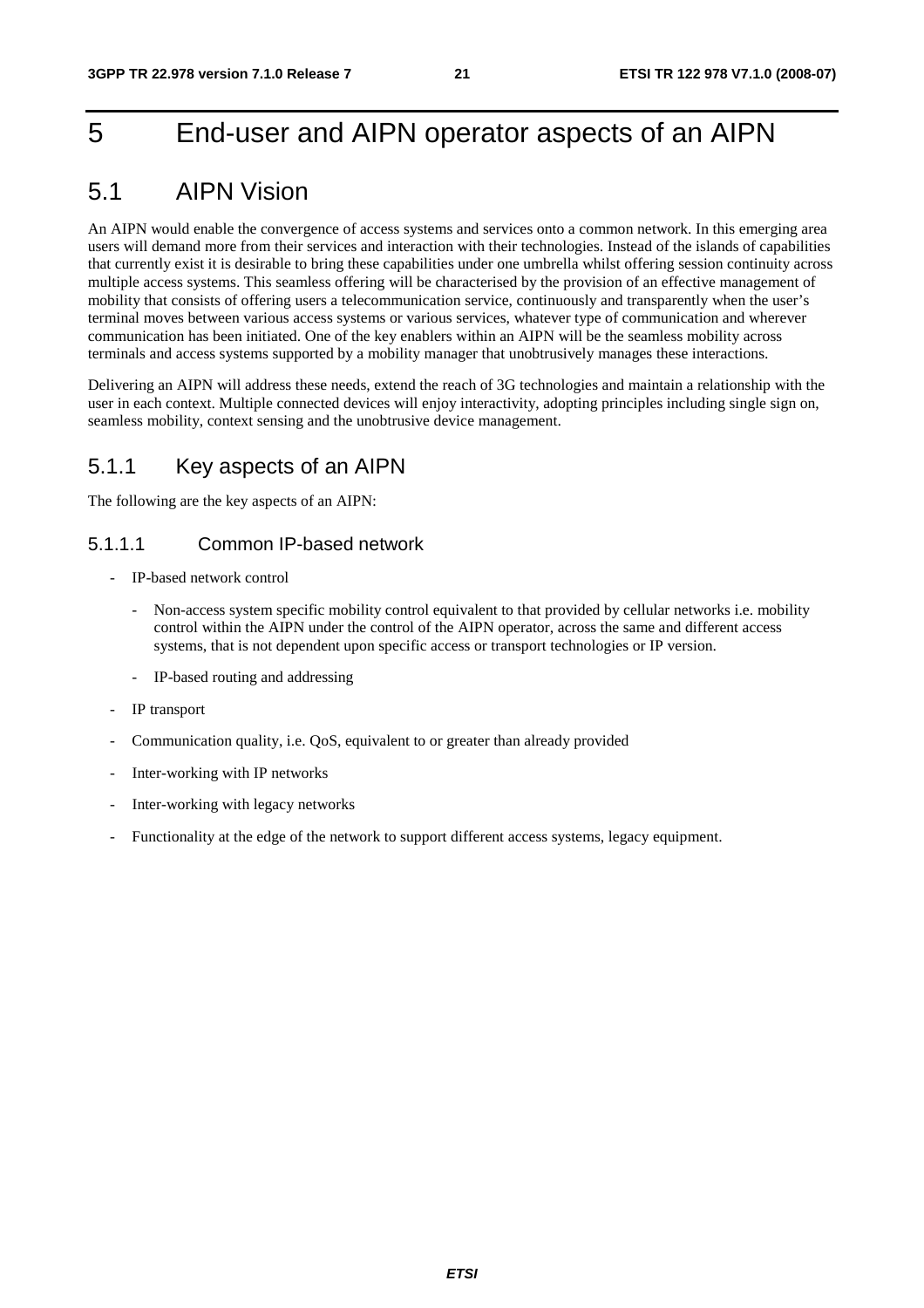

**Figure 1: Visual representation of the key aspects of an AIPN** 

- 5.1.1.2 Support of a variety of different access systems (existing and future)
	- Service provision across different access systems

## 5.1.1.3 Take advantage of convergence of telecommunications and IT industries towards IP technology

- An AIPN should aim to provide common capabilities independent to the type of service being provided (i.e. independent of whether it is a "traditional" telecomm service or a "traditional" data service).
- Convergence with IP technology should be considered within the AIPN system design from the perspective of the system as a whole (i.e. network and mobile terminals) to ensure that complexity is avoided within specific elements e.g. avoidance of complexity in mobile terminals due to a misalignment between technology convergence in the network and mobile terminals.

## 5.1.1.4 Advanced mobility management:

- Mobility across access systems.
	- Support fast handover and/or lossless handover across different access systems
	- Provision of Seamless services and handover across different access systems.
	- Support the capability to apply handover mechanisms based on quality of service requirements of applications and capabilities of the access systems involved.
- Multiple dimensions of mobility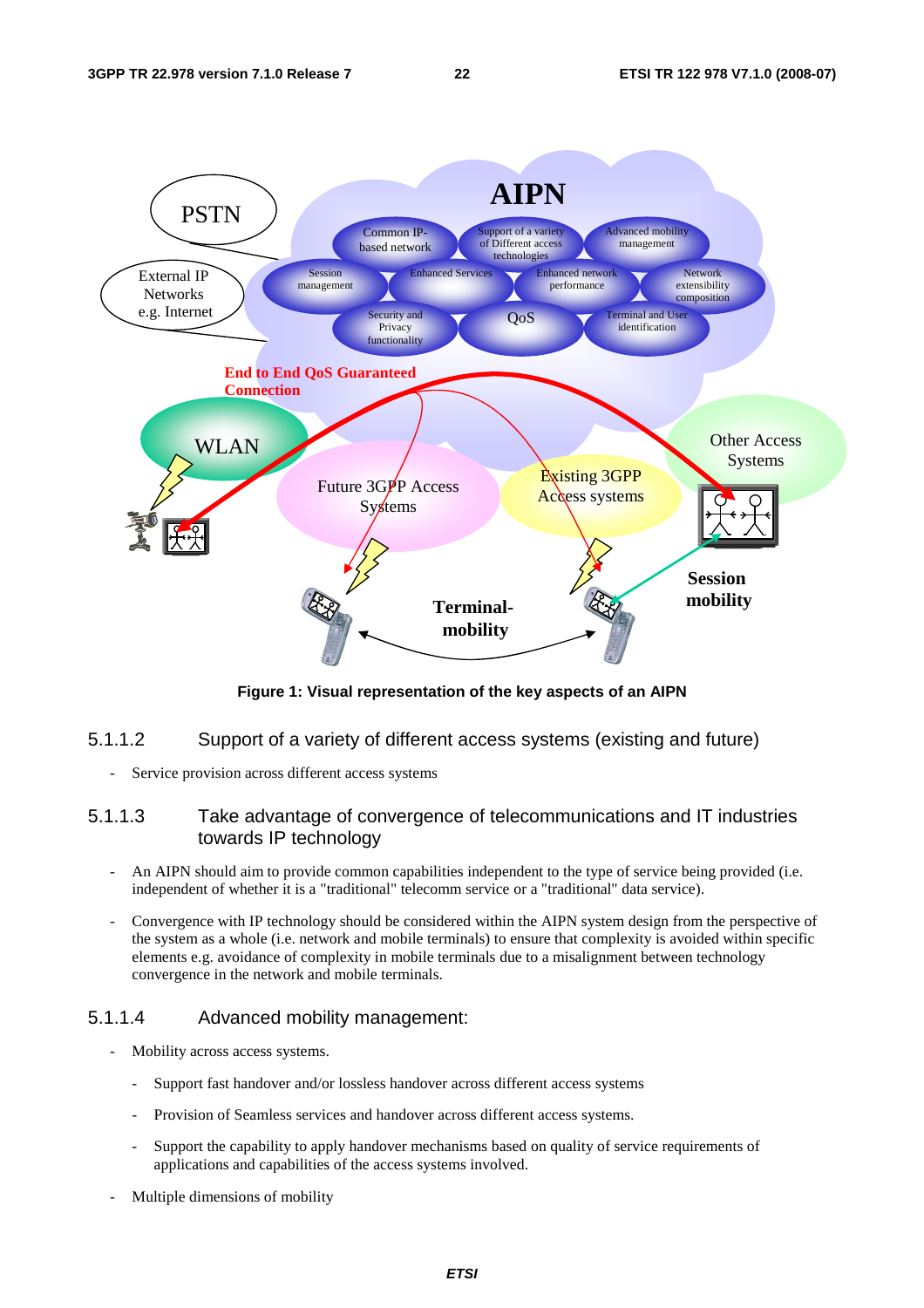The AIPN shall support several dimensions to provide mobility:

- An end-user shall be able to use different devices ("end-user mobility").
- The terminal shall be able to communicate while moving. This includes both handover from one radio cell to another in the same access system, or switching from one access system to another in a multi-access system environment. ("terminal mobility").
- The user may be able to move some or all of his active communication sessions from one of his devices to another. ("session mobility") E.g., a user may wish to move a video streaming session from the handset to a car mounted TV screen.

Note that certain aspects of services may change as a result of mobility, but they must remain useful to the end-user.

To address these needs, advanced naming and addressing schemes are necessary that provide reachability for a given user or particular session.

Recommended requirements:

- An AIPN shall incorporate naming and addressing schemes that address a given user or session.
- The AIPN shall support end-user mobility.
- The AIPN shall support terminal mobility.
- The AIPN shall support session mobility.

## 5.1.1.5 Enhanced session management:

Service adaptation to terminal capabilities, user preferences, subscriber priorities, network conditions or other operator-defined criteria. Service adaption shall be under the control of the operator.

The services provided to users should be, as much as possible, independent of the terminal used and the condition of the network. An AIPN should be able to adapt the service (e.g. information rendering) to the capabilities of the terminal being used and the condition of the network with minimum or no user interaction.

- Note: this may not be feasible in all cases (e.g. some services will require "minimum terminal capabilities" to be able to be accessed, with these "minimum capabilities" being service dependent), but an AIPN will be designed to enable this property in as many cases as possible.
- Session mobility: seamless mobility of sessions between terminals.

It should be possible to move sessions from one terminal (or a set of terminals) to another according to the preferences of the user e.g. automatically with minimum user involvement or based upon a specific user request/pre-determined user preference settings.

- An end-user shall be able to select how calls and services directed towards her through each of her public IDs will be treated. For example, for a given public ID, she may set which of her terminal device(s) is used and with what priority, through which access system(s), and whether calls are automatically answered by the network at certain times of day.

Care needs to be taken to ensure there is no burden on the user to interact in a complex way.

### 5.1.1.6 Access system selection

In an AIPN the applications are based on IP and will evolve towards access system independence. An AIPN is expected to support multiple access systems.

The selection of the access system may need to take into account several aspects of an AIPN, e.g. service requirements of an application, load balance of the network, and charging & billing.

## 5.1.1.7 Enhanced services

- Support for advanced application services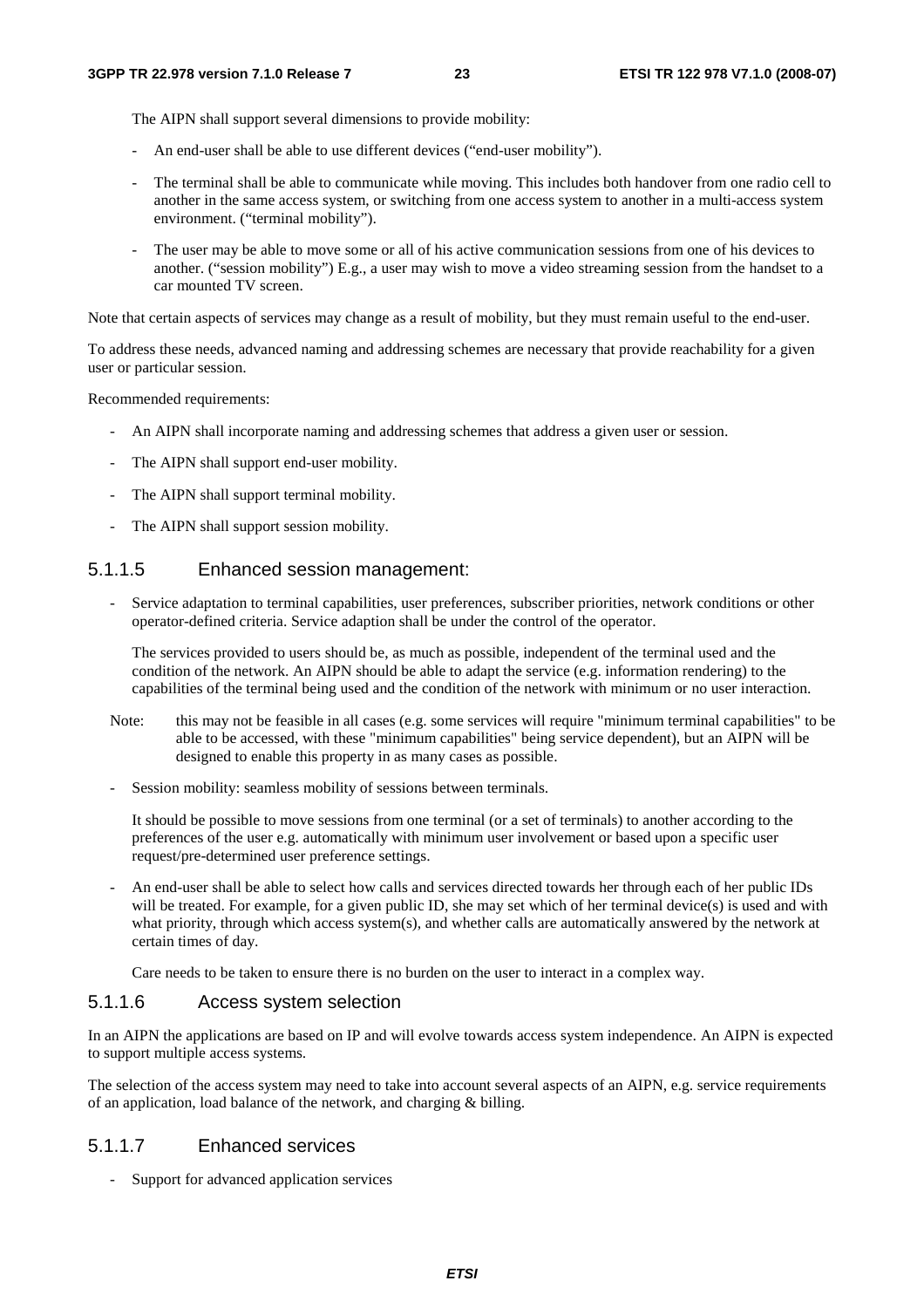- Support for group communication services, e.g. voice group call, instant group messaging, and multicast delivery. In some cases, a group may include a large number of participants.
- Support for integrated services, e.g. a service including a mixture of services among SMS/MMS/Instant Message, or a service including voice call/video call/voice mail.
- Provision of seamless services (e.g. transparent to access systems, adaptable to terminal capabilities, etc)

 Users should be able to move transparently and seamlessly between access systems and to move communication sessions between terminals.

Support ubiquitous services (e.g. associations with huge number of sensors, RF tags, etc.)



PAN, Moving Network

### **Figure 2: Support of ubiquitous services**

Improve disruption-prone situations when network connectivity is intermittent.

Disruption-free network connectivity may not be cost effective, or even feasible, in all cases (e.g. cell planning for full radio coverage for all services, disruption-free inter-access system handovers, disruption-free IP connectivity in all network links). An AIPN should consider solutions for making services as resilient to temporary lack of connectivity as possible.

### 5.1.1.8 Enhanced network performance

- Ability to efficiently handle a variety of different types of IP traffic including user-to-user and user-to-multicast traffic models
- Optimized routing of IP traffic

### 5.1.1.9 Network extensibility/composition

- Facilitate integration of networks with different administrative domains (e.g. handle negotiation of administrative issues, security, trust, etc).
- Solutions should be studied for facilitating the integration of different networks of the same or different AIPN operators in order to enhance the services provided to their customers, and enable the introduction of new services. This includes, but it is not limited to, the sharing of some parts of the network.
- Allow dynamic and flexible integration of "Ad-hoc Networks at the edge (e.g. Personal Area Networks, sensor networks, etc).

## 5.1.1.10 Network management

Introduction of self-managing technologies (e.g. Plug-and-Play) should be considered for faster deployment and reduction of operational cost. In particular, an AIPN should be designed from an early phase to include: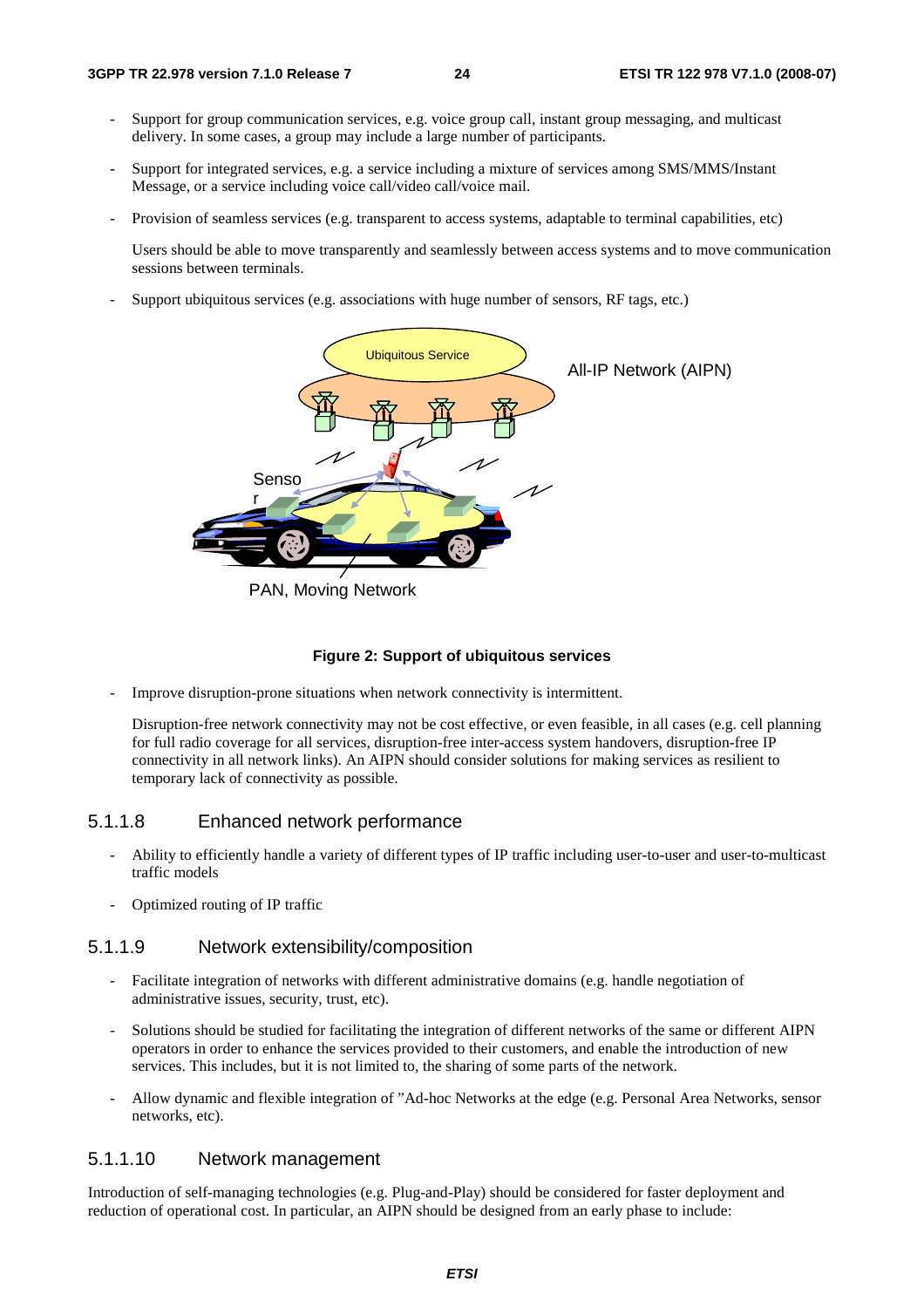Plug-and-play components to ease the setup and operation of the AIPN.

### 5.1.1.11 Maintenance and improvement of the level of security and privacy functionality

- Security equivalent to or greater than that already provided including the hiding of internal network elements
- Support for user privacy, e.g. location privacy, identity privacy

### 5.1.1.12 Quality of Service

- AIPN operators should be able to guarantee QoS within their networks.
- The QoS mechanisms used by an AIPN should be able to guarantee end to end QoS for a unicast and multicast traffic when all network segments (including access, core network and inter-connecting networks) are able to provide the requested QoS.
- Note: Business agreements for QoS guarantees between the parties (e.g. operators, national- and international carriers, corporate customers) are today regularly based on static agreements. These types of agreements may need to be re-considered in order to reflect the advanced means to guarantee QoS between AIPNs.

## 5.1.1.13 Terminal, Subscription and User identification

Terminal identification in an AIPN should be scalable enough to cover a very large population of diverse terminals (e.g. huge number of mobile terminals which main purpose is to include a sensor or an RF tag, as well as more conventional mobile terminals).



#### **Figure 3: Terminal and User identification within an AIPN**

- It should be possible to identify and address terminals, subscriptions, and users.
- It should be possible that more than one user can have active sessions on a single terminal at the same time (e.g. in the case of an Ad-hoc Network, several users may use a single terminal to gain access to the AIPN).

Note: It is for further study which of these identities are routable identities.

## 5.1.1.14 Flexible future development

- Extensibility
- Modularity of AIPN functions and commoditization of AIPN components. Open interfaces between appropriate network layers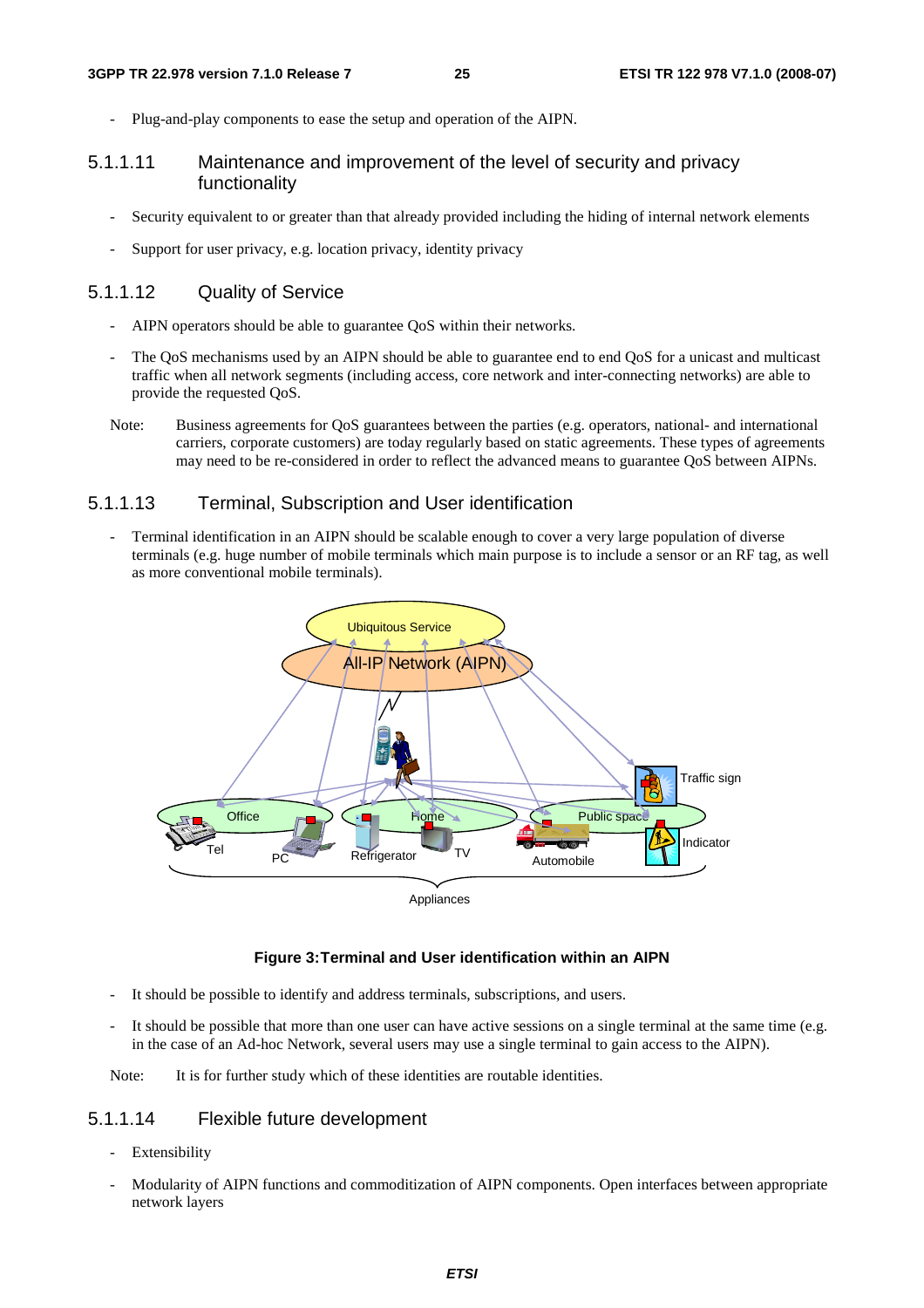- Ability to evolve individual AIPN entities independently
- Evolution path from previous releases of 3GPP specifications i.e. Rel-6

## 5.1.1.15 Identity Federation

In an AIPN a user may subscribe to services of many service providers. Accordingly he may hold several accounts (i.e. business agreements) with these service providers, some of these accounts providing the user with new identities. These identities are the means to authenticate the user to the service provider. Examples for identities could be the (U)SIM, username/password combinations, a credit/debit card number in combination with the PIN etc. Identity federation denotes the binding of two or more identities for a given user.

Identity federation for example enables a user, once he has been authenticated to a service provider through one identity, to be automatically authenticated to another service provider through a different identity if this different identity is federated to the first one. The latter process, the automatic authentication to several service providers through a single identity by means of identity federation, is often referred to as "Single Sign On".

Recommended requirement:

- An AIPN should support Identity Federation and Single Sign On for the end user. This would allow automatic authentication of the user to a multitude of service providers once the user has been authenticated by the AIPN.

## 5.1.2 Continued support of 3GPP system key aspects within an AIPN

Together with the introduction of new functionalities to realise an AIPN several key aspects of the existing 3GPP system need to be maintained in order to ensure that an AIPN is developed in accordance with the needs of the 3GPP community.

The following represent key aspects of the existing 3GPP system that are to be continually supported within an AIPN.

### 5.1.2.1 Efficiency of resource usage

- Effective usage of power resources within mobile terminals shall be maintained within an AIPN i.e. evolution to an AIPN should not have adverse effects on the battery life of mobile terminals.
- The scarcity of the radio resource shall be respected within an AIPN by ensuring that radio resources are utilised as efficiently as possible.

## 5.1.2.2 Charging

The capability to maintain support of existing charging models shall be provided within an AIPN.

## 5.1.2.3 Roaming

- An AIPN shall provide functionality as appropriate to enable continued support of international roaming with other AIPNs and legacy 3GPP systems.

## 5.2 Evolution of the 3GPP system to an AIPN

## 5.2.1 Requirements for the evolution of the 3GPP system to an AIPN

The following represent requirements for the evolution of the 3GPP system to an AIPN:

Note: The term "3GPP system" used within this section refers to the 3GPP system as specified up to and including Rel-6.

## 5.2.1.1 Build upon existing 3GPP capabilities

- Evolution of the 3GPP system to an AIPN shall leverage and build upon the existing capabilities of the 3GPP system wherever possible. System performance shall also be maintained and improved.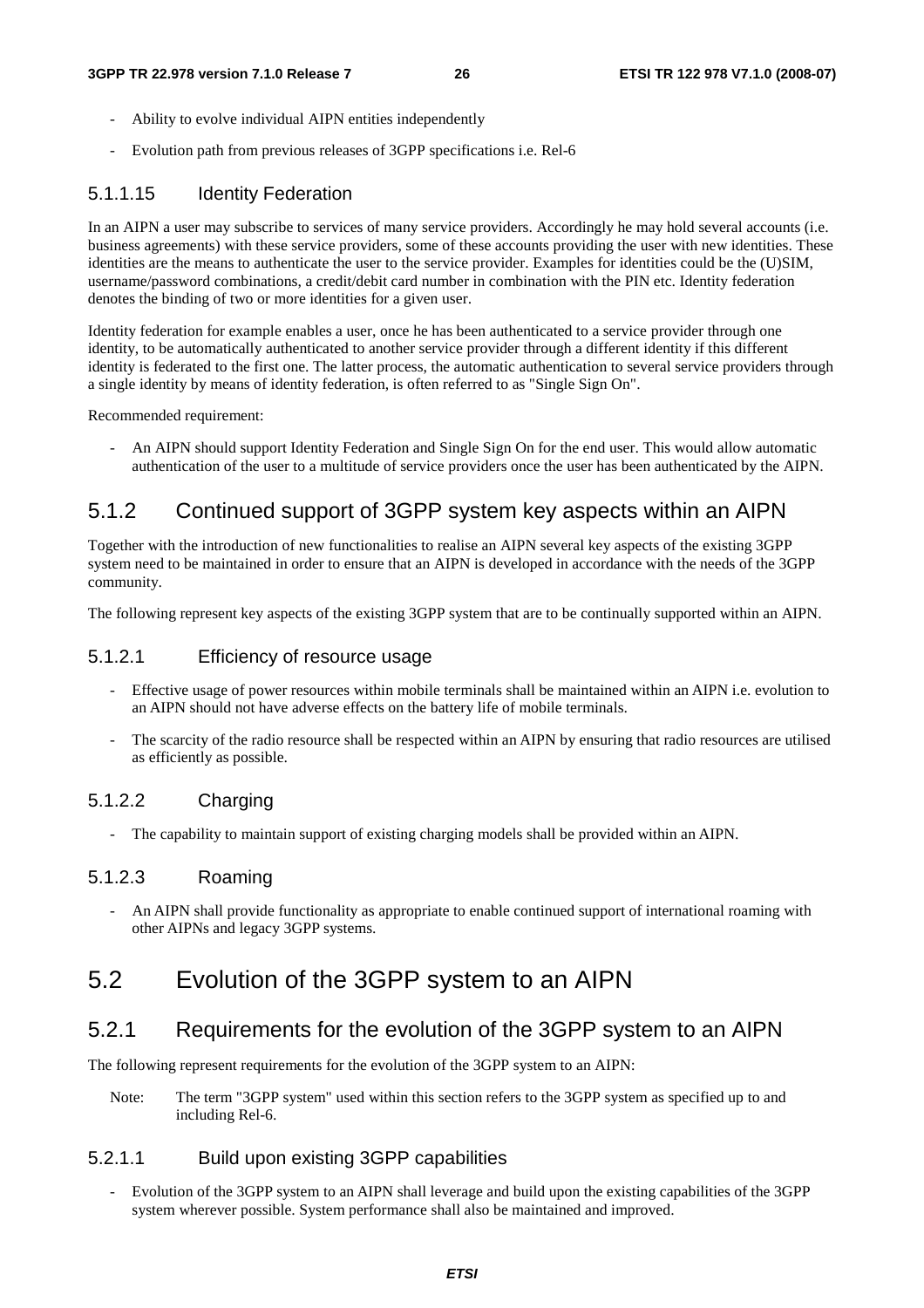- The primary focus of evolution to an AIPN shall be the realisation of scenarios for a mobile network, including associated access systems, operated by a network operator (which is also the AIPN operator) e.g. by maintaining the provision of network control at a common point within the AIPN under the control of the network operator.
- In order for users to enjoy the full capabilities of an AIPN, enhancements to GERAN and/or UTRAN may be required. End users may only receive a subset of the available services or not be able to enjoy the full performance enhancements provided by an AIPN if the access system belongs to a 3GPP release that does not fully support AIPN.

### 5.2.1.2 Access systems

- Evolution of the 3GPP system to an AIPN shall not be limited to consideration of only those access systems currently defined by 3GPP.
- Extensibility to enable step-by-step implementation of the system without adversely affecting basic system performance shall be provided within evolution of the 3GPP system to an AIPN. Evolution of the 3GPP system to an AIPN shall enable modularisation of the system as appropriate and provide an architectural structure that allows decomposition of common layers of functionality with open interfaces provided as appropriate.
- Evolution of the 3GPP system to an AIPN shall enable the accommodation of diverse devices.

## 5.2.1.3 Security and Privacy

- Evolution of the 3GPP system to an AIPN shall maintain and improve upon existing security and privacy features of the 3GPP system.

## 5.2.1.4 Network and mobility

- An AIPN shall be designed as a common IP-based network system, hence evolution of the 3GPP system to an AIPN shall be realised with minimum duplication of network functionality wherever possible.
- Evolution of mobility mechanisms

 In the evolution towards an AIPN, the integration of the telecom and datacom worlds, which has been discussed for a long time, materializes. The integration of WLAN into 3GPP systems is already a good example of this. As part of this trend, the mobility mechanisms must be evolved.

 Nevertheless, new mobility mechanisms of AIPN must be introduced in such a way that there is a migration path from current 3GPP systems (i.e., Rel-6). New features, nodes or protocols should be introduced such that an incremental introduction is facilitated.

 Specifically, the large installed base of UTRAN and GERAN based access systems must continue to be supported. In the AIPN, mobility mechanisms must be able to co-exist with current PS core network mobility mechanisms in a cost-efficient way.

### **Recommended requirements:**

- An AIPN mobility solution must support UTRAN and GERAN based systems as possible access systems besides supporting alternative existing accesses such as WLAN and other emerging new technologies.
- An AIPN mobility solution must be able to co-exist with the current 3GPP PS core network in a cost-efficient way.
- An AIPN mobility solution should support seamless terminal mobility across various access systems.
- AIPN should support services handover between 3GPP CS services (e.g. CS telephony) and AIPN equivalent services (e.g. Voice over IP).

## 5.2.1.5 Evolution of 3GPP to keep current and facilitate new business models

- Requirements for support of business models with distinct AIPN/access system/service separation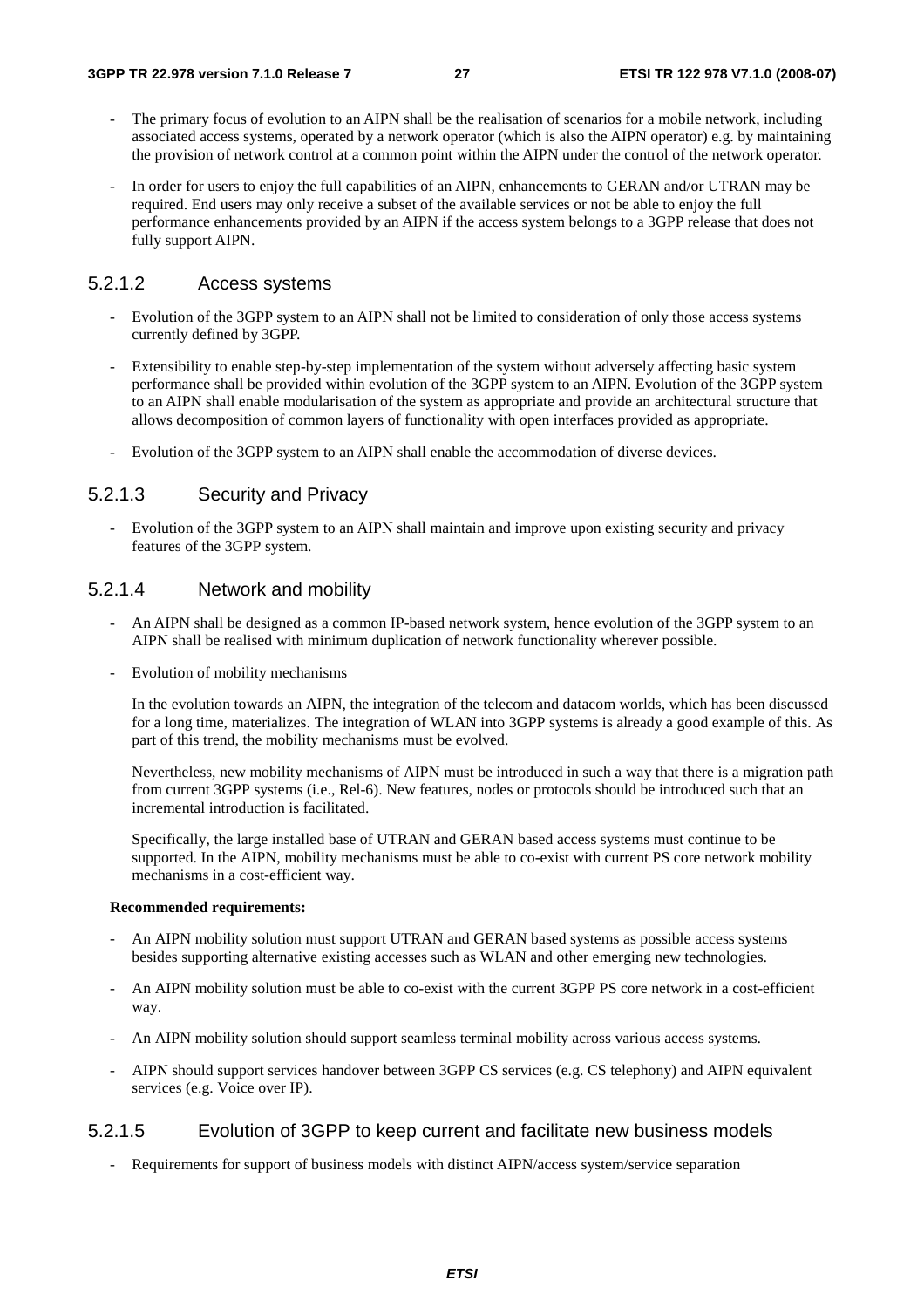- Standardised functional interface between the AIPN and access systems: To support business models with a distinct AIPN/access system separation a standardised functional interface between AIPN and access systems is required.
- Evolution of IMS to control IP traffic of a user To support business models, that allow separate handling of IP based user services from the underlying transport system it could become necessary, that IMS is able to control and create charging information for IP flows to and from the user's terminal, that are currently not handled by IMS. An example would be FTP or TELNET.

## 5.2.1.6 Lawful Intercept

Even if the 3GPP system already today allows the capability to intercept IP based services through the IMS/PS domains, it should be investigated whether the introduction of AIPN requires further enhancements to lawful interception capabilities already existing in the 3GPP system.

## 5.2.2 Relationship of the AIPN to existing capabilities

By the time AIPN deployment starts, a significant amount of R99/Rel-4/5/6 infrastructure will already be rolled out in many different networks. All major areas will be covered, most of them with high-speed HSDPA / HSUPA connectivity, and there will be many millions of subscribers with terminals compliant to such releases. Therefore, AIPN can only be introduced in a non-disruptive way by reuse of existing equipment as much as possible.

A way to maximize the amount of existing equipment that can be reused by AIPN is to take 3GPP Rel-6 as the starting point for AIPN for stages 1, 2 and 3. This does come with requirements on backward compatibility, which do put restrictions on which solutions are possible for each given AIPN requirement that needs to be fulfilled. However, it also sets the starting point as a well known system, which is the only realistic way to proceed with AIPN.

Reuse of equipment is, however, not a well defined term, so it should not be understood as a requirement for AIPN but more as a working assumption.

### 5.2.2.1 Reuse of legacy infrastructure

The current R99/Rel-4/5/6 3GPP system includes two domains, CS and PS. The focus for evolution for AIPN is the PS domain, including IMS, together with areas such as I-WLAN. AIPN does not consider evolution of the CS domain but should still be able to interwork with the CS domain (e.g. 3GPP CS domain, PSTN). CS infrastructure will still be used in networks well after AIPN is rolled out. As the AIPN becomes more and more widespread, the conditions for the phasing out of the CS domain may be met. This could lead to an overall simplification of the core network architecture as well as to a reduction of OPEX costs. However, since this process will not happen overnight, the AIPN should still be capable of handling access systems based on CS and the necessary interworking with CS domains.

## 5.2.2.2 Reuse of legacy terminals

AIPN will be backward compatible on all existing Rel-6 3GPP UNI interfaces and, therefore, it will support all R99/Rel-4/5/6 terminals for all services that these terminals get under Rel-6.

Compatibility with legacy terminals for all new services enabled by AIPN should be considered on a case-by-case basis (e.g. it may be possible to provide session mobility even to existing terminals), but it is not a requirement for AIPN.

## 5.3 Migration and cost effective introduction of new technology

One of the primary motivations for the introduction of an AIPN is the ability to realise significant cost reduction when deploying the 3GPP system. This clause will describe how this can be achieved.

The introduction of an AIPN will enable further utilisation of general-purpose equipment with some enhancements to tailor it to the needs of the mobile community. This will further enable the commoditisation of mobile network components and will not only make it possible for considerable portions of mobile networks to be built `off the shelf` but will remove the need to purchase wholly mobile network specific equipment that is expensive to purchase as well as maintain. With a basis of general-purpose technology equipment can also be maintained in a general manner and so the need for specialised equipment maintenance is removed.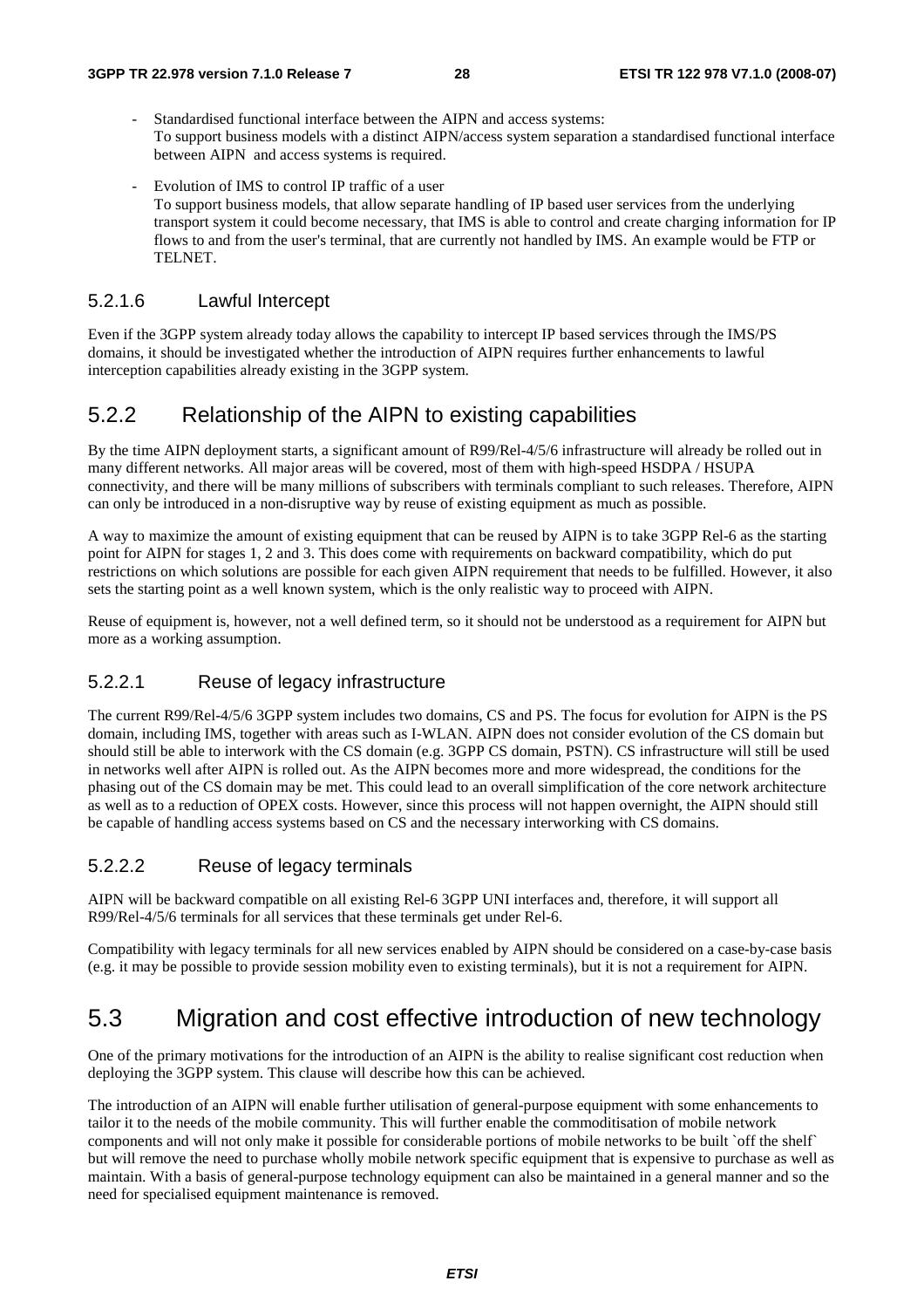In order to achieve a high level of cost efficiency instead of replacing all equipment it is necessary to enable old equipment that still performs adequately to be accommodated and reused in the new system design. It is also necessary to ensure that legacy terminals are still supported. This coupled with the introduction of new technology providing equipment and operational cost reductions should lead to a steady improvement in the cost effectiveness of the network overall without wasting equipment, including legacy terminals, that still provide adequate performance. Moreover, in the case legacy terminals are still used by subscribers, support of these should be maintained to enable continuation of service provision to the user and revenue generation for the AIPN operator.

When an AIPN is introduced it should be designed to not only provide new improved functionality and performance but the system should also be extensible and if necessary it should be possible to deploy the system not in one single large scale implementation but step-by-step. This requires that the system be modularised and provide open interfaces between appropriate layers of functionality so that new functionality can be added as needed, and from the opposite point of view, functionality that is not required can be left out without reducing the performance of the system or leaving substantial deficiencies in the functionality of the deployed network.

The accommodation of a variety of access systems will enable an AIPN operator to optimise their coverage for particular environments. For example radio access that does not provide a particularly high speed connection but can cover a wide area can be deployed nationwide, whilst an access system that provides a high speed connection but has limited coverage can be provided in an environment in which there are users with high demands for speed but only require this over a limited area. This ability to optimise the access system coverage enables AIPN operators to offer services in a cost efficient manner which is not limited to just one or two methods for providing users with access to services offered by an AIPN operator.

The ability to be able to develop different elements of the network independently, for example the ability to develop the access system independent to the AIPN enables investment to be focused on the area requiring enhancement, not on the system as a whole. Therefore, it is possible to design and develop the system efficiently and focus on specific aspects in order to achieve maximum returns.

## 5.4 Security and Privacy considerations

User and network security and privacy issues, despite being a key concern in today's networks, tend not to be in the top list of priorities when evolving existing systems or designing new ones. The results of this tend to be that security is added to the system instead of being native in the system, which translates into insecure systems or unnecessarily complex security solutions which are often very user unfriendly. For this reason security and privacy considerations are considered within this Technical Report.

- Note 1: The feasibility of "user issues" should be considered within the regulation for lawful interception that exists in some countries i.e. it may be required that some of the features above are disabled in some networks in order to comply with local lawful interception regulations.
- Note 2: Further information regarding security issues is provided within Annex D.

## 5.4.1 Security Considerations

Transforming today's 3GPP system into an AIPN will introduce changes in the threat environment, introducing new threats but also changes in risk levels of already identified threats. Threats previously seen as having low risks may need to be reassessed leading to new security requirements and the need for new and/or improved security mechanisms. The changes in the threat environment will mainly be due to qualitative and quantitative changes in e.g.

- Threat environment (more and more severe attacks) but also increased risks of particular threats (i.e., the impacts and probabilities that attacks occur may increase as a result of the changed threat environment).
- System heterogeneity and multi-access (GSM, UMTS, WLAN, new accesses, etc)
- Fragmentation of security solutions
- Usage patterns (many more users of existing services and many new services)
- Requirements on user convenience (e.g. SSO, etc)
- Use of trust establishment mechanisms (To counter threats and to enable trusted transactions)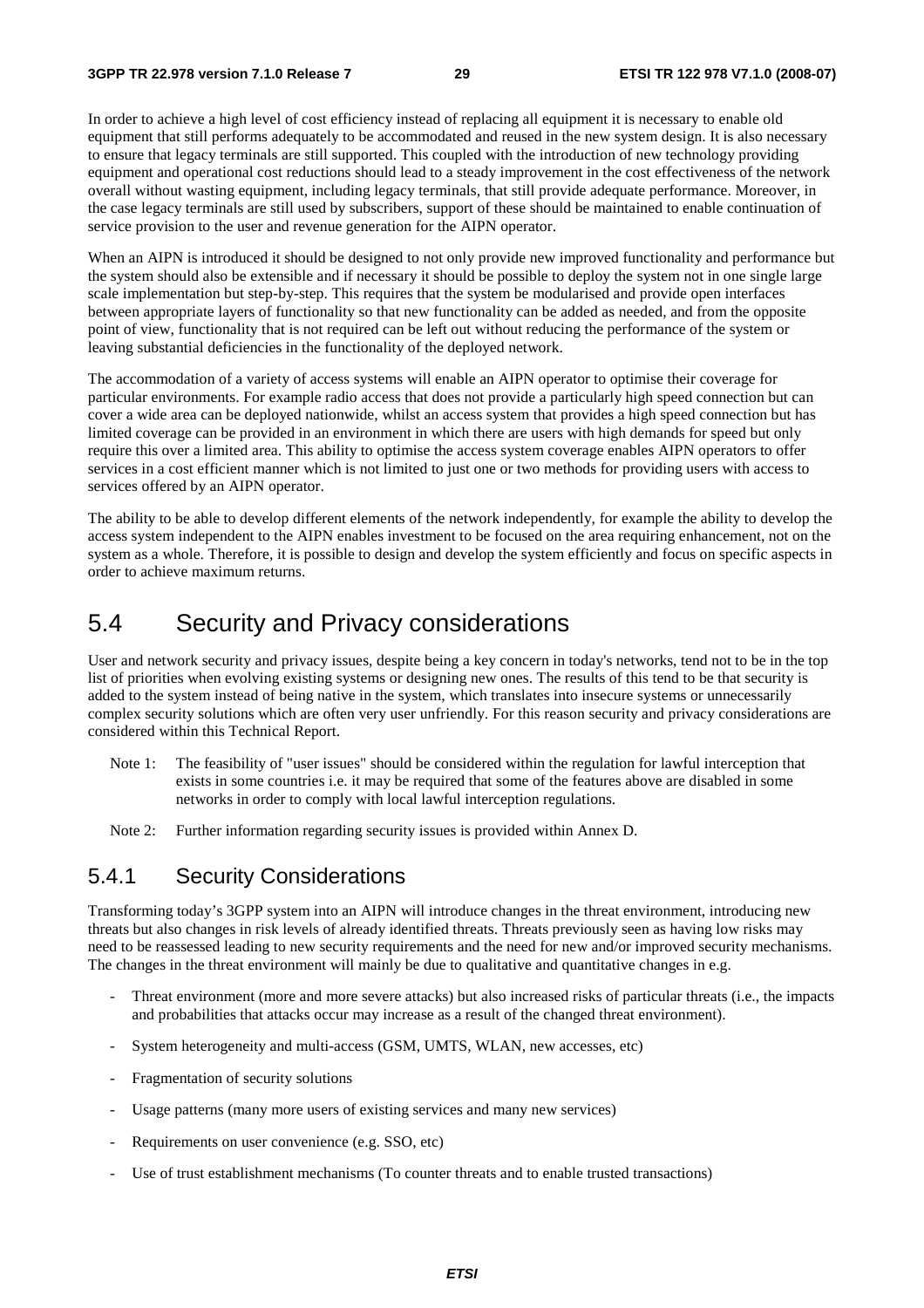The changes in these areas will certainly motivate a review and revision of currently employed security principles and solutions.

An important process will also be to collect the high-level principles and requirements. Examples of proposed highlevel requirements for an AIPN are:

Security shall be equivalent or better than with the current system i.e. 3GPP Rel-6.

This includes support of:

- easy portability of subscriber identities to different UEs
- cost effective protection against unauthorized duplication of security related information such as keys for authentication purposes, key derivation purposes and protection of a session
- the possibility for an AIPN operator to control security algorithms (and level of security) that apply for particular services e.g. for authentication purposes
- AIPN operator controlled distribution of security information to devices used for the purpose of giving cost effective protection of access to the AIPN.
- An AIPN shall be security-conscious from its early phase, not just have security added later on. The shift to AIPN provides an opportunity to introduce new security paradigms and enhancements/upgrades and optimizations of current security solutions.
- Usability: maximum transparency to the user i.e. high levels of security should be provided with minimum user involvement.
- Ensure authenticity so that the user can trust the information he is receiving. This should cover private user to private user communications as well as private user to service provider communications.
- Networks shall be protected against attacks such as Denial-of-Service attacks and unauthorised access.
- Networks shall be able to authenticate each other and authorize services that need signalling between servers.
- Fast re-authentication shall be possible.
- Hiding of internal network elements shall be provided by an AIPN.
- It should be possible for the AIPN operator to select among several levels of security (e.g. 3GPP Rel-6 equivalent security or better)

### 5.4.1.1 Threat environment

The Internet is rapidly becoming a very hostile environment. Unless proper countermeasures are installed, the threats found in the Internet will soon be prevalent in mobile networks.

With 3G and upcoming extensions of it, many new players will enter the scene. Small and very large AIPN operators and service providers will work together to offer the services the users expect in a competitive way. At the same time, the equipment of the end-users will become more complex and capable. Users will connect PANs over multi-access links to the AIPN and users will act as Ad-hoc Network extensions of the access system. In this environment, attacks may occur in many different places and in many different ways.

## 5.4.1.2 Network heterogeneity and traffic protection

AIPNs will become increasingly heterogeneous as more and more types of access systems are tied into the cellular environment. To be able to handle new and legacy systems in a uniform way some generic principles for traffic protection have to be established. It is assumed that the existing principle that the system should protect user traffic over the radio access and into the network still holds. It is also assumed that user payload traffic is forwarded in plaintext unless protection is provided as an application specific service.

## 5.4.2 Privacy considerations

- User issues: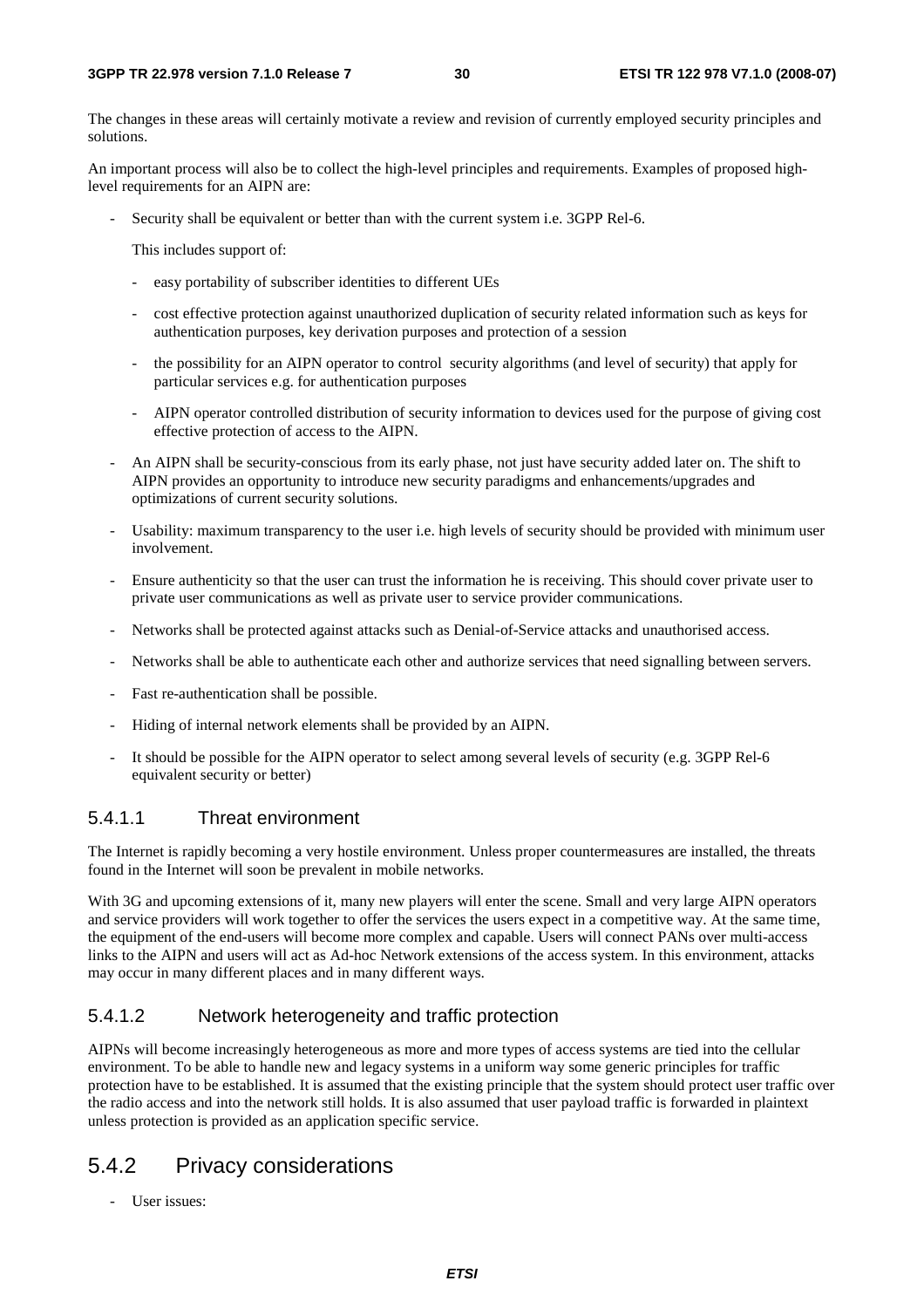Location privacy. User location privacy should be guaranteed.

 The location of a user has to be known by some instances in the AIPN to insure reachability and delivery of packets. But only these instances shall know the location to the necessary level of detail.

- Communication confidentiality. Privacy of content and origin/destination of information in all user communications should be guaranteed.

 The information sent and received by the user should be protected in a way that neither the content nor the origination or destination of this information is accessible to non-authorised parties.

- Non-disclosure of identity. Users should be allowed to hide their identities from non-authorised parties.

 Users should be able to have multiple identities from different providers with the relationship between the identities hidden from particular providers (thus supporting privacy).

Note: 2 use cases on this issue are described in Annex C.

## 6 Capability expansion required for the introduction of an AIPN

The AIPN vision provided in clause 5 of this Technical Report lists the desired capabilities of an AIPN. This clause provides a detailed gap-analysis between the existing capabilities of the 3GPP system and the capabilities of an AIPN. Based on this analysis it will be possible to obtain a clear picture of the work that needs to be undertaken within 3GPP to evolve to an AIPN.

## 6.1 Existing capabilities suitable for an AIPN

Note: The term "3GPP system" used within this clause refers to the 3GPP system as specified up to and including Rel-6.

It should be possible to evolve the 3GPP system to an AIPN without degradation in the capabilities [5] of the current 3GPP system whilst also maintaining the 3GPP system service principles [4]. More specifically, the following capabilities provided within the 3GPP specifications are felt to be suitable for an AIPN:

- Provision of IMS services [6]
	- Support for IP multimedia sessions
		- IP Multimedia Session control [4]
	- QoS for IP multimedia sessions
	- Support of multiple UEs with a single IMS subscription.
- Cost effective Control and Charging of IP Flows through FBC [7]
	- Identify IP flows for charging and policy control in a generic manner
	- Perform Real Time Charging
	- Support differentiated charging including zero rating of the bearer and event charging
	- Authorization of IP Flows
	- Awareness of user identity, subscription class, time-of-day, roaming status, QoS, Service input etc

## 6.2 New capabilities required for an AIPN

An AIPN will enhance the 3GPP system from the perspectives of providing enhanced functionality as well as improvements in system performance (e.g. communication delay, communication quality, connection set-up time).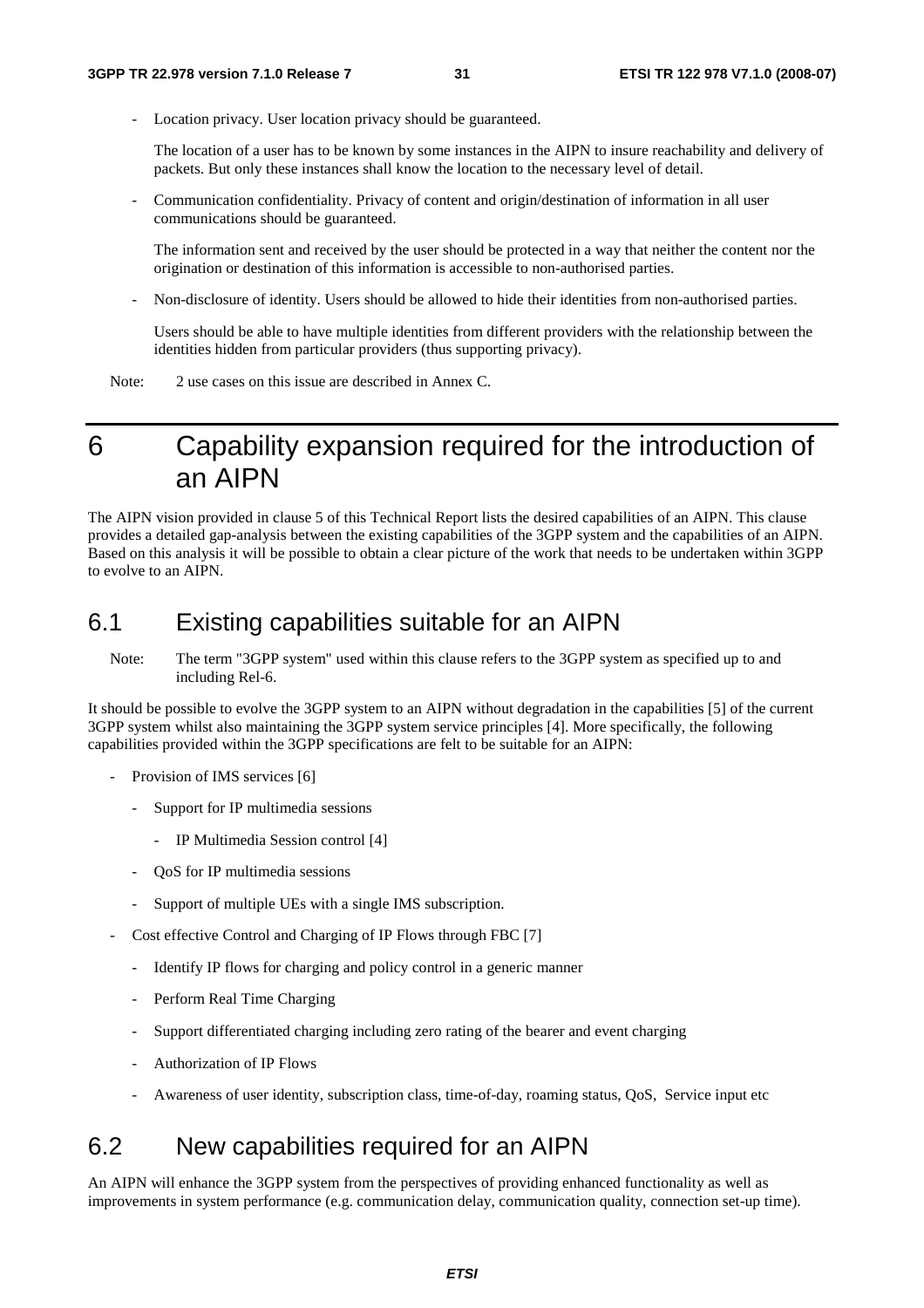## 6.2.1 Enhanced network performance

Together with the diversification of the services, requirements for network resource utilization will become diversified. It is necessary that network resources, especially the wireless resource, be used effectively and efficiently, including selection of the access system used based on the provided service.

The main traffic use case when defining the connection and routing methods of the current PS domain has been user-toserver communication. However, user-to-user communication is expected to increase more and more as services and service usage diversifies. Therefore, it is necessary that an AIPN provides the ability to efficiently handle a variety of different types of IP traffic and has optimized routing mechanisms, in particular for user-to-user traffic.

Recommended requirements:

- An AIPN shall provide the following features:
	- Ability to efficiently handle a variety of different types of IP traffic including user-to-user and user-tomulticast traffic models
	- Optimized routing of IP traffic, in particular for user-to-user traffic.
	- Efficient usage of radio resources (e.g. signalling optimization, compression), including selection of access system, based on the provided service.

## 6.2.1.1 IP-based routing and addressing

Due to future increases in the number of users and terminals accommodated by mobile networks it is necessary to ensure that addressing and routing schemes can accommodate a number of users and terminals significantly greater than the present number of mobile subscribers. Due to the limited amount of available MSISDN numbering capacity it would be desirable to be able to accommodate new users and terminals without the need to associate an MSISDN with terminals for which there are no need to receive calls addressed to E.164 numbers.

Moreover, adoption of 3GPP specific technology in existing 3GPP system results in cost increases for network operators (which are subsequently passed on to users) due to the need to deploy specialised network equipment. The use of specialised equipment also makes flexible service expansion difficult.

The use of IP technology is widespread which results in low costs for equipment based on IP technology. Moreover, the use of IP technology is standard throughout both the telecommunications and IT industries and it is necessary to enable the 3GPP system to be realised based wholly upon IP technology in the future. In particular, the use of IP technology for addressing and the routing technology within an AIPN is applicable.

Recommended requirements:

- An AIPN shall enable the accommodation of a vast number of users and terminals.
- Based upon industry trends IP technology shall be applied to the addressing and routing technology within an AIPN to enable accommodation of a vast number of users and terminals.

## 6.2.2 Support of a variety of different access systems (existing and future)

Wireless coverage is different depending on the radio technology and the radio signals of each of the accesses used may not necessarily be available within a particular area. Also, in the future it may be possible for AIPN operators to realise cost reduction by efficiently introducing appropriate access systems within different geographical areas. Therefore, in order to facilitate efficient provision of services, an AIPN shall support accommodation of several access systems (existing and future). The 3GPP system currently provides access to the CS and PS domain via UTRAN and GERAN as well as access to PS services over I-WLAN. However, currently there is no detailed specification for accommodation of access systems other than those based on UTRAN, GERAN and WLAN. Therefore, it is necessary that the accommodation of access systems be expanded to include other different access systems within an AIPN.

Concerning the provision of IP based services an AIPN shall support provisioning of services over several access systems accommodated within an AIPN. However, there will be some differences for the provision of IP services over different access systems hence it shall be possible for an AIPN to coordinate service provision across a variety of different access systems.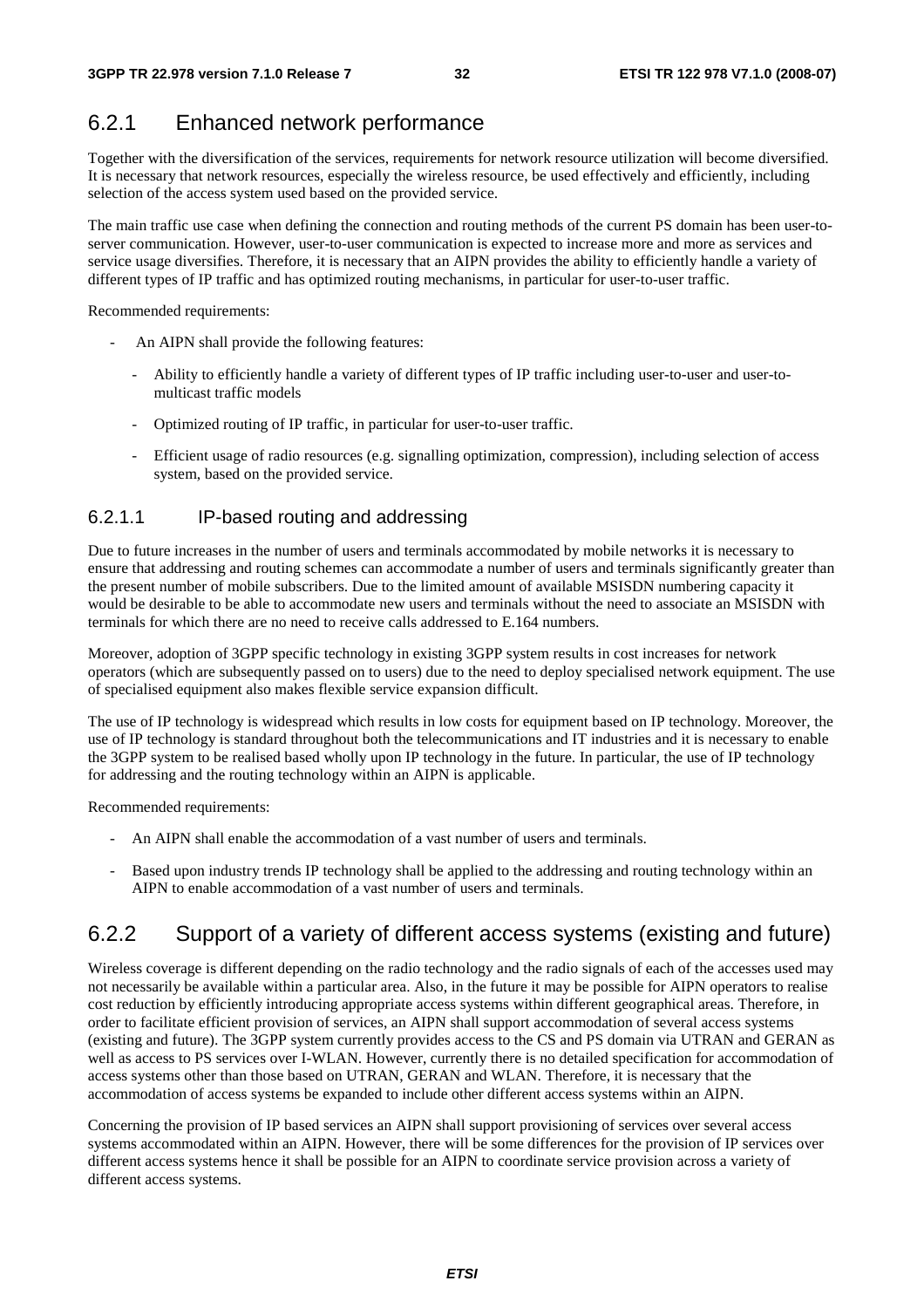Recommended requirements:

- An AIPN shall support accommodation of several access systems (existing and future).
	- An AIPN shall support service provision across different access systems.
		- An AIPN shall support adaptation of service provision across different access systems.

### 6.2.2.1 Access system selection

The introduction of multiple access systems within the same coverage area raises new AIPN operator and user requirements; the user may wish to influence the selection of the access system for use based on such aspects as supported QoS, mobility, pricing, coverage, etc. and the AIPN operator may wish to influence the access system selection by setting policies. Optionally, a user may even wish to use simultaneous multi-access as well.

Note that the selection of the access system needs to be easy for the end user, e.g., it could be based on some preferences and the actual process can be partly or completely hidden.

It is expected that users using multiple access systems will require an appropriate service continuity experience as they switch from one access system to another. This means that their sessions remain in operation, with minimal interruption. In addition, the services provided should be made access system aware (e.g., choose video quality based on the available bandwidth).

Recommended requirements:

- An AIPN shall enable use of multiple access systems
- It should be possible to reach a user over multiple access systems simultaneously.
- It should be possible to provide access system-aware services.
- An AIPN shall provide support for access system selection based on combinations of AIPN operator policies, user preferences, service requirements of applications, access system conditions, and/or other AIPN operatordefined criteria.
- Note: The user preferences shall be respected as long as they do not negatively effect the operation of the system.

## 6.2.3 Enhanced Mobility

## 6.2.3.1 Heterogeneous Access Systems Mobility

An AIPN shall allow connectivity via a wide variety of access systems (both fixed and wireless). Some of these systems are specified by 3GPP where others are developed and specified by other organisations.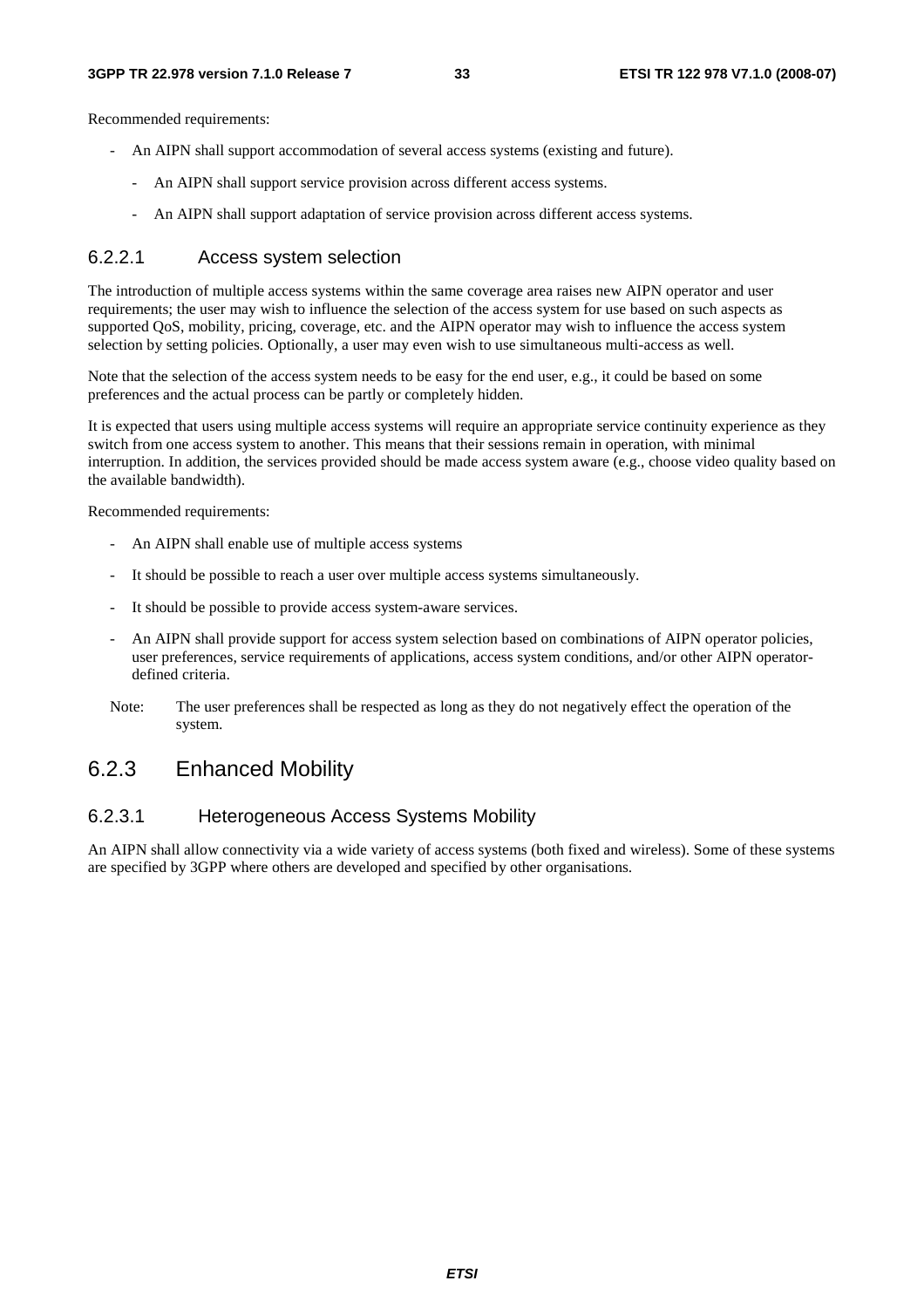

**Figure 4: AIPN and Heterogeneous Access Systems** 

For the purpose of optimising the mobility among diverse access systems, the AIPN shall provide open interfaces that allow the AIPN operator to direct the terminal towards the most suitable access system. The decision to move a terminal from one access system to another should be based on the information available in the AIPN e.g. load balancing, subscriber's profile as well as on the information provided by the terminal. Mobility within a given non-3GPP access system is not under the responsibility of the AIPN.

The AIPN should provide common open interfaces to allow the AIPN to exercise the control on the inter-access system mobility of the terminal. Furthermore, an AIPN should also provide other open interfaces that allow the terminal to access the other AIPN services needed for the management of the subscribers in the AIPN, i.e. session control, AAA, policy control (see figure 4 above).

Recommended requirements:

An AIPN should provide open interfaces to AIPN services such as mobility management in order to ease the terminal mobility across different access systems.

## 6.2.3.2 Heterogeneous mobility mechanisms

An AIPN shall support not only a heterogeneous set of access systems, but also the inter-working of heterogeneous mobility mechanisms in the AIPN as well. This is needed because the AIPN will have to provide an evolution from currently deployed core network technologies. As an example, both legacy 3GPP PS mobility and IP based mobility schemes may co-exist.

In principle, AIPN should aim to minimise the number of different mobility solutions. However, adoption of multiple mobility solutions may be necessary in the AIPN due to the following reasons:

- The access system, terminal technology, the services or roaming agreements provided may put varying requirements on the AIPN mobility solution.
- The mobility mechanisms must also satisfy security, QoS or other requirements, which may also vary.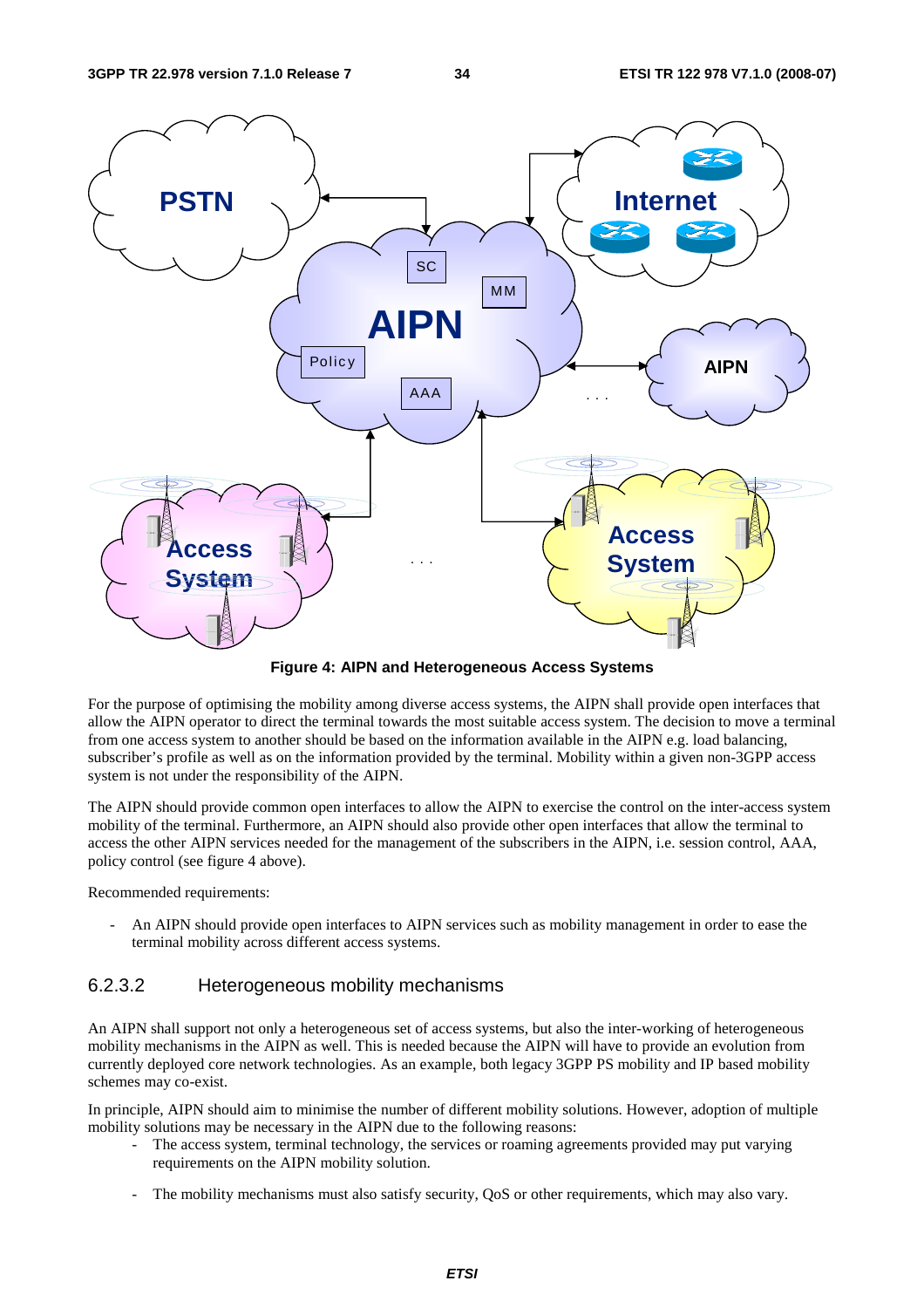The AIPN may incorporate multiple administrative domains.

Heterogeneous mobility mechanisms allow local optimizations. For example, parts of the AIPN may provide improved mobility performance by a solution that is tailor-made for the particular network configuration.

Recommended requirements:

- An AIPN must work with mobility mechanisms used by the specific networks it connects, including legacy mobility mechanisms of the current 3GPP PS core network.

### 6.2.3.3 Frequent mobility

Since an AIPN shall allow for multiple access systems optimized to particular user requirements, it will need to support access systems with highly varying characteristics in terms of robustness, quality and throughput as well as complexity and geographical coverage.

While 2G and 3G access systems provided a RAN with mobility support that can cover a large geographical area, an AIPN may need to accommodate access systems with RANs that provide mobility support only in a very limited area. In the extreme case, the access system may consist of base stations that are directly connected to the AIPN, or even access systems without any mobility management procedures at all.

Consequently, while in 2G and 3G networks most of the terminal mobility was handled in the radio access network and the core network had to handle only infrequent mobility, an AIPN shall support new access systems where handovers between AIPN nodes are also very frequent.

As a result, handover support in the AIPN has to provide a seamless user experience. Note that the corresponding performance requirements for a seamless user experience will depend on the service provided. This seamless user experience must be maintained even with an increasing AIPN size and increasing number of terminals.

Recommended requirements:

- An AIPN must support procedures related to frequent terminal mobility between AIPN nodes.
- Whenever feasible, the AIPN mobility solution must support seamless user experience for all services provided by the AIPN.
- The mobility solution must scale with the number of terminals and size of the AIPN.
- An AIPN shall be able to support access systems with very limited or no mobility management procedures.

## 6.2.4 Optimised IP session control

In principle it is assumed that session control within AIPN shall be optimised for user-to-user communication, i.e. from one user's mobile terminal to another user's mobile terminal, and for other traffic models such as those of streaming services, and shall be extended beyond IMS functionalities that are already provided. Some new session control mechanisms are introduced within an AIPN e.g. session mobility, session adaptation to terminal capability, user preferences, subscriber priorities, network conditions or other operator-defined criteria. Session adaption shall be under the control of the operator. The AIPN shall support session control for multicast sessions (e.g. user-to-multicast) and the solution shall scale with the number of participants.

Additionally, it is necessary for an AIPN to ensure efficient use of wireless resources and effective usage of power resources within mobile terminals whilst maintaining the appropriate usability for a particular service.

Recommended requirements:

- The IP session control mechanisms of AIPN shall be enhanced from the functionalities of IMS to provide session mobility, session adaptation to terminal capability, user preferences, subscriber priorities, network conditions or other operator-defined criteria. Session adaption shall be under the control of the operator. The AIPN shall support session control for multicast sessions (e.g. user-to-multicast) and the solution shall scale with the number of participants.
- Users shall perceive continuous service whilst ensuring the efficient use of wireless resources and the effective usage of power resources within mobile terminals.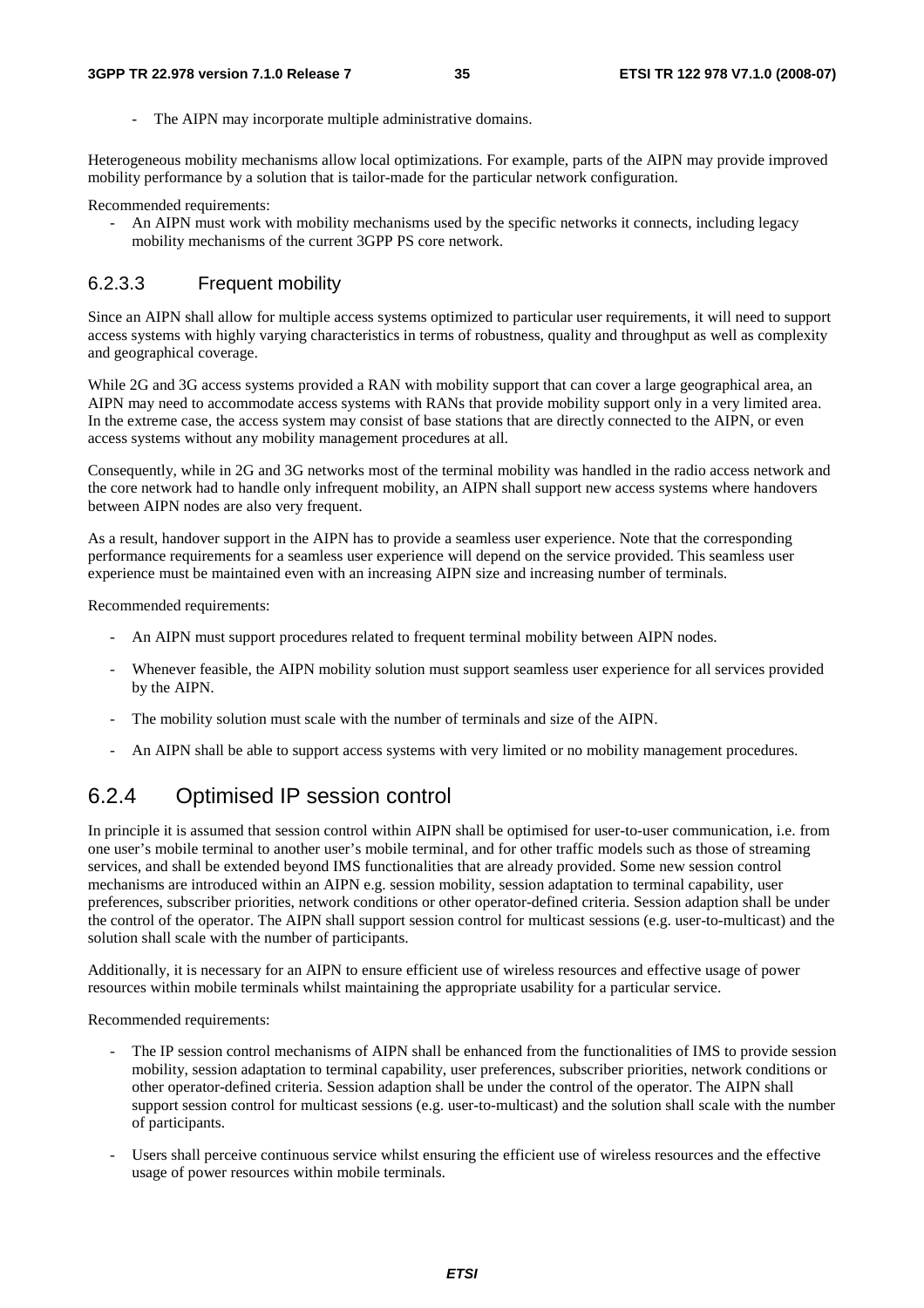## 6.2.5 Enhanced support of IP traffic

An AIPN will provide a variety of new mechanisms to support IP traffic.

## 6.2.5.1 Support of increased IP traffic demand

As the number of users accessing multimedia and data services from 3G networks will continue to accelerate, huge amounts of IP traffic are expected to be generated in the AIPN. Therefore, an AIPN must be able to accommodate a large increase of IP traffic whilst being able to guarantee QoS for different services, i.e. ensure that quality conditions for a particular communication are fulfilled without deterioration between the communication end-points, and ensure that network resources are used efficiently. This will enable the additional cost to AIPN operators to be minimised.

Advanced QoS control mechanism and traffic engineering techniques are possible methods to achieve better IP traffic performance and increase the efficiency of the AIPN resource usage.

Recommended requirements:

An AIPN shall be able to provide guaranteed OoS for services and use AIPN resources with high efficiency i.e. ensure that quality conditions for a particular communication are fulfilled without deterioration between the communication end-points.

Possible methods to achieve this within an AIPN include:

- a) The ability to control routing of IP traffic dynamically according to the actual resource usage condition from an end to end point of view which includes the end user devices, network entities and application servers. This could be achieved by using intelligent QoS routing algorithms taking into consideration of resource usage conditions.
- b) The ability to be able to monitor the AIPN entities statistics in real time, e.g. current reserved resources, unused resource in order to route IP traffic dynamically based on network conditions.

## 6.2.5.2 Ability to effectively handle a variety of different types of IP traffic

An AIPN is expected to handle different types of IP traffic: real-time (e.g. VoIP), non-real time (e.g. Web browsing) and mission critical (e.g. M-Commerce). However it is not easy to predict the traffic model in an AIPN. Sometimes it will need to handle a large amount of IP traffic which requires higher QoS class traffic and less traffic for lower QoS class traffic and vice versa. This may result in a worst case scenario in which most of the AIPN resources are used to handle higher QoS class IP traffic (e.g. guaranteed services) and so lower QoS class IP traffic (e.g. best effort traffic) suffers congestion and long delays.

It is believed that even under such situations, AIPN should still be able to provide satisfactory QoS to lower QoS class traffic e.g. best effort traffic. A possible method to achieve this could be to use dynamical load balancing mechanisms in the AIPN to control the load in the AIPN entities in terms of handling different type of traffic class according to the actual traffic model in real time.

Recommended requirements:

- AIPN shall be able to support different levels of QoS according the type of the IP traffic.
- Mechanisms should be available to the AIPN operator to enable AIPN congestion for the lower QoS class IP traffic to be avoided when a large amount of AIPN resource is used to handle higher QoS class traffic. A possible method to achieve this could be by using dynamic load balancing among the AIPN entities.

## 6.2.6 Enhanced Quality of Service

Though existing 3GPP systems guarantee end-to-end QoS for a session between 3GPP systems, a similar function is also needed for AIPNs. However, within an AIPN, this functionality shall be enhanced to enable guarantee of end-toend QoS across a variety of different access systems. Also, it is required that the continuation of QoS provision be possible whilst moving within an AIPN including when moving across access systems during handover. It is also required to provide QoS control for multicast (e.g. user-to-multicast) traffic.

The QoS ensuring methods have to consider cost aspects. Therefore, it is very important to support a variety of QoS ensuring methods, cost effective and adapted to the operator needs. Different operators have different cost structures,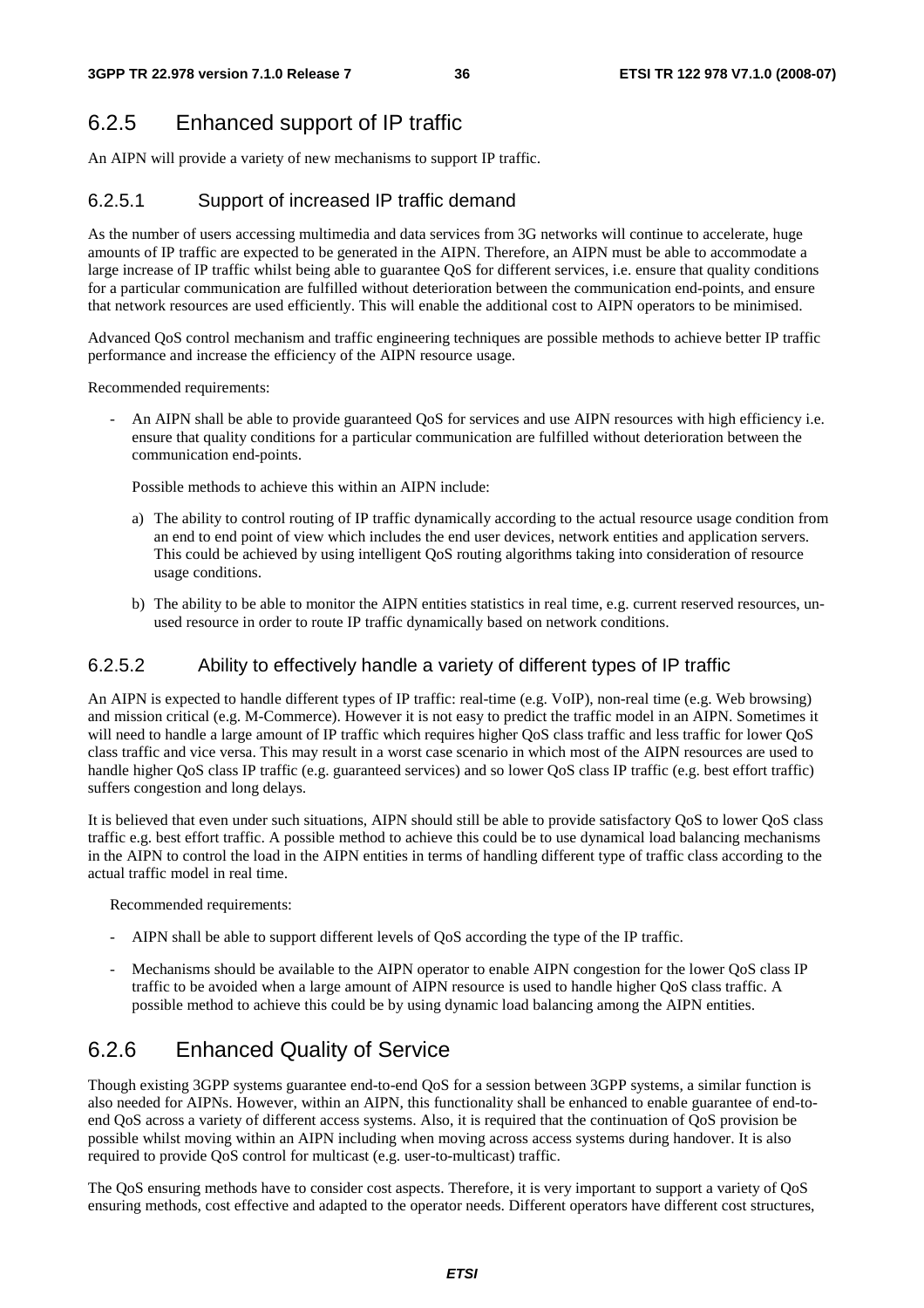i.e. multiple QoS ensuring methods may need to be supported in the end-to-end path. This may be also valid in a single operator case due to different cost structures of the different network parts.

Recommended requirements:

- It shall be possible to guarantee end-to-end QoS for a user-to-user or multicast (e.g. user-to-multicast) session between AIPNs. This includes the case where more than one network administration is involved in the provision of the end-to-end service.
- It shall be possible to support different QoS ensuring methods within the same AIPN and between different AIPNs.
- Interworking between different QoS ensuring methods in the end-to-end path has to be supported.
- QoS considerations need to be taken into account in handover decisions:
	- It shall be possible for AIPN to guarantee end-to-end QoS without modification when the terminal or session moves from one access system to another, if the target access system supports the required QoS.
	- It shall be possible for AIPN to guarantee end-to-end QoS, with QoS modification, when the terminal or session moves from one access system to another, if the target access system has a QoS mechanism but can not be guaranteed to support the required QoS.
	- It should be possible for AIPN to provide mobility for a terminal or session between an access system that provides QoS and one that does not. However, in this case, seamless experience is not guaranteed, the terminal/application/user may need to be notified via some means and the network may need to adjust service setting for the session(s) accordingly to the change (e.g. charging adjustments, etc).
- It shall be possible for an AIPN to guarantee QoS of a multicast session without modification to QoS of other terminals when one of the terminals moves from one access system to another (e.g. for multimedia streaming with adaptation to the conditions of each recipient).
	- It shall be possible for an AIPN to guarantee QoS of a multicast session without modification to QoS of other terminals when one of the terminals moves from one access system to another, when the target access system for this terminal does not support the required QoS.
	- It shall be possible for an AIPN to guarantee OoS of a multicast session with OoS modification to one of the terminals, when this terminal moves from one access system to another, if the target access system has a QoS mechanism but can not be guaranteed to support the required QoS. The QoS of the other terminals of the multicast session are unaffected by the modification of QoS of the terminal moving from one access system to another.
- It shall be possible for an AIPN to control guarantee of QoS of a multicast session with QoS modification to all of the terminals, when one of the terminals moves from one access system to another, if the target access system for this terminal has a QoS mechanism but can not be guaranteed to support the required QoS (e.g. for a gaming application where the conditions are to be equal for each of the players).

## 6.2.7 Personal Network, Personal Area Network (PAN), Ad-hoc Network and Moving Network Support

An AIPN will offer users the services through Personal Networks, PANs, Ad-hoc Networks and Moving Networks (see Annex E), which will encourage users to utilize the 3GPP services. Therefore, it is required that AIPN shall support Personal Networks, Personal Area Networks (PAN), Ad-hoc Networks and Moving Networks.

Recommended requirements:

#### **Personal Networks:**

- AIPN shall support a wide variety of service capabilities with the different (U)SIMs from the same AIPN operator (e.g. twin (U)SIMs) associated with a single user.
- AIPN shall provide a connection between the terminal devices of a Personal Network that is reliable and provides adequate protection to the user's data to give confidence that his data is adequately protected.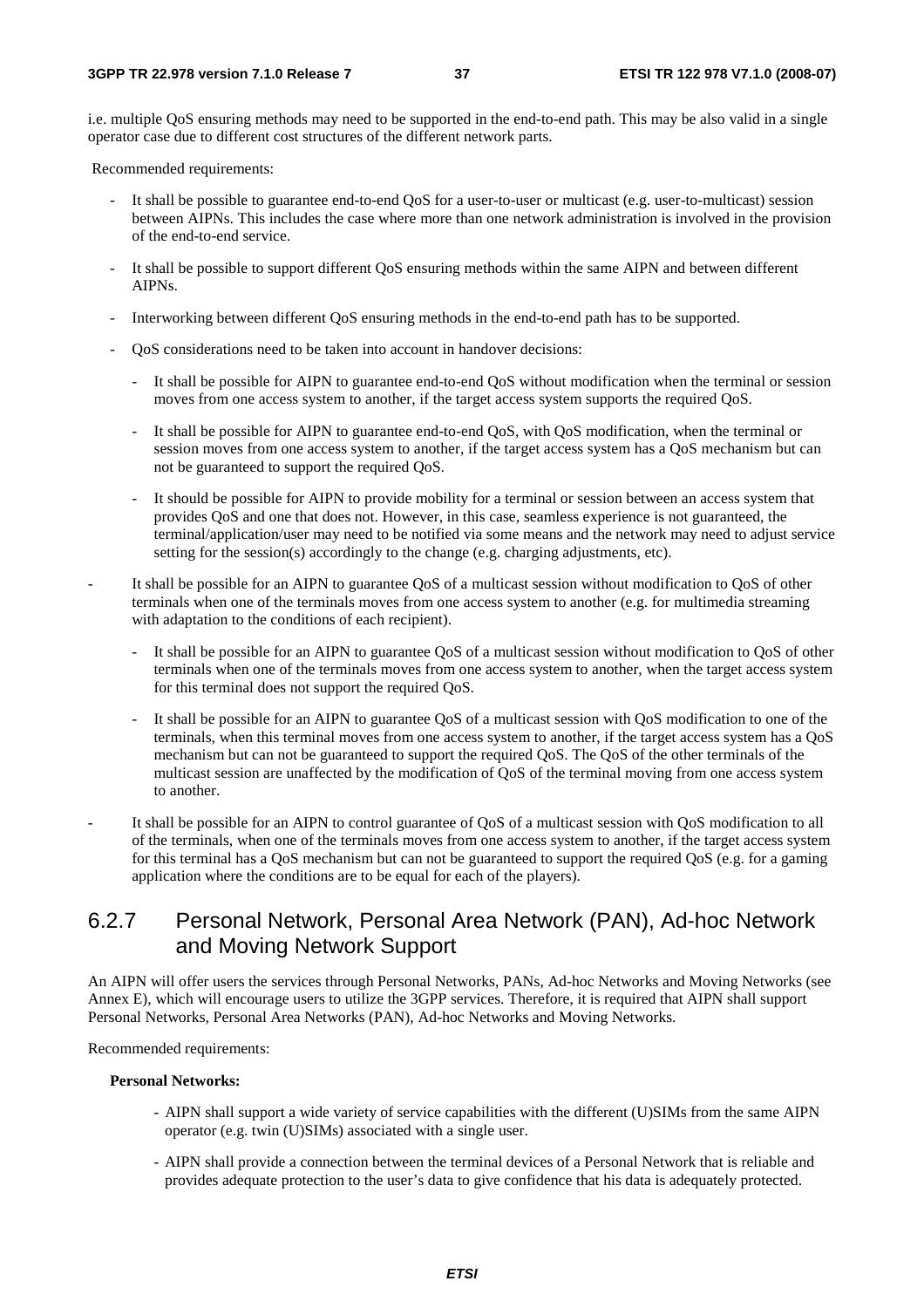#### **Personal Area Networks:**

- The AIPN shall support multiple simultaneous sessions originated from one or several devices using the same (U)SIM authority.

#### **Ad-hoc Networks:**

- The AIPN shall accept consolidated and distributed traffic from a group of users arriving through various access routes.
- The AIPN shall be able to re-route traffic to Ad-hoc Network devices via another gateway.
- The AIPN shall support changes in the access route for the consolidated traffic from an Ad-hoc Network. These changes may take place with no warning to the AIPN.
- Elements of the consolidated traffic from an Ad-hoc Network may originate from a PAN.
- Accurate charging records shall be created and maintained for the originating terminal when the traffic is routed through a terminal belonging to another subscriber.

Requirements for devices (terminals):

- A gateway device (terminal) must be able to route and forward packets to other devices in the Ad-hoc Network
- Ad-hoc Network UEs must be able to discover 'near by' gateway devices
- Note: Some type of incentives will need to be created for devices to act as gateways (e.g. a reward scheme whereby a gateway can "earn" something)

#### **Moving Networks:**

Use Case 1:

The AIPN shall support a point of access to the access system that has full mobility throughout the geographic region that uses the 3GPP access system for backhaul.

#### Use Case 2

- The AIPN shall accept consolidated traffic from a 3GPP terminal mounted in a vehicle with a router.
- The AIPN shall support changes in the alternate access route as the wireless access router moves throughout the service region.
- Accurate charging records shall be created and maintained for the originating terminal when the traffic created is routed through a Wireless Access Router.

Use Case 3:

- The AIPN shall support a mobile router connected directly to the AIPN using an alternate access route, e.g. via satellite.
- The AIPN shall support handovers of whole Moving Networks; i.e. it must be able to continuously route traffic for AIPN nodes of a Moving Network to a mobile router travelling as part of the Moving Network
- Accurate charging records shall be created and maintained for the originating terminal when the traffic routed through a Mobile Router.

## 7 Conclusions

This clause describes the conclusions of this Technical Report.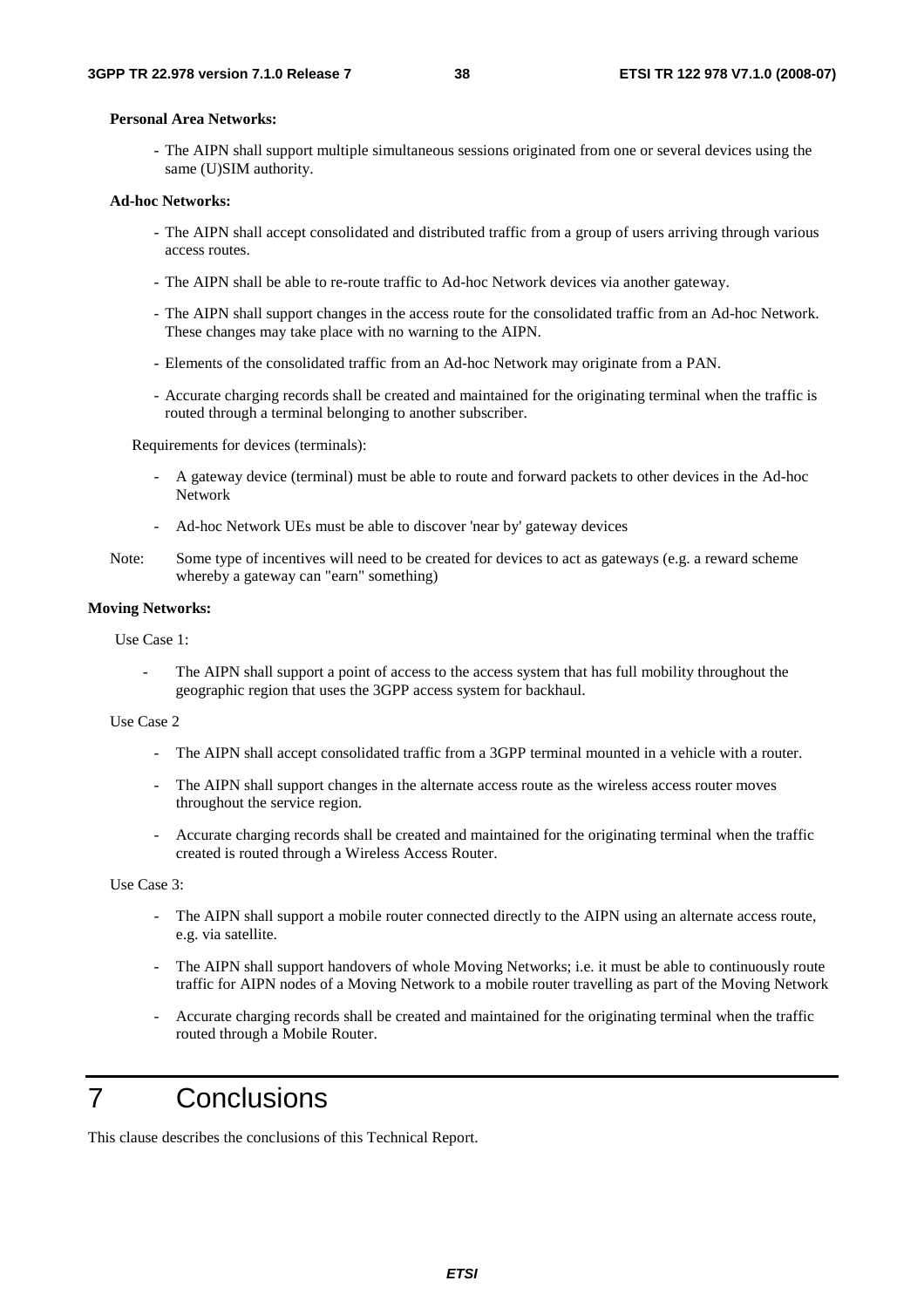## 7.1 Roadmap for work within Rel-7

## 7.1.1 New requirements for introduction to the 3GPP specifications in Rel-7

New requirements for the 3GPP system that should be specified to enable introduction of an AIPN have been identified in Clause 6.2 of this Technical Report. It is therefore recommended that the content of this clause be used as a basis for introducing AIPN service requirements in to the 3GPP Technical Specifications in Rel-7. Additionally, the content of other clauses may be considered within specification work for an AIPN as appropriate.

The introduction of new functionalities and the enhancement of existing functionalities are necessary to achieve multiple access system accommodation and the mobility across multiple different access systems which are the fundamental key aspects of an AIPN. For this reason it is recommended that these functionalities are captured by new service requirements for the 3GPP system with the highest priority.

## 7.1.2 Impact on specifications in Rel-7

The following table lists the recommended requirements described within this Technical Report and indicates the relevant existing SA1 Technical Specifications. These requirements should be analysed and captured within SA1 Technical Specifications as appropriate.

| <b>Clause</b> | <b>Recommended requirement</b>                                                                                                                                                                                                                                                                                                                                                                                                                                                                                                                                                                | <b>Relevant</b><br><b>Existing SA1</b><br><b>Technical</b><br><b>Specification</b> |
|---------------|-----------------------------------------------------------------------------------------------------------------------------------------------------------------------------------------------------------------------------------------------------------------------------------------------------------------------------------------------------------------------------------------------------------------------------------------------------------------------------------------------------------------------------------------------------------------------------------------------|------------------------------------------------------------------------------------|
| 5.1.1.4       | - An AIPN shall incorporate naming and addressing schemes that address a given<br>user or session.<br>- The AIPN shall support end-user mobility.<br>- The AIPN shall support terminal mobility.<br>- The AIPN shall support session mobility.                                                                                                                                                                                                                                                                                                                                                | TS 22.101<br>TS 22.129<br>TS 22.228                                                |
| 5.1.1.15      | - An AIPN should support Identity Federation and Single Sign On for the end user.<br>This would allow automatic authentication of the user to a multitude of service<br>providers once the user has been authenticated by the AIPN.                                                                                                                                                                                                                                                                                                                                                           | TS 22.101<br>(possibly)<br>Note 4                                                  |
| 5.2.1.4       | - An AIPN mobility solution must support UTRAN and GERAN based systems as<br>possible access systems besides supporting alternative existing accesses such as<br>WLAN and other emerging new technologies.<br>- An AIPN mobility solution must be able to co-exist with the current 3GPP PS core<br>network in a cost-efficient way.<br>- An AIPN mobility solution should support seamless terminal mobility across<br>various access systems.<br>- AIPN should support services handover between 3GPP CS services (e.g. CS<br>telephony) and AIPN equivalent services (e.g. Voice over IP). | TS 22.101<br>TS 22.129                                                             |
| 6.2.1         | - An AIPN shall provide the following features:<br>- Ability to efficiently handle a variety of different types of IP traffic including user-<br>to-user and user-to-multicast traffic models<br>- Optimized routing of IP traffic, in particular for user-to-user traffic.<br>- Efficient usage of radio resources (e.g. signalling optimization, compression),                                                                                                                                                                                                                              | TS 22.101<br>TS 22.105                                                             |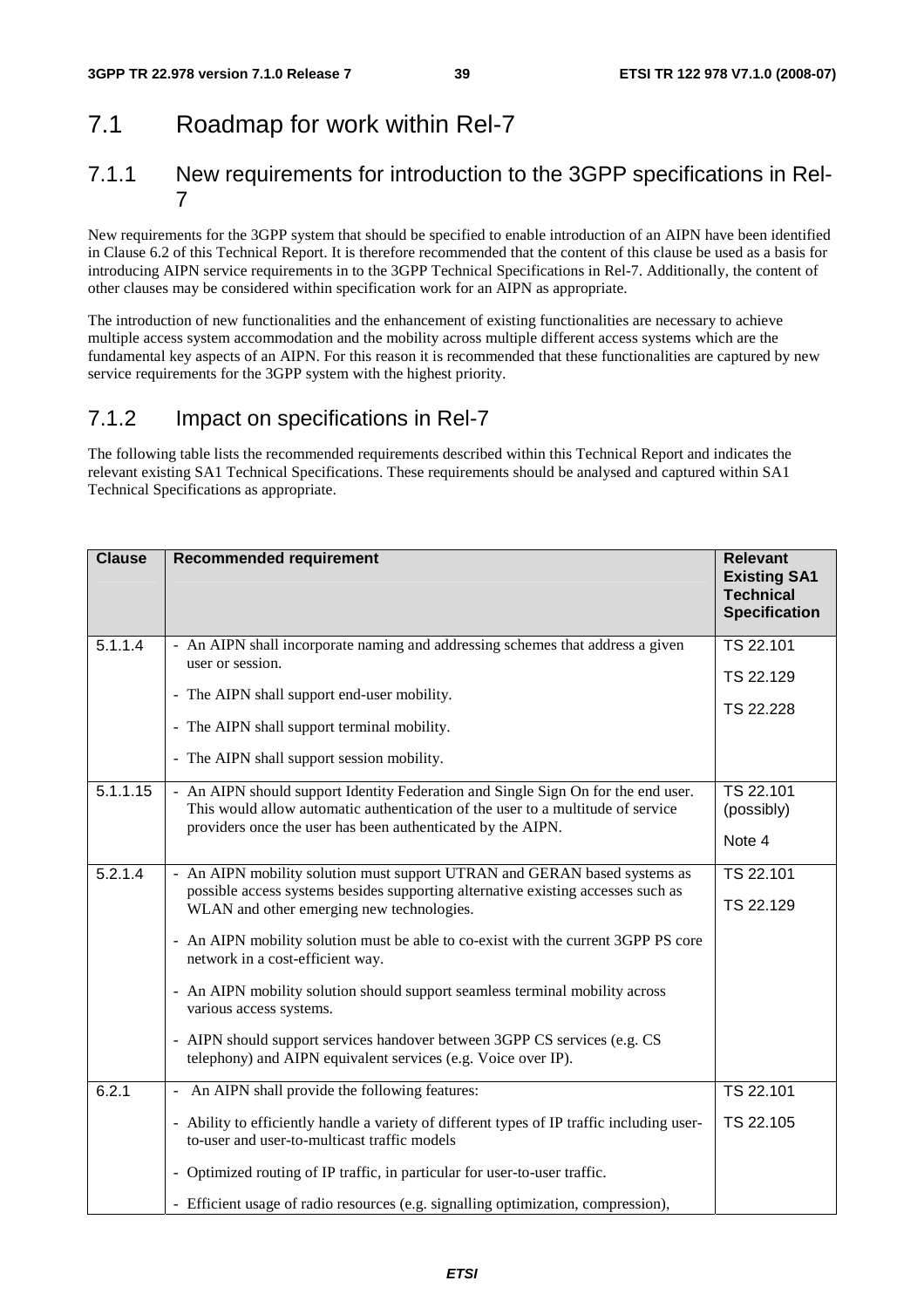| <b>Clause</b> | <b>Recommended requirement</b>                                                                                                                                                             | <b>Relevant</b><br><b>Existing SA1</b><br><b>Technical</b><br><b>Specification</b> |
|---------------|--------------------------------------------------------------------------------------------------------------------------------------------------------------------------------------------|------------------------------------------------------------------------------------|
|               | including selection of access system, based on the provided service.                                                                                                                       |                                                                                    |
| 6.2.1.1       | - An AIPN shall enable the accommodation of a vast number of users and terminals.                                                                                                          | TS 22.101                                                                          |
|               | - Based upon industry trends IP technology shall be applied to the addressing<br>and routing technology within an AIPN to enable accommodation of a vast<br>number of users and terminals. | TS 22.105                                                                          |
| 6.2.2         | - An AIPN shall support accommodation of several access systems (existing and                                                                                                              | TS 22.101                                                                          |
|               | future).                                                                                                                                                                                   | TS 22.105                                                                          |
|               | - An AIPN shall support service provision across different access systems.                                                                                                                 | TS 22.011                                                                          |
|               | - An AIPN shall support adaptation of service provision across different access<br>systems.                                                                                                |                                                                                    |
| 6.2.2.1       | - An AIPN shall enable use of the multiple access systems                                                                                                                                  | TS 22.101                                                                          |
|               | - It should be possible to reach a user over multiple access systems simultaneously.                                                                                                       | TS 22.105                                                                          |
|               | - It should be possible to provide access system-aware services.                                                                                                                           | TS 22.011                                                                          |
|               | - An AIPN shall provide support for access system selection based on                                                                                                                       |                                                                                    |
|               | combinations of AIPN operator policies, user preferences, service                                                                                                                          |                                                                                    |
|               | requirements of applications access system conditions, and/or other AIPN<br>operator-defined criteria.                                                                                     |                                                                                    |
| 6.2.3.1       | - An AIPN should provide open interfaces to AIPN services such as mobility<br>management in order to ease the terminal mobility across different access                                    | TS 22.101                                                                          |
|               | systems.                                                                                                                                                                                   | TS 22.129                                                                          |
|               |                                                                                                                                                                                            | TS 22.234                                                                          |
| 6.2.3.2       | - An AIPN must work with mobility mechanisms used by the specific networks it                                                                                                              | TS 22.101                                                                          |
|               | connects, including legacy mobility mechanisms of the current 3GPP PS core<br>network.                                                                                                     | TS 22.129                                                                          |
|               |                                                                                                                                                                                            | TS 22.234                                                                          |
| 6.2.3.3       | - An AIPN must support procedures related to frequent terminal mobility between                                                                                                            | TS 22.101                                                                          |
|               | AIPN nodes.                                                                                                                                                                                | TS 22.129                                                                          |
|               | - Whenever feasible, the AIPN mobility solution must support seamless user                                                                                                                 |                                                                                    |
|               | experience for all services provided by the AIPN.                                                                                                                                          | TS 22.234                                                                          |
|               | - The mobility solution must scale with the number of terminals and size of the<br>AIPN.                                                                                                   |                                                                                    |
|               | - An AIPN shall be able to support access systems with very limited or no mobility<br>management procedures.                                                                               |                                                                                    |
| 6.2.4         | - The IP session control mechanisms of AIPN shall be enhanced from the                                                                                                                     | TS 22.101                                                                          |
|               | functionalities of IMS to provide session mobility, session adaptation to terminal<br>capability, user preferences, subscriber priorities, network conditions or other                     | TS 22.228                                                                          |
|               | operator-defined criteria. Session adaption shall be under the control of the<br>operator. The AIPN shall support session control for multicast sessions (e.g. user-                       |                                                                                    |
|               | to-multicast) and the solution shall scale with the number of participants.                                                                                                                |                                                                                    |
|               | - Users shall perceive continuous service whilst ensuring the efficient use of wireless<br>resources and the effective usage of power resources within mobile terminals.                   |                                                                                    |
| 6.2.5.1       | - An AIPN shall be able to provide guaranteed QoS for services and use AIPN<br>resources with high efficiency i.e. ensure that quality conditions for a particular                         | TS 22.105                                                                          |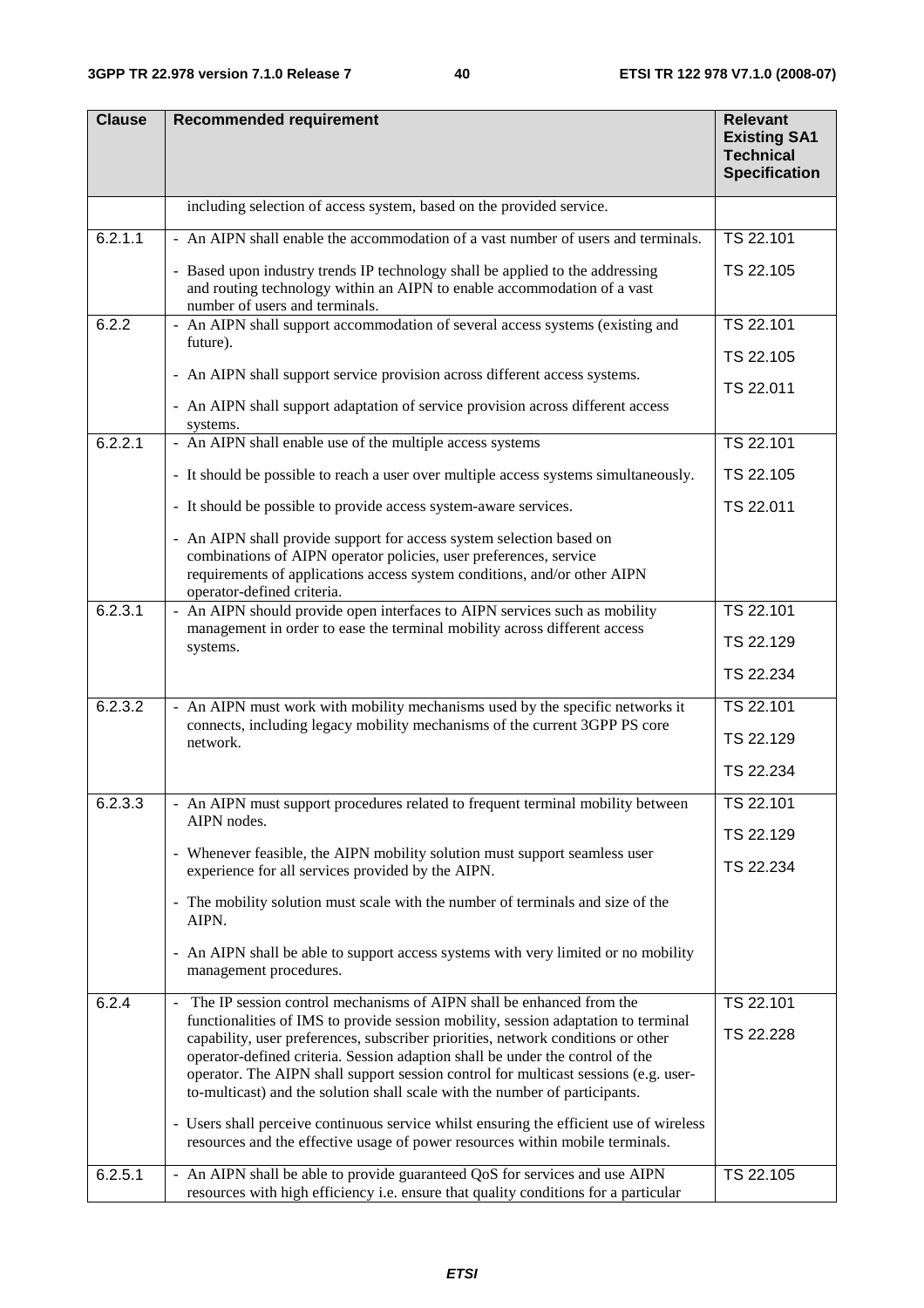| <b>Clause</b> | <b>Recommended requirement</b>                                                                                                                                                                                                                                                                                                                                                                                                                                                                                                                                                                                                                                                                                                                                                                                                                                                                                                                                                                                                                                                                                                                                                                                                                                                                                                                                                                                                                                                                                                                                                                                                                                                                                                                                                                                                                                                                                                                                                                                                                                                                                                                                                                                                                                                                                                                                                                                                                                                                                                                                                                                                                                                | <b>Relevant</b><br><b>Existing SA1</b><br><b>Technical</b><br><b>Specification</b> |
|---------------|-------------------------------------------------------------------------------------------------------------------------------------------------------------------------------------------------------------------------------------------------------------------------------------------------------------------------------------------------------------------------------------------------------------------------------------------------------------------------------------------------------------------------------------------------------------------------------------------------------------------------------------------------------------------------------------------------------------------------------------------------------------------------------------------------------------------------------------------------------------------------------------------------------------------------------------------------------------------------------------------------------------------------------------------------------------------------------------------------------------------------------------------------------------------------------------------------------------------------------------------------------------------------------------------------------------------------------------------------------------------------------------------------------------------------------------------------------------------------------------------------------------------------------------------------------------------------------------------------------------------------------------------------------------------------------------------------------------------------------------------------------------------------------------------------------------------------------------------------------------------------------------------------------------------------------------------------------------------------------------------------------------------------------------------------------------------------------------------------------------------------------------------------------------------------------------------------------------------------------------------------------------------------------------------------------------------------------------------------------------------------------------------------------------------------------------------------------------------------------------------------------------------------------------------------------------------------------------------------------------------------------------------------------------------------------|------------------------------------------------------------------------------------|
|               | communication are fulfilled without deterioration between the communication end-<br>points.                                                                                                                                                                                                                                                                                                                                                                                                                                                                                                                                                                                                                                                                                                                                                                                                                                                                                                                                                                                                                                                                                                                                                                                                                                                                                                                                                                                                                                                                                                                                                                                                                                                                                                                                                                                                                                                                                                                                                                                                                                                                                                                                                                                                                                                                                                                                                                                                                                                                                                                                                                                   |                                                                                    |
| 6.2.5.2       | - AIPN shall be able to support different levels of QoS according the type of the IP<br>traffic.<br>- Mechanisms should be available to the AIPN operator to enable AIPN congestion<br>for the lower QoS class IP traffic to be avoided when a large amount of AIPN<br>resource is used to handle higher QoS class traffic. A possible method to achieve<br>this could be by using dynamic load balancing among the AIPN entities.                                                                                                                                                                                                                                                                                                                                                                                                                                                                                                                                                                                                                                                                                                                                                                                                                                                                                                                                                                                                                                                                                                                                                                                                                                                                                                                                                                                                                                                                                                                                                                                                                                                                                                                                                                                                                                                                                                                                                                                                                                                                                                                                                                                                                                            | TS 22.105                                                                          |
| 6.2.6         | - It shall be possible to guarantee end-to-end QoS for a user-to-user or multicast (e.g.<br>user-to-multicast) session between AIPNs. This includes the case where more than<br>one network administration is involved in the provision of the end-to-end service.<br>- It shall be possible to support different QoS ensuring methods within the same<br>AIPN and between different AIPNs.<br>- Interworking between different QoS ensuring methods in the end-to-end path has<br>to be supported.<br>QoS considerations need to be taken into account in handover decisions:<br>It shall be possible for AIPN to guarantee end-to-end QoS without<br>$\overline{\phantom{0}}$<br>modification when the terminal or session moves from one access system<br>to another, if the target access system supports the required QoS.<br>It shall be possible for AIPN to guarantee end-to-end QoS, with QoS<br>$\qquad \qquad \blacksquare$<br>modification, when the terminal or session moves from one access system<br>to another, if the target access system has a QoS mechanism but can not be<br>guaranteed to support the required QoS.<br>It should be possible for AIPN to provide mobility for a terminal or<br>session between an access system that provides QoS and one that does not.<br>However, in this case, seamless experience is not guaranteed, the<br>terminal/application/user may need to be notified via some means and the<br>network may need to adjust service setting for the session(s) accordingly<br>to the change (e.g. charging adjustments, etc).<br>It shall be possible for an AIPN to guarantee QoS of a multicast session<br>without modification to QoS of other terminals when one of the terminals<br>moves from one access system to another (e.g. for multimedia streaming with<br>adaptation to the conditions of each recipient).<br>It shall be possible for an AIPN to guarantee QoS of a multicast session<br>without modification to QoS of other terminals when one of the terminals<br>moves from one access system to another, when the target access system<br>for this terminal does not support the required QoS.<br>It shall be possible for an AIPN to guarantee QoS of a multicast session<br>$\overline{\phantom{a}}$<br>with QoS modification to one of the terminals, when this terminal moves<br>from one access system to another, if the target access system has a QoS<br>mechanism but can not be guaranteed to support the required QoS. The<br>QoS of the other terminals of the multicast session are unaffected by the<br>modification of QoS of the terminal moving from one access system to<br>another. | TS 22.105                                                                          |
|               | - It shall be possible for an AIPN to control guarantee of QoS of a multicast session                                                                                                                                                                                                                                                                                                                                                                                                                                                                                                                                                                                                                                                                                                                                                                                                                                                                                                                                                                                                                                                                                                                                                                                                                                                                                                                                                                                                                                                                                                                                                                                                                                                                                                                                                                                                                                                                                                                                                                                                                                                                                                                                                                                                                                                                                                                                                                                                                                                                                                                                                                                         |                                                                                    |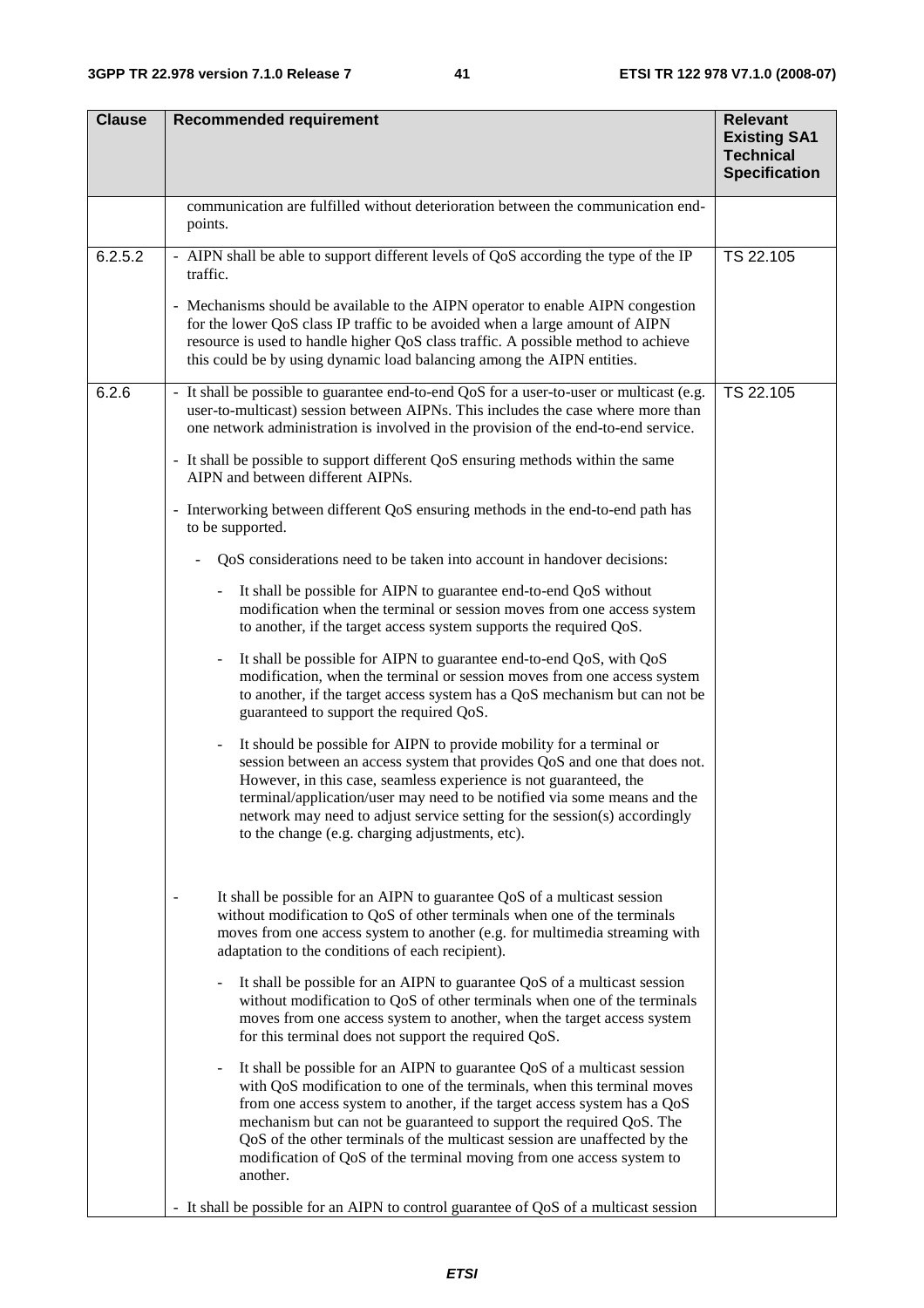| <b>Clause</b> | <b>Recommended requirement</b>                                                                                                                                                                                                                                                                                                                   | <b>Relevant</b><br><b>Existing SA1</b><br><b>Technical</b><br><b>Specification</b> |
|---------------|--------------------------------------------------------------------------------------------------------------------------------------------------------------------------------------------------------------------------------------------------------------------------------------------------------------------------------------------------|------------------------------------------------------------------------------------|
|               | with QoS modification to all of the terminals, when one of the terminals moves<br>from one access system to another, if the target access system for this terminal has<br>a QoS mechanism but can not be guaranteed to support the required QoS (e.g. for a<br>gaming application where the conditions are to be equal for each of the players). |                                                                                    |
| 6.2.7         | Personal Networks:                                                                                                                                                                                                                                                                                                                               | TS 22.011                                                                          |
|               | - AIPN shall support a wide variety of service capabilities with the different USIMs<br>from the same AIPN operator (e.g. twin USIMs) associated with a single user.                                                                                                                                                                             | Note3                                                                              |
|               | - AIPN shall provide a connection between the terminal devices of a Personal<br>Network that is reliable and provides adequate protection to the user's data to give<br>confidence that his data is adequately protected.                                                                                                                        |                                                                                    |
|               | Personal Area Networks:<br>- The AIPN shall support multiple simultaneous sessions originated from one<br>or several devices using the same (U)SIM authority.                                                                                                                                                                                    |                                                                                    |
|               | Ad-hoc Networks:                                                                                                                                                                                                                                                                                                                                 |                                                                                    |
|               | - The AIPN shall accept consolidated and distributed traffic from a group of<br>users arriving through various access routes.                                                                                                                                                                                                                    |                                                                                    |
|               | - The AIPN shall be able to re-route traffic to Ad-hoc Network devices via                                                                                                                                                                                                                                                                       |                                                                                    |
|               | another gateway.<br>- The AIPN shall support changes in the access route for the consolidated<br>traffic from an Ad-hoc Network. These changes may take place with no<br>warning to the AIPN.                                                                                                                                                    |                                                                                    |
|               | - Elements of the consolidated traffic from an Ad-hoc Network may originate<br>from a PAN.                                                                                                                                                                                                                                                       |                                                                                    |
|               | - Accurate charging records shall be created and maintained for the originating<br>terminal when the traffic is routed through a terminal belonging to another<br>subscriber.                                                                                                                                                                    |                                                                                    |
|               | Requirements for devices (terminals):                                                                                                                                                                                                                                                                                                            |                                                                                    |
|               | A gateway device (terminal) must be able to route and forward packets to<br>other devices in the Ad-hoc Network                                                                                                                                                                                                                                  |                                                                                    |
|               | Ad-hoc Network UEs must be able to discover 'near by' gateway devices                                                                                                                                                                                                                                                                            |                                                                                    |
|               | Moving Networks:<br>Use Case 1:                                                                                                                                                                                                                                                                                                                  |                                                                                    |
|               | - The AIPN shall support a point of access to the access system that has full<br>mobility throughout the geographic region that uses the 3GPP access system<br>for backhaul.                                                                                                                                                                     |                                                                                    |
|               | Use Case 2                                                                                                                                                                                                                                                                                                                                       |                                                                                    |
|               | - The AIPN shall accept consolidated traffic from a 3GPP terminal mounted in<br>a vehicle with a router.                                                                                                                                                                                                                                         |                                                                                    |
|               | - The AIPN shall support changes in the alternate access route as the wireless<br>access router moves throughout the service region.                                                                                                                                                                                                             |                                                                                    |
|               | - Accurate charging records shall be created and maintained for the originating<br>terminal when the traffic created is routed through a Wireless Access Router.                                                                                                                                                                                 |                                                                                    |
|               | Use Case 3:<br>- The AIPN shall support a mobile router connected directly to the AIPN using                                                                                                                                                                                                                                                     |                                                                                    |
|               | an alternate access route, e.g. via satellite.                                                                                                                                                                                                                                                                                                   |                                                                                    |
|               | - The AIPN shall support handovers of whole Moving Networks; i.e. it must be<br>able to continuously route traffic for AIPN nodes of a Moving Network to a                                                                                                                                                                                       |                                                                                    |
|               | mobile router travelling as part of the Moving Network<br>- Accurate charging records shall be created and maintained for the originating                                                                                                                                                                                                        |                                                                                    |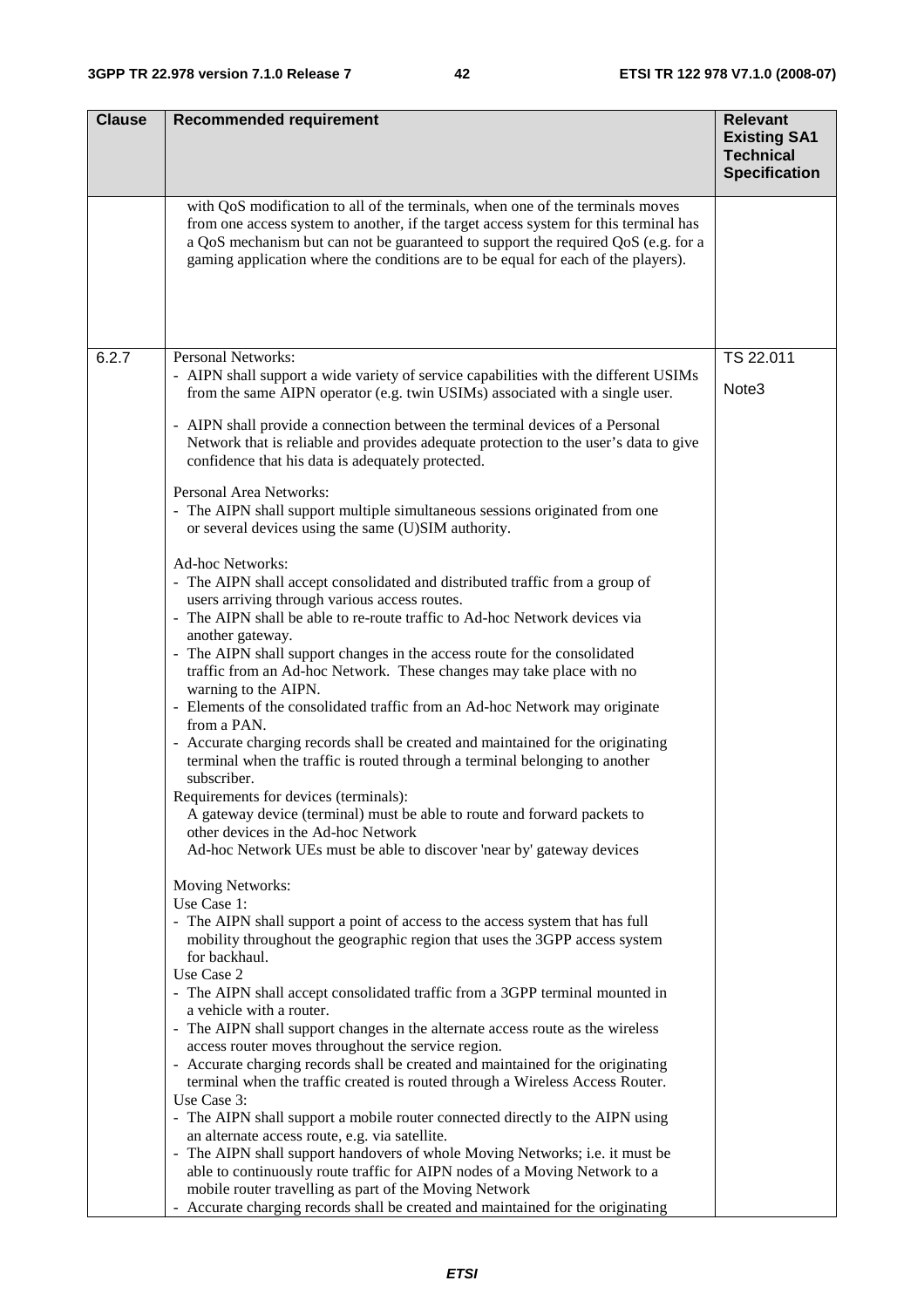| <b>Clause</b> | Recommended requirement                                                                                                                                                                                                                  | <b>Relevant</b><br><b>Existing SA1</b><br><b>Technical</b><br><b>Specification</b> |
|---------------|------------------------------------------------------------------------------------------------------------------------------------------------------------------------------------------------------------------------------------------|------------------------------------------------------------------------------------|
|               | terminal when the traffic is routed through a Mobile Router.                                                                                                                                                                             |                                                                                    |
| Note 1:       | The introduction of aspects relevant to Technical Specifications not under SA1 responsibility is to be<br>determined by the appropriate 3GPP TSG WG.                                                                                     |                                                                                    |
| Note 2:       | The content of the column entitled 'Relevant Technical Specification' is non-exhaustive, i.e. the introduction<br>of requirements for an AIPN into Technical Specifications other than those stated may be considered if<br>appropriate. |                                                                                    |
| Note 3:       | No SA1 Technical Specification appropriate to fully capture these requirements.                                                                                                                                                          |                                                                                    |
| Note 4:       | The relevant existing SA1 Technical Specification for this functionality is for further study.                                                                                                                                           |                                                                                    |

## 7.2 Overall conclusion

This Technical Report has analysed the vision and the key aspects of AIPN and identified new capabilities to be specified for the 3GPP system to enable evolution to an AIPN. It is concluded that the capabilities required for introduction of an AIPN into the 3GPP system require new specification work within 3GPP. The recommendation of this Technical Report is that the work be undertaken as a single Feature. A new Technical Specification may be produced to capture the service requirements for an AIPN. It is also recommended that new requirements identified within this Technical Report relevant to existing features of the 3GPP system, i.e. indicating that expansion of an existing capability (e.g. IMS), be added to existing specifications where appropriate.

Note 1: When undertaking specification work for an AIPN care should be taken to ensure that service requirements are not duplicated across multiple Technical Specifications. This could be achieved by e.g. adding the text for a new requirement to a single Technical Specification and referencing this requirement within other Technical Specifications as appropriate.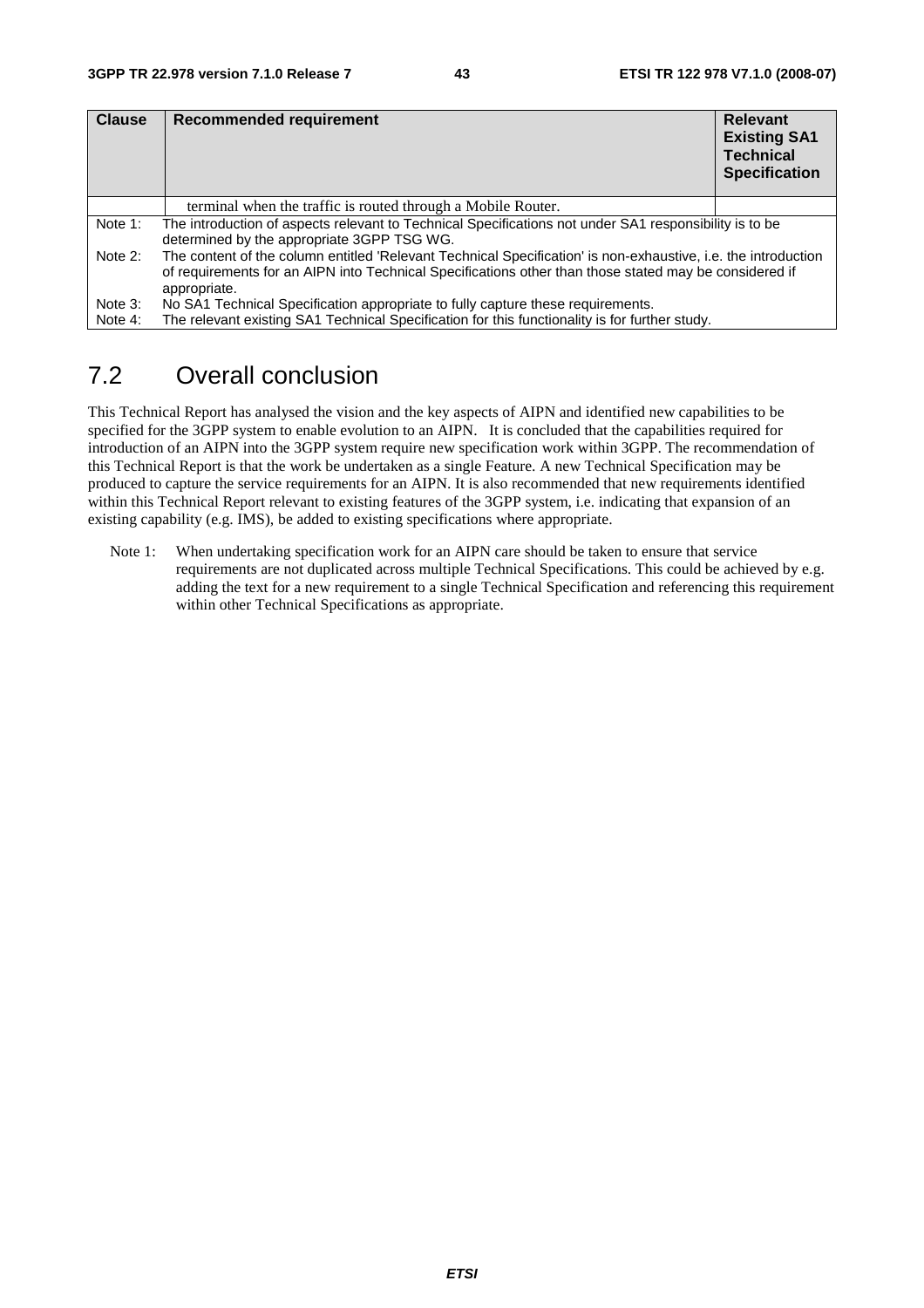## Annex A: Mapping of AIPN Motivations to Key Aspects of an AIPN

This annex contains a matrix mapping the AIPN Motivations and Drivers (Clause 4) to the Key Aspects of an AIPN (Clause 5).

|                             |                                                                                                   |                                                                                                   |                            |                                                     |                                           |                                   |                       |                               |                           |                                 | Key Aspects of an AIPN                   |                       |                                             |                    |                                     |                                   |                         |
|-----------------------------|---------------------------------------------------------------------------------------------------|---------------------------------------------------------------------------------------------------|----------------------------|-----------------------------------------------------|-------------------------------------------|-----------------------------------|-----------------------|-------------------------------|---------------------------|---------------------------------|------------------------------------------|-----------------------|---------------------------------------------|--------------------|-------------------------------------|-----------------------------------|-------------------------|
|                             |                                                                                                   |                                                                                                   | Common IP-based<br>network | of $\frac{d}{d}$<br>Support<br>different<br>systems | ٩<br>Convergence<br>towards<br>technology | managemen<br>Advanced<br>mobility | management<br>Session | system<br>selection<br>Access | Enhanced services         | Enhanced network<br>performance | Network<br>extensibility/comp<br>osition | management<br>Network | and<br>functionality<br>Security<br>privacy | Quality of Service | Terminal and User<br>identification | future<br>development<br>Flexible | Identity federation     |
|                             |                                                                                                   | Consumer<br>demanding<br>trend<br>diversification of mobile services                              | $\overline{\mathsf{x}}$    | $\mathsf X$                                         | $\pmb{\times}$                            | $\overline{\mathsf{x}}$           | X                     | $\mathsf X$                   | X                         | $\pmb{\times}$                  |                                          |                       |                                             | X                  | X                                   |                                   | $\overline{\mathsf{x}}$ |
|                             | <b>Social Drivers</b>                                                                             | Human need to be able to interact with<br>his personal environment                                |                            |                                                     |                                           |                                   |                       |                               | X                         |                                 |                                          |                       |                                             |                    | X                                   | X                                 |                         |
|                             | <b>Rue</b>                                                                                        | Social behaviour and the<br>to<br>need<br>understand one's environment                            |                            |                                                     |                                           | $\mathsf X$                       | X                     | $\mathsf X$                   | $\pmb{\times}$            | X                               |                                          |                       | X                                           | X                  |                                     |                                   |                         |
|                             | related                                                                                           | The social trend of increasing differences<br>in income within societies                          |                            |                                                     |                                           |                                   |                       |                               | X                         |                                 |                                          |                       |                                             | X                  |                                     |                                   |                         |
|                             | User                                                                                              | The need to satisfy user experience of<br>'early-adopters'                                        |                            |                                                     |                                           | X                                 |                       |                               | X                         | $\overline{\mathsf{x}}$         |                                          |                       |                                             |                    |                                     |                                   |                         |
|                             |                                                                                                   | Mobile industry anticipating PS traffic to<br>surpass CS                                          | X                          |                                                     | X                                         |                                   |                       |                               |                           | X                               |                                          |                       |                                             |                    |                                     |                                   |                         |
| <b>Business Perspective</b> | Desire of AIPN operators to encompass<br>various access systems that are not<br>specified by 3GPP | $\overline{\mathsf{x}}$                                                                           | $\overline{\mathsf{x}}$    | $\overline{\mathsf{x}}$                             | X                                         |                                   | X                     | $\mathsf{X}$                  |                           |                                 |                                          |                       |                                             |                    | X                                   | $\overline{X}$                    |                         |
|                             |                                                                                                   | Marriage of IT- and telecom world                                                                 | $\overline{\mathsf{x}}$    |                                                     | $\overline{\mathsf{x}}$                   |                                   |                       |                               |                           |                                 | X                                        |                       |                                             |                    |                                     |                                   | $\overline{X}$          |
|                             | $\mathbf{\sigma}$                                                                                 | Need for increased system efficiency<br>leading to substantial cost reduction                     | $\overline{\mathsf{x}}$    | $\overline{\mathsf{x}}$                             | $\overline{X}$                            |                                   |                       |                               |                           | $\overline{\mathsf{x}}$         |                                          | X                     |                                             |                    |                                     | X                                 |                         |
|                             | <b>Motivations and Drivers</b><br>from<br>vers                                                    | Trend of the industry to align along the<br>structure: access / transport / control /<br>services |                            |                                                     |                                           |                                   |                       |                               |                           |                                 | X                                        |                       |                                             |                    |                                     | X                                 |                         |
|                             |                                                                                                   | Fixed/Mobile network convergence                                                                  |                            | $\overline{\mathsf{x}}$                             |                                           |                                   |                       |                               |                           |                                 | $\overline{\mathsf{x}}$                  |                       |                                             |                    |                                     |                                   |                         |
|                             |                                                                                                   | Evolution of next generation radio access<br>systems (3GPP specified)                             | $\mathsf{X}$               | X                                                   |                                           | $\mathsf{X}$                      |                       | $\mathsf X$                   | $\boldsymbol{\mathsf{X}}$ | $\mathsf{X}$                    |                                          |                       |                                             |                    |                                     |                                   |                         |
|                             |                                                                                                   | Progress of broadband wireless IP-based<br>networks (non-3GPP specified)                          | X                          | $\pmb{\times}$                                      |                                           | $\pmb{\times}$                    |                       | $\pmb{\mathsf{X}}$            | $\pmb{\times}$            | $\pmb{\times}$                  |                                          |                       |                                             |                    |                                     |                                   |                         |
|                             | gy Perspective                                                                                    | Progress in ad-hoc networking for user<br>defined services.                                       |                            |                                                     |                                           |                                   |                       |                               |                           | $\pmb{\times}$                  | $\pmb{\times}$                           |                       | X                                           |                    |                                     |                                   |                         |
|                             | Technol                                                                                           | Dawning of new, radio based services                                                              |                            |                                                     |                                           |                                   |                       |                               | X                         | X                               | X                                        |                       |                                             |                    | X                                   |                                   |                         |
|                             |                                                                                                   | Reconfigurable Radio                                                                              |                            | $\pmb{\mathsf{X}}$                                  |                                           | $\mathsf{X}$                      |                       | $\mathsf{X}$                  |                           | $\mathsf{X}$                    |                                          |                       |                                             |                    |                                     |                                   |                         |
|                             | from                                                                                              | Web services                                                                                      |                            |                                                     |                                           |                                   |                       |                               | X                         |                                 |                                          |                       |                                             |                    |                                     |                                   | $\times$                |
|                             | Drivers                                                                                           | Multi-access                                                                                      |                            | $\overline{X}$                                      |                                           | $\overline{\mathsf{x}}$           |                       | $\pmb{\times}$                | $\mathsf{X}$              |                                 |                                          |                       |                                             |                    |                                     |                                   |                         |
|                             |                                                                                                   | Progress<br>of<br>advanced<br>Traffic<br><b>Engineering Technologies</b>                          |                            |                                                     |                                           |                                   |                       |                               |                           | X                               |                                          |                       |                                             | $\mathsf{X}$       |                                     |                                   |                         |

**Note1:** This matrix maps the sub-clauses of clauses 4.2 and 5.1.1 of this Technical Report. In some cases the subclause headings have been abbreviated to improve readability.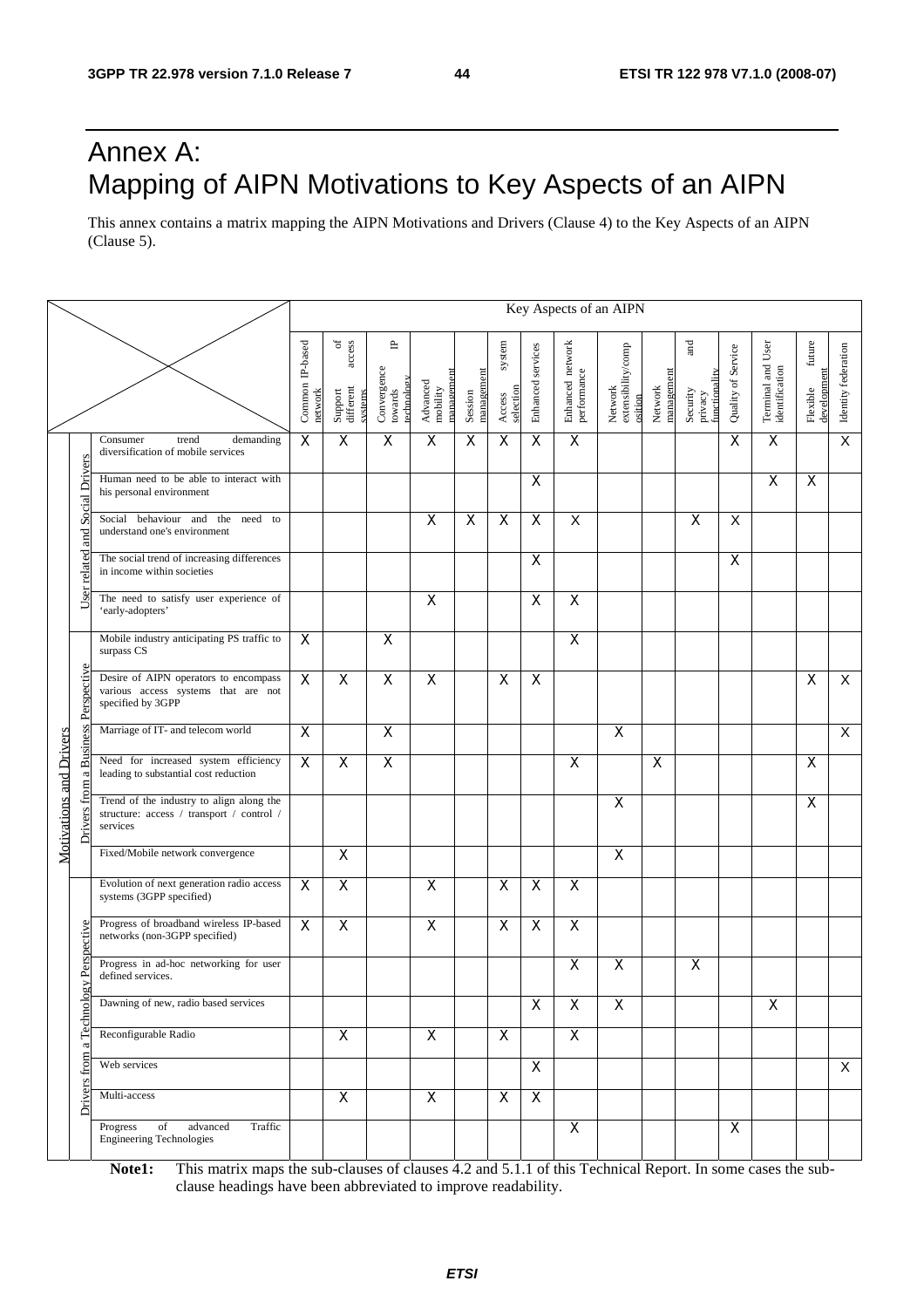## Annex B: Use cases for AIPN key aspects

## B.1 Resilience in the presence of network disruptions and intermittent connectivity

#### **Use case:**

This use case is illustrated in the figure below.



The user is driving a car. While being under good radio coverage, he starts an IMS session with several media. The car goes through a tunnel where there is no radio coverage, and comes out of the tunnel into good radio coverage a minute later. Connections using disruption resilient transport protocols are automatically re-established and these protocols restore the communication to the point they were before the interruption.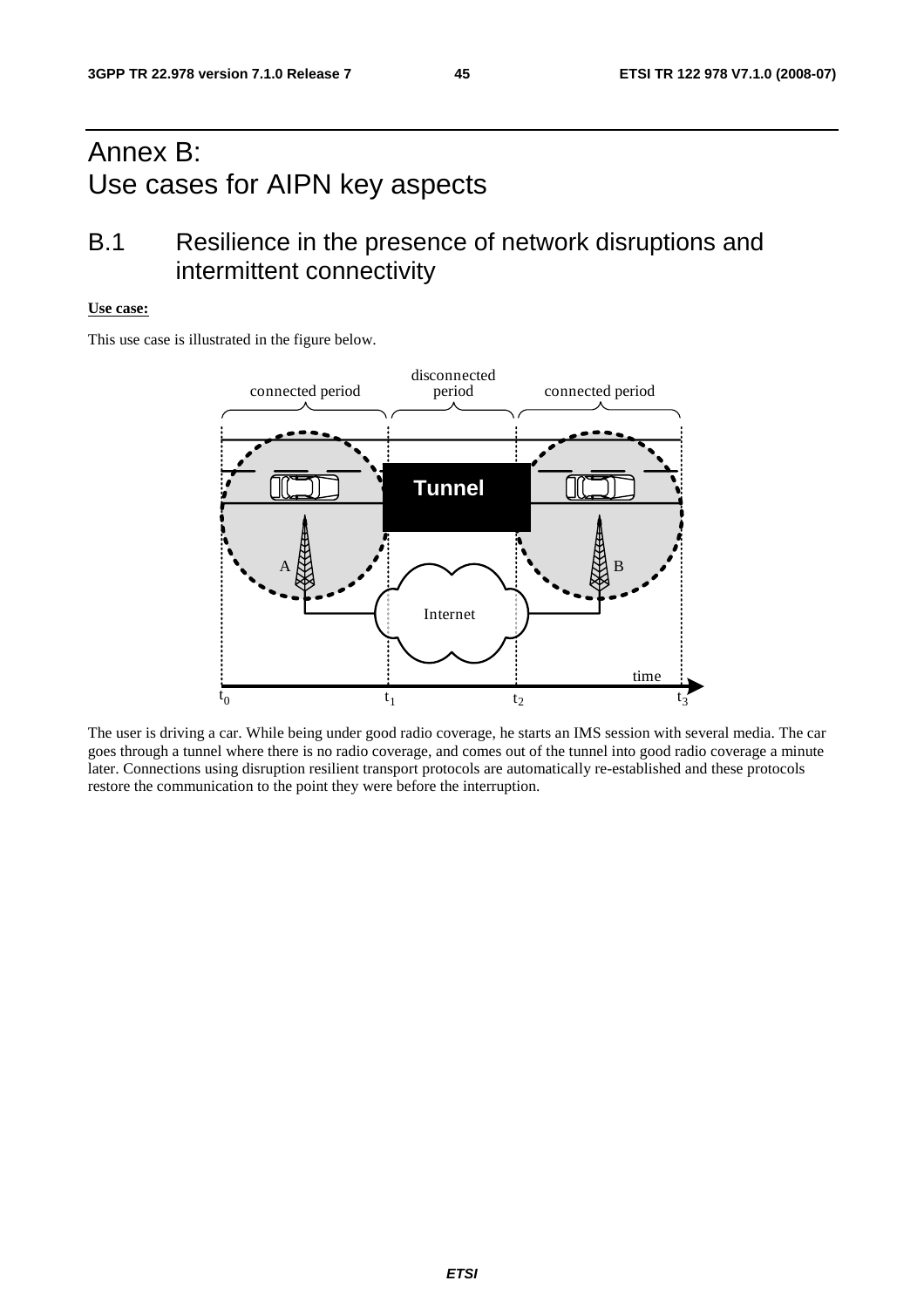## B.2 Service adaptation to terminal capabilities

### **Use case:**

This use case is illustrated in the figure below.



Alice has a mobile device and Bob has a fixed one. Both devices have equal audio but different video capabilities in terms of screen size, number of colors and video codecs supported. Alice establishes a multimedia connection with audio and video components to Bob. The terminal capabilities are discovered and it is realized that Bob's terminal has better video capabilities than Alice. The terminal informs the network that it is unable to support new the new video codec and the AIPN then introduces a video transcoder in the path of the video media to adapt the video signal (stream, codec, format, etc) to the video capabilities and bit rates available on each side of the transcoder.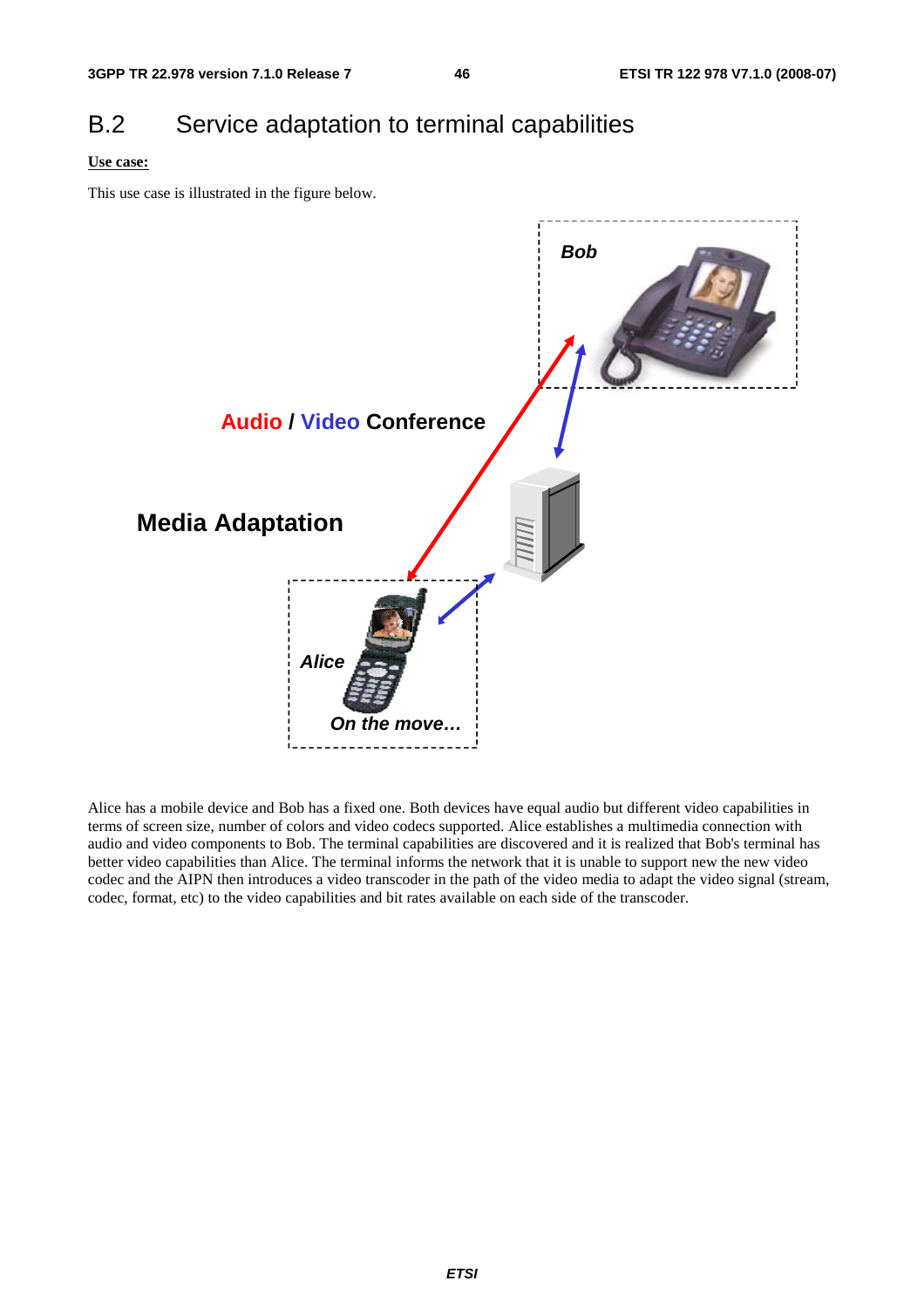## B.3 Facilitate integration of networks with different administrative domains (e.g. handle negotiation of administrative issues, security, trust, etc)

### **Use case:**

The following picture illustrates this use case.



Bob has his own Personal Area Network (PAN). While at home, this network is composed with the Home Area Network using WLAN, which in turn connects externally with a local hotspot service, which in turn connects to a cellular network. Bob's PAN, Bob's Home-WLAN, the local hotspot service and the AIPN cellular access system are under different administrative domains. Still, if Bob moves outside coverage of his Home-WLAN, his PAN will communicate with the outside world via the local hotspot service. If he moves outside coverage from the hotspot service, his PAN will communicate with the outside world via the AIPN cellular access system.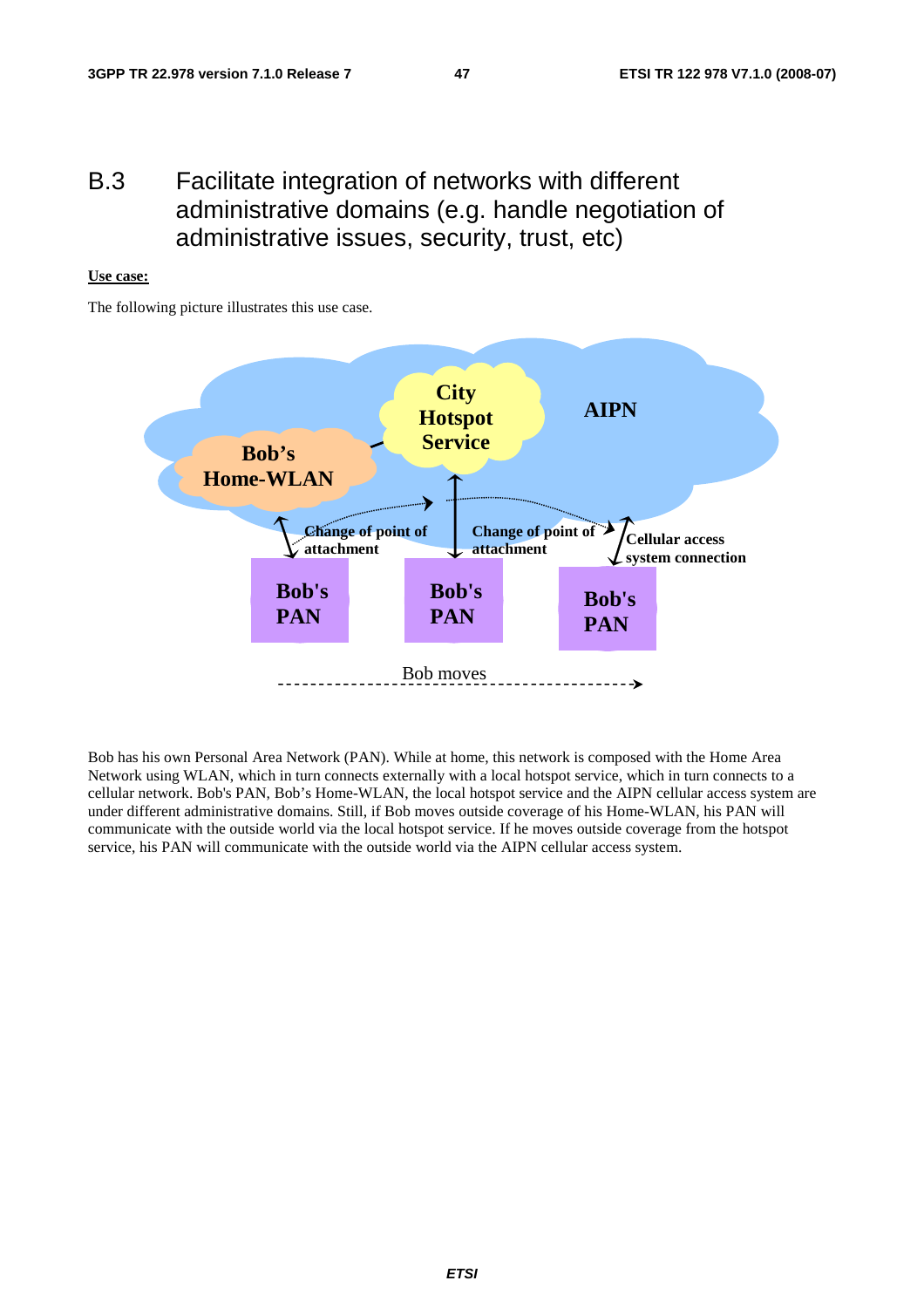## Annex C: Use cases for Security

- C.1 User issues
- C.1.1 Ensure privacy and authenticity so that the user can trust the information he is receiving. This should cover private user to private user communications as well as private user to service provider communications

### **Use case:**

Using the AIPN operator as a certificate checking authority.

The figure below illustrates this case:



A user wants to access his medical records, stored in the hospital server, with his mobile terminal. The user connects with the hospital and authenticates itself. The hospital authenticates to the user by sending a certificate CH signed by certification authority CA. The user, however, does not recognize CA and asks the AIPN operator to check the validity of CH. The AIPN operator checks the validity of CH and informs the user about the positive result. At that point the user is sure that the information is really coming from the hospital.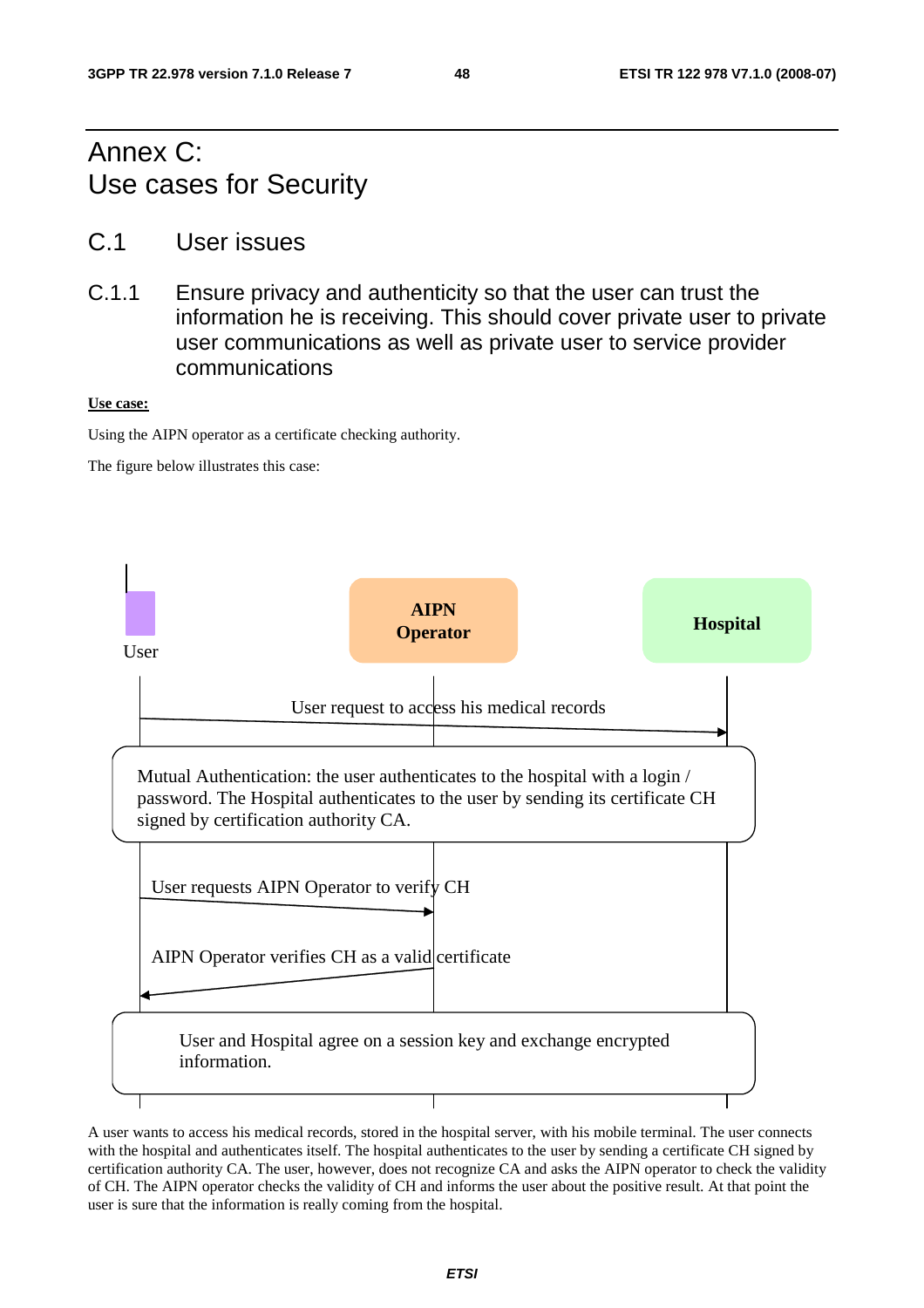## C.1.2 Multiple user identities: Users should be able to have multiple identities from different providers, with the relationship between identities hidden to particular providers (thus supporting privacy)

### **Use case:**

The AIPN operator generates temporary identities for the user to be used towards different providers.

The figure below illustrates this case:



The user wants to connect to two providers but keeping full privacy. The AIPN operator enables this possibility by acting as a mediator. The AIPN operator allows the user to gain access to the two providers with completely different identities. Both identities are temporary ones and can not be correlated in any sense by just looking at log records in Provider A and Provider B.

In order to enable this type of service, the providers have to establish a "trust relationship" with the AIPN operator, so that he can perform accounting towards that AIPN operator for the services provided to the AIPN operator's subscribers.

The user already has a long term relationship with the AIPN operator, and will be billed by the AIPN operator for services he accesses via external providers.

The AIPN operator does know the user's real identity and the temporary pseudonyms that he has given to the user to access services from external providers. The AIPN operator can then correlate the real and temporary identities for billing purposes.

### **Use case:**

The AIPN operator generates temporary identities for the user to be used towards different providers. An identity broker, e.g. Liberty Alliance, acts as the long term trust relation centre.

This use case is similar to the previous one, but in this case the AIPN operator does not have a long term trust relationship with the providers, instead the AIPN operator has a long term relationship with an identity broker, e.g.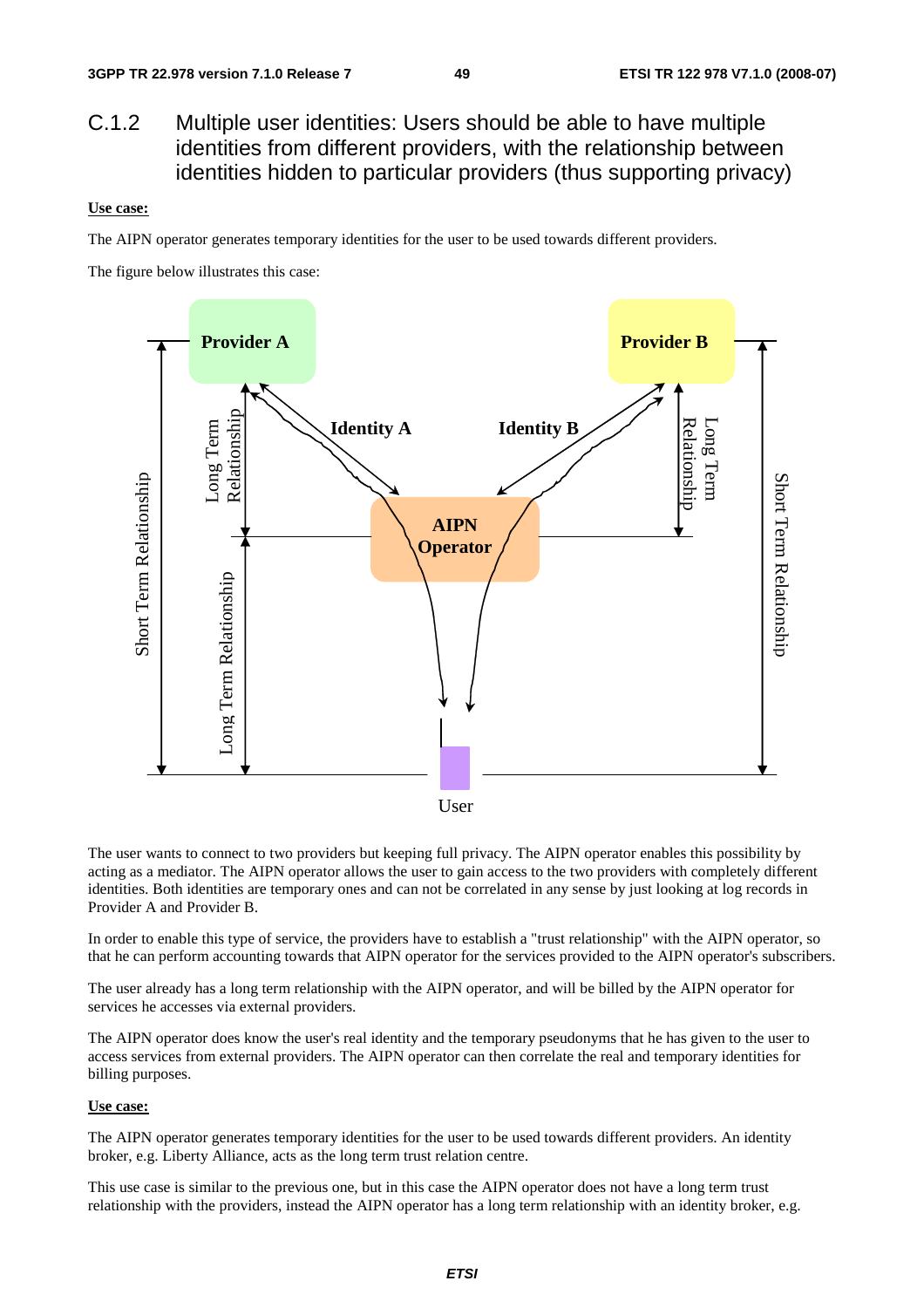Liberty Alliance, and the identity broker has a long term trust relationship with the external providers. This case is illustrated in the figure below:



The user wants to connect to two providers but keep full privacy. The AIPN operator enables this possibility by acting as a mediator. The AIPN operator allows the user to gain access to the two providers with completely different identities. Both identities are temporary ones and can not be correlated in any sense by just looking at log records in Provider A and Provider B.

The AIPN operator however, does not have a trust relationship with the providers but has one with an identity broker e.g. Liberty Alliance. The providers also have a trust relationship with the identity broker. So the identity broker is used as the common trust point to for the providers to offer services to the AIPN operator's subscribers. The AIPN operator can offer these services fully protecting the privacy of its subscribers.

## C.2 Network issues

## C.2.1 Fast re-authentication shall be possible

### **Use case:**

Fast re-authentication in handovers between access systems.

The figure below illustrates this case: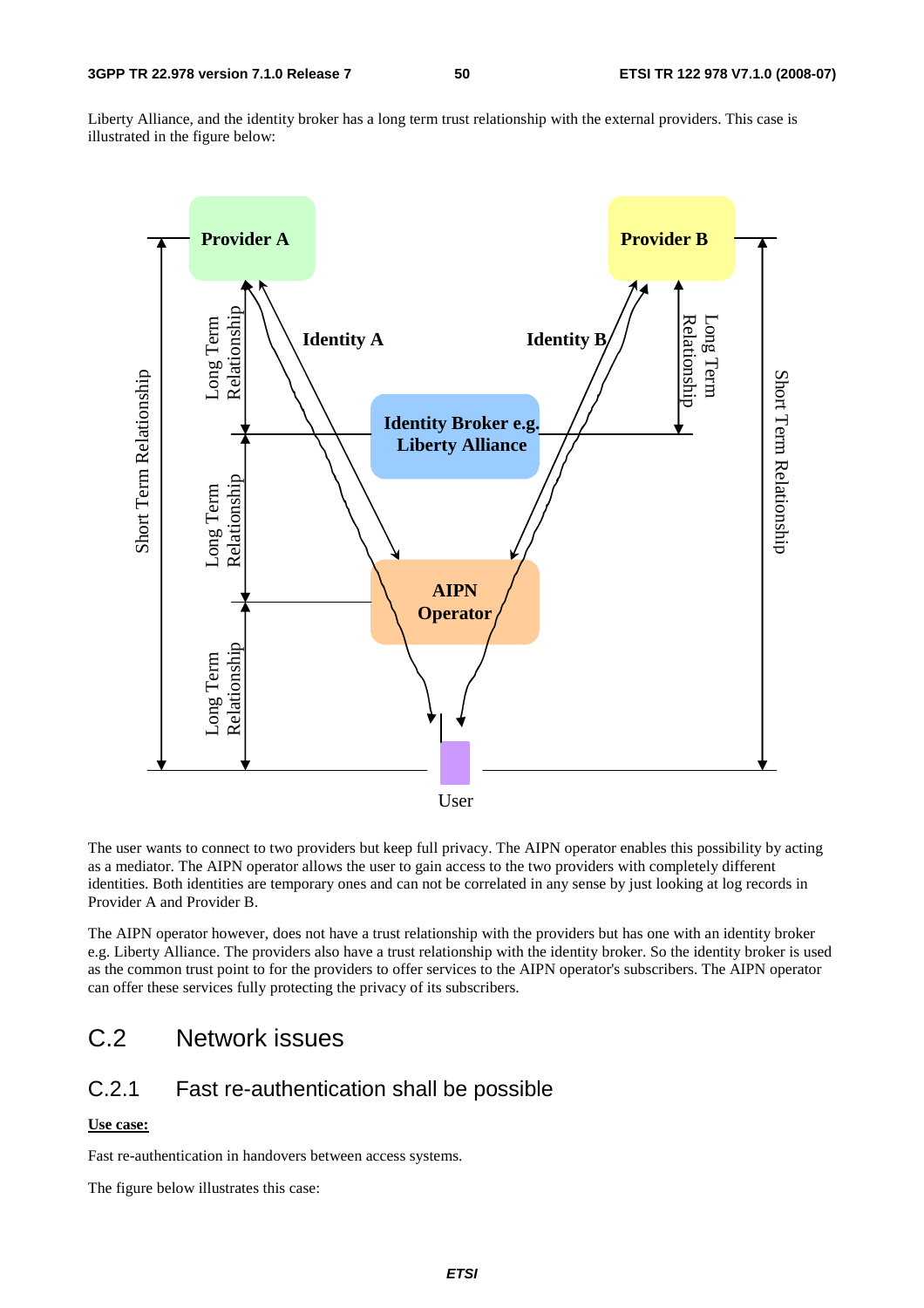

The user is initially connected to Access System-A and has a session with several media established. He moves towards Access System-B, which may be under a different administrative domain than Access System-A. In this case there are mechanisms for fast authentication to continue communication across Access System-A and Access System-B.

Note: In this case the user's terminal needs to support each of the access systems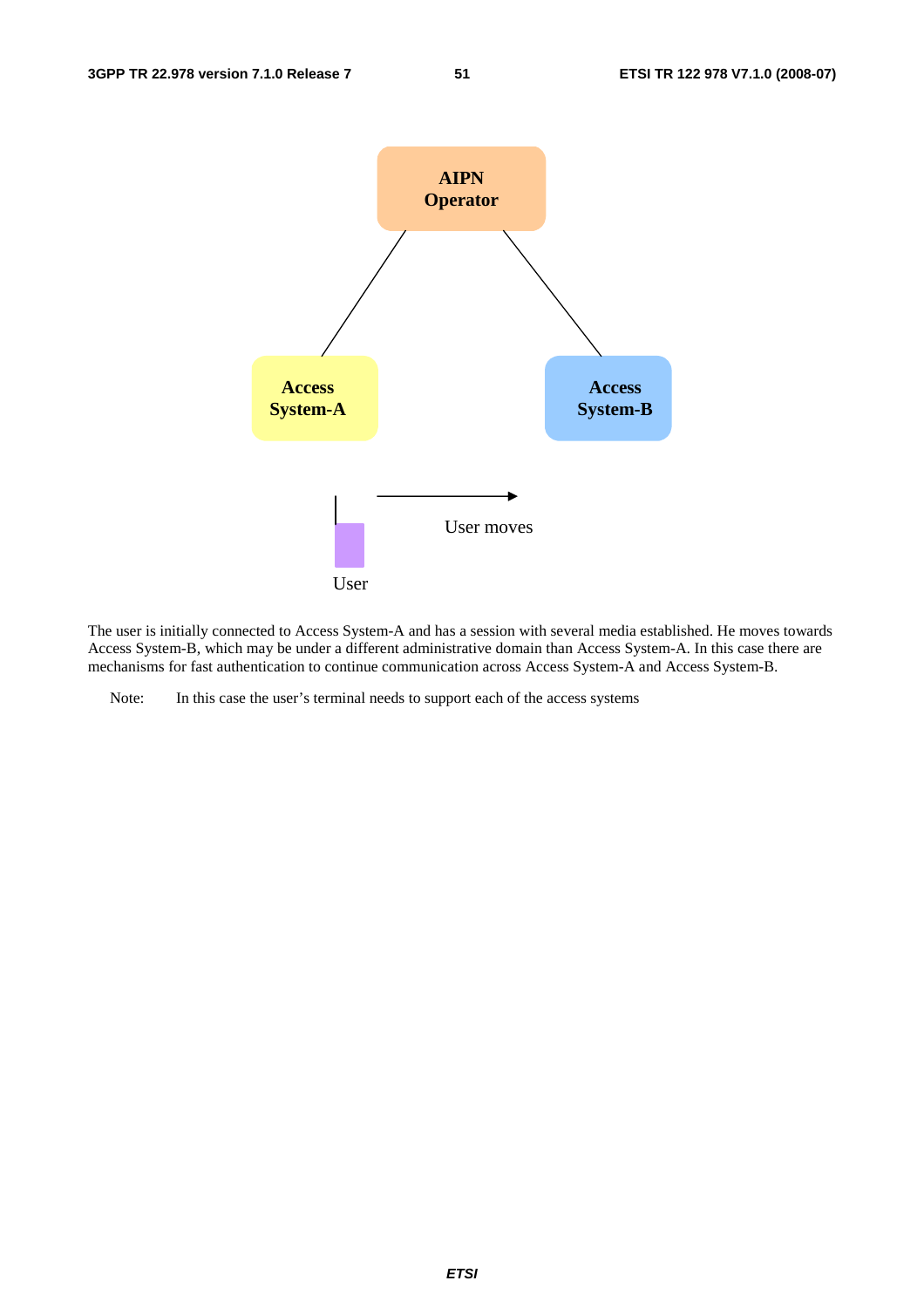## Annex D: Security Issues

These issues are very high level and many aspects need to be investigated further to be able to specify them more clearly. This could e.g., include:

- Investigating how and where to realize policy enforcement functionality to get the most general, efficient and secure solution to protect the end-users and the AIPN operators' networks.
- Reviewing architectural and protocol features to get a better understanding of how to protect the network against attacks such as denial-of-service.
- Investigate how to develop a homogenous SSO concept taking privacy and anonymity requirements into account.
- Investigating the need for end-to-end security solutions.

In summary, the challenges will be in understanding the new risks to identify any new or lacking security requirements, and of course finally ensuring that the right mechanisms are in place.

To mitigate the problems and protect users and systems and to deter from attacks different types of policy enforcement functions are needed to build trusted domains. Policy enforcement should cover

- Available network services. General purpose IP access may be restricted or tunneled securely through the network.
- Traffic/content inspection in the AIPN to stop download of malware and intrusive content.
- Spam control
- Blocking of non-trusted services and service providers
- Traffic separation
- Traffic origin (e.g. prohibit source IP address spoofing).

There will be a need for policy enforcement controlled by end-users and by AIPN operators and a need to investigate how and where to realize policy enforcement functionality to get the most general, efficient and secure solution.

End-user policy enforcement will become a very important function, which AIPNs will have to provide. One particularly important area is to control distribution of location information. However, presence information in general could be just as sensitive.

For protection against denial-of-service attacks, architectural and protocol features have to be reviewed**.** 

## D.1 Trust domains

Often, the only means to deter attackers and mitigate threats are to build logging and detection systems to make the risk of getting caught sufficiently high. Thus, it will be critical to define trust domains, means to establish trust, authenticate and authorize users and systems, and put requirements on trusted hardware (especially end-user equipment). A key issue is if monolithic mobile phones can become the trusted devices in which AIPN operators can enforce different policies.

A specific issue is how to design the trust model when ad-hoc extensions of access systems are offered by ordinary enduser equipment. Should all such traffic just be tunneled through the ad-hoc extension or should there be some policy enforcement performed. There is also the question of who is responsible for the traffic from the Ad-hoc Network. Either the originating device of the traffic or the relaying device (or both) has to be responsible. Since they belong to different end-users, maybe having different AIPN operators, this may pose a problem.

Another issue is how to enforce policies in multi-access system environments. One threat scenario is that a user connects his device to two different domains with different "trust levels".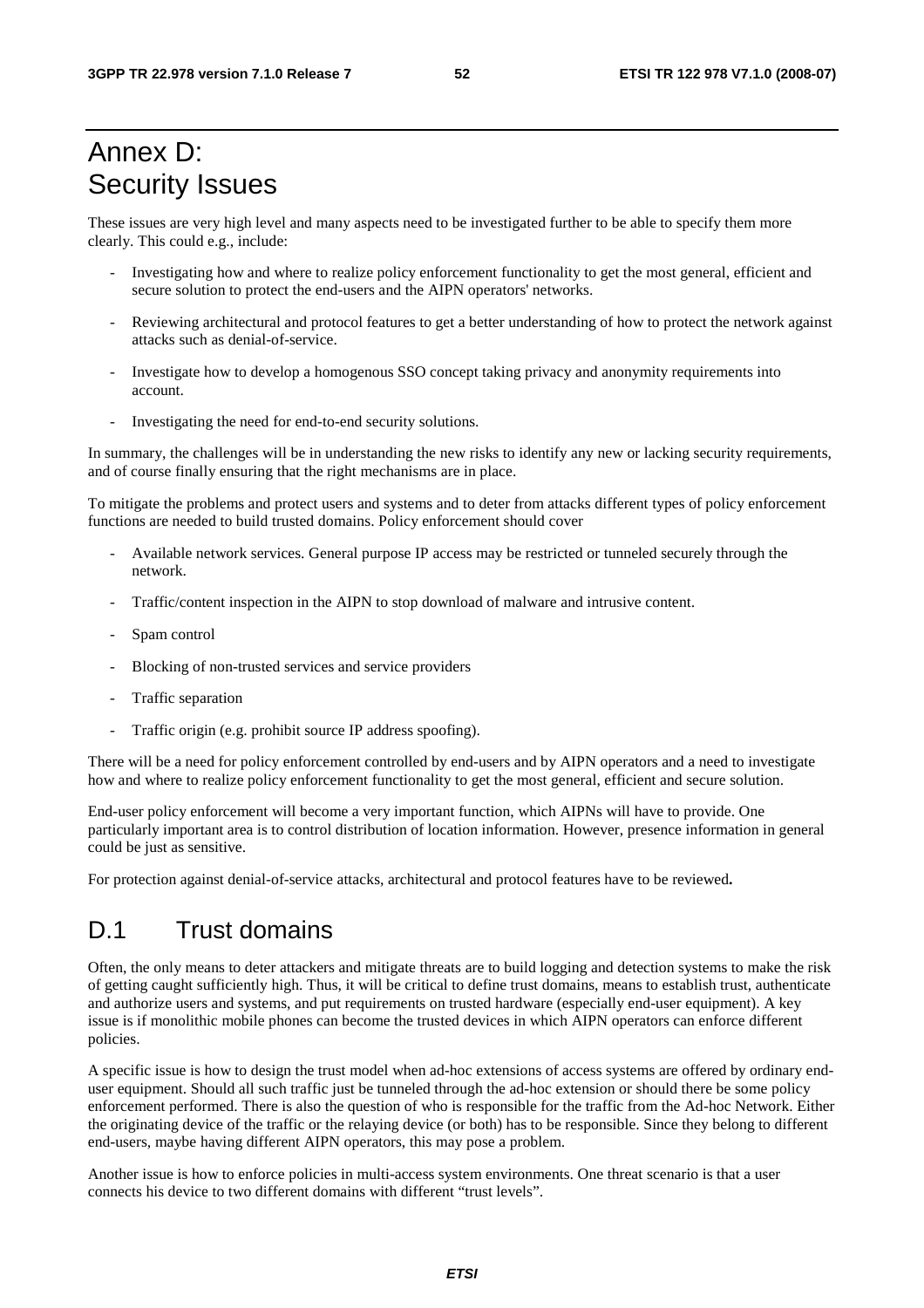## D.2 Trust establishment

There is a need for different trust establishment mechanisms e.g. for end-users towards AIPN operators, end-users towards service providers, between end-user and between service providers. These mechanisms may be identical but could also be based on different principles if that would make them more efficient.

The natural choice for authentication of end-users towards AIPN operators is of course (X)SIM based. However, public key based systems may have advantages for other situations. The DRM solutions also show the need for secure authentication of trusted hardware.

A basic end-user requirement is that security mechanisms should be automatic and invisible to the end-user. User authentication and authorization should be able to be performed with a minimum of user interaction. At the same time, legitimate requirements on user privacy and even anonymity should be able to be catered for. Current work in SA3 (GAA/GBA) and Liberty show that there is a need for simple and uniform trust establishment mechanisms for service provisioning at different levels.

To increase user convenience, make systems less complex, simplify application development a common, standardized, homogenous SSO system taking privacy and anonymity requirements into account is needed. Today, we are moving towards a situation in which we have a set of diverse user authentication and authorization mechanisms tailored for different services.

## D.3 Network heterogeneity and traffic protection

Specific issues that need to be reviewed are

- Location of the network point of trust. Network point of trust means the first network point at which user payload traffic is available in plaintext format. Simultaneous multi-access should be taken into account.
- Should user authentication and key agreement be performed on layer 3 (IP-layer) to enhance "portability".
- Layer 2 protection is needed to protect system signaling and protect against Denial of service attacks. How to establish keys?
- How to handle the situation that in the future user payload traffic and end-user equipment control signaling traffic may have different endpoints in the AIPN
- New means to derive and distribute keys based on an initial user authentication.

## D.4 End-to-end protection

With the introduction of IP based conversational multi-media over an AIPN, many users could feel a need for better end-to-end protection of their communication. A natural first step would be to introduce end-to-end integrity protection to guarantee the authenticity of data. Confidentiality of data may also be required (e.g. government agencies). Thus, the AIPN should be designed to allow efficient end-to-end protection of multimedia sessions. Here it might be beneficial to deploy (new) generic protocols for key management and data protection to limit signaling and computational load in the terminals. Lawful intercept requirements have also to be considered.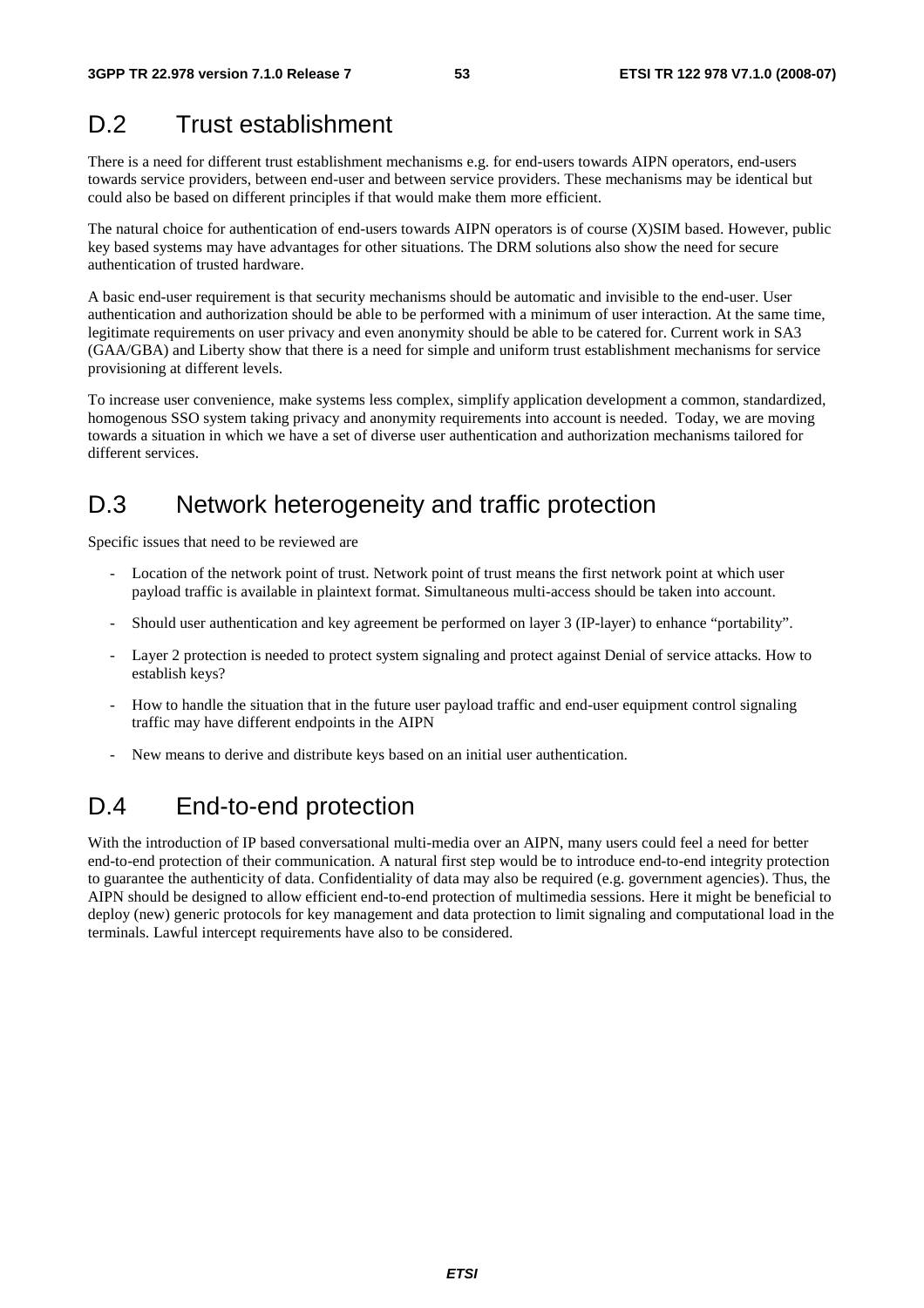## Annex E: Use cases for Personal Network (PN), Personal Area Network (PAN), Ad-hoc Network and Moving Network Support

The following use cases are intended to provide some examples of how the AIPN is impacted by major categories of user networks. This should not be considered an exhaustive list of possible use cases. Detailed consideration of the networking of user terminals is for further study.

E.1 Personal Network (PN)

## E.1.1 Use case 1: PN with the terminal away from the user

The AIPN provides a connection between the user's personal terminal and a terminal connected to the PC in his home such that the user is provided with a virtual secure Personal Network. Through this secure link, a user is able to synchronise his 3GPP terminal with data contained on his PC at home or monitor his heating or burgular alarm system while away from his home. Additional devices would enable connection to the user's car or holiday home.



Use case 1: PN with the terminal away from the user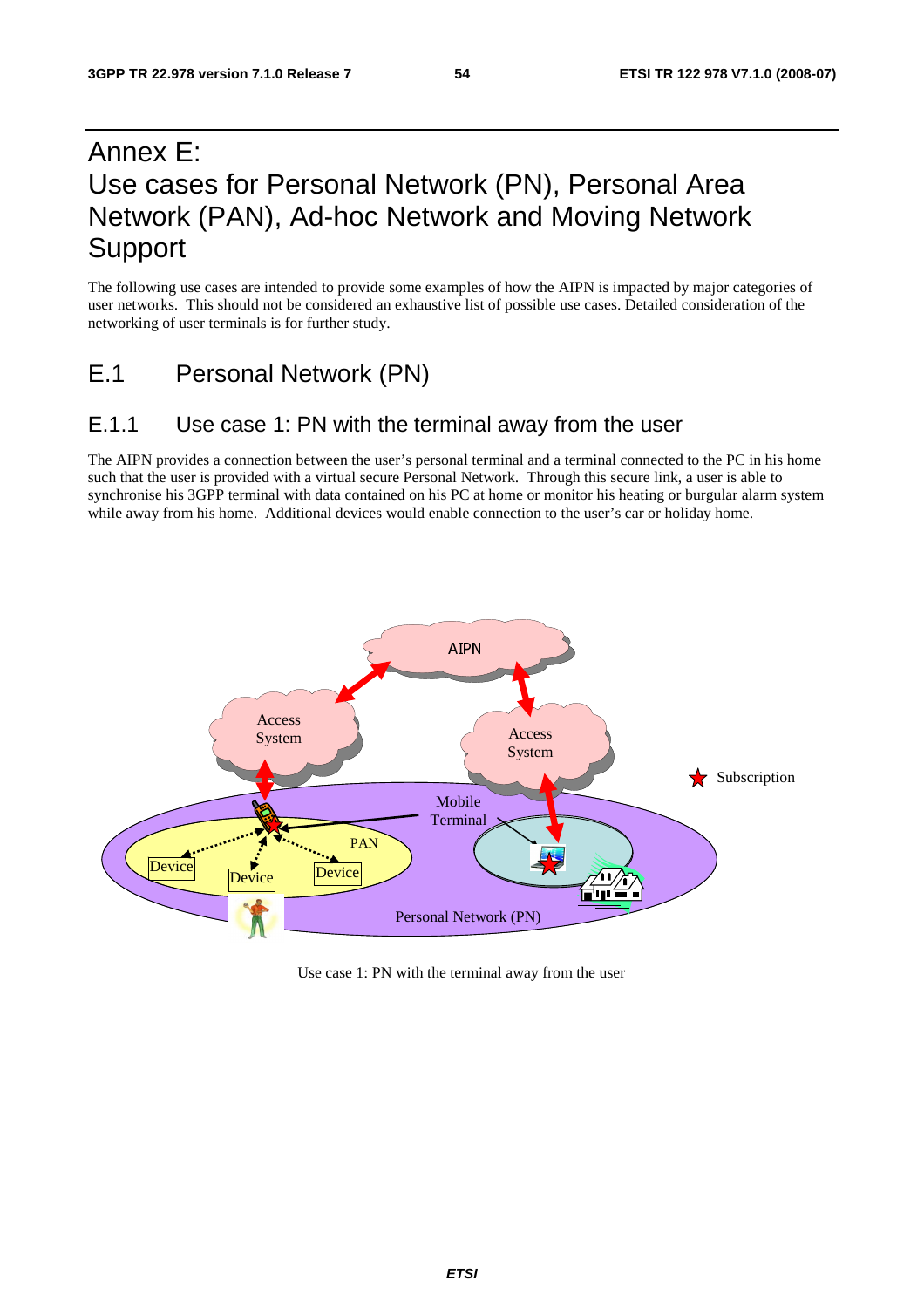## E.2 Personal Area Network (PAN)



## E.2.1 Use case 2: Multiple devices held by the same user

A user will carry a plurality of devices (PDA, music player, laptop, camera, headset, etc.) as well as mobile terminals with him/her. Each of them has a demand to access services provided by the AIPN or to communicate with another entity through the AIPN, but they might lack a USIM and/or a means to directly access to the AIPN.

A mobile terminal, containing a USIM, with short-range wireless connectivity (e.g. IEEE 802.15) can connect to other devices with wireless access when they are close to each other to form a small network called a *Personal Area Network (PAN),* which is controlled by the user of the mobile terminal.

A calling party may request a call indicating the particular terminal/device within the PAN subject to service attributes and terminal/device capability.

## E.2.1.1 Use case 2a: Subscription data within one device only

When only one device (mobile terminal 1) holds a USIM and another device (mobile terminal 2) does not hold a USIM but has a means to access the AIPN, mobile terminal 2 will be authorized to access the AIPN using the USIM in mobile terminal 1. The data transfer channel (i.e. transport and session) can be established and maintained through the access means of mobile terminal 2 as long as mobile terminal 2 can access the USIM through the PAN. If the mobile containing the USIM is removed from the PAN all service sessions, other than those on the mobile containing the USIM, will be terminated immediately.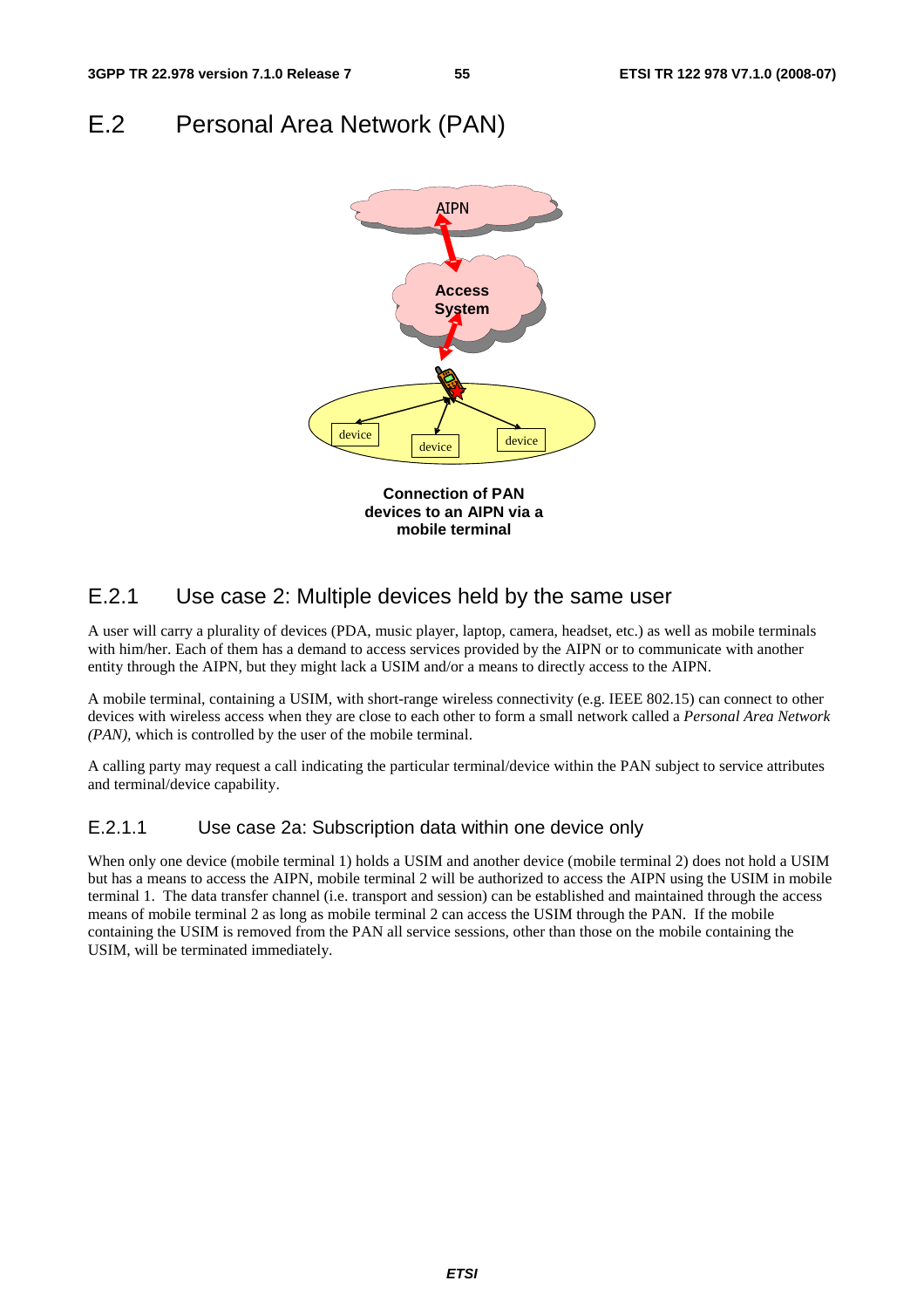

Use Case 2a: Subscription data within one device only

### E.2.1.2 Use case 2b: Relationship between Personal Network and Personal Area **Network**

Devices close to the user are connected using internal PAN means and share a USIM authority for the devices so connected. A device containing an independent USIM may be removed from the PAN yet still remains connected to the user's Personal Network through the AIPN.



Use case 2: Relationship between PAN and PN

A user has a PAN consisting of a number of devices, including a personal device, mobile terminal A, and a device that remains in the user's vehicle, mobile terminal B. Mobile terminal A and mobile terminal B each contain a USIM. While close to the user, and connected using the internal PAN means, communication between mobile terminal A and B (e.g. synchronisation of a database) is achieved directly via the PAN. When the user leaves his vehicle, the PAN connection is lost and mobile terminal B continues to connect to the Personal Area Network (e.g. to continue the synchronisation process) through the users Personal Network by connecting through the AIPN using the USIM contained in Terminal B.

## E.2.3 Impact on an AIPN:

For reliable billing information in all the PAN use cases it is essential that the appropriate USIM is correctly associated with every request for services from the AIPN. Possible causes of double counting, attributing a service request to the wrong user, or other causes of incorrect billing, must be eliminated.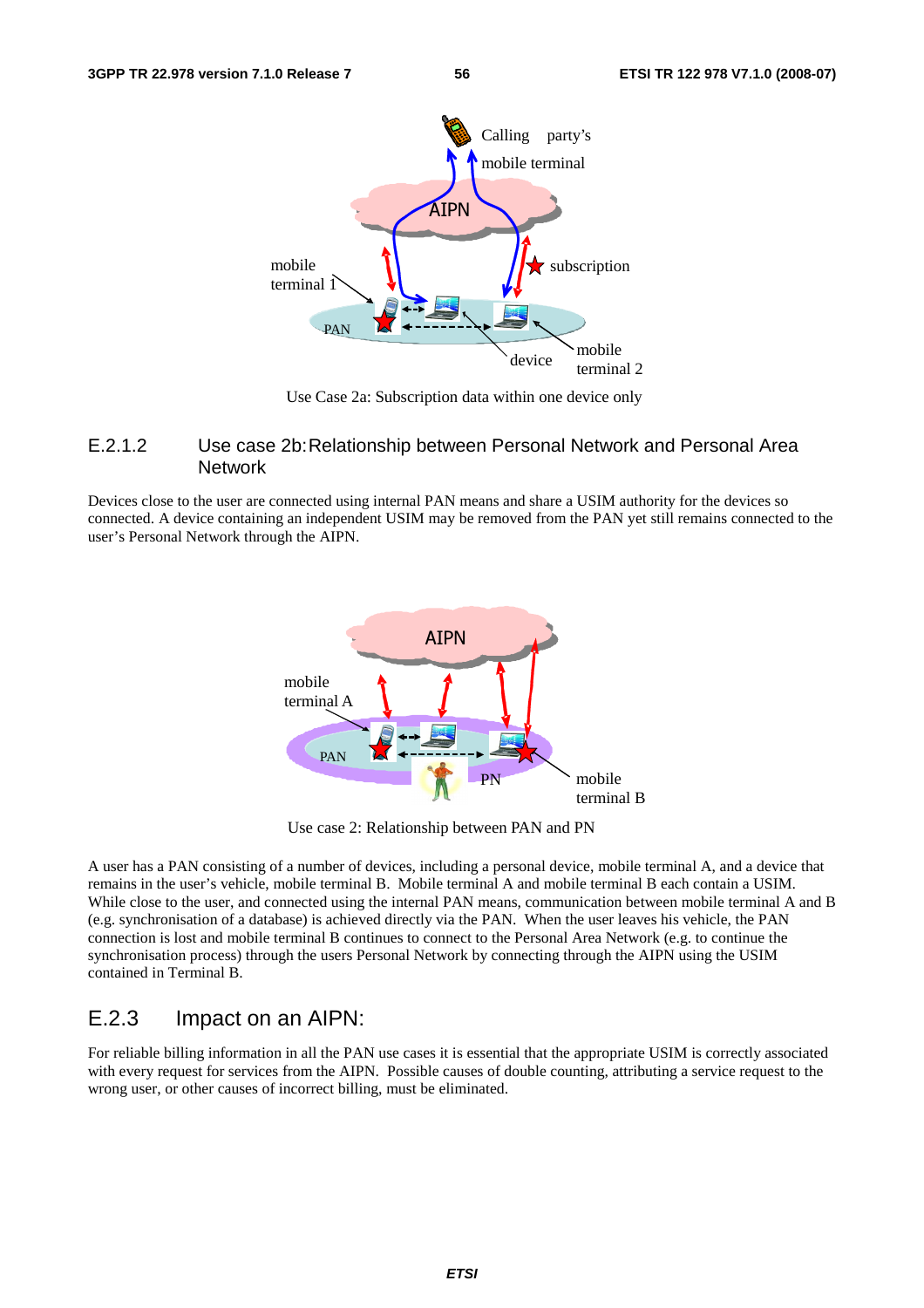## E.3 Ad-hoc Network

## E.3.1 Use Case 1: Formation of an Ad-hoc Network

In this use case, a number of users interconnect their terminal devices to form an Ad-hoc Network. These terminal devices may be capable of connecting to different access systems. The Ad-hoc Network enables its members to access the AIPN through any of the terminal devices that are able to connect to a suitable access system. Each member of the Ad-hoc Network uses their own USIM to obtain whatever services they are individually entitled to use.

## E.3.2 Use Case 2: Movement of an Ad-hoc Network

The Ad-hoc Network may change the terminal device used to forward the consolidated traffic to the AIPN as required. Reasons for change could be;

- 1) Movement of the connected terminal device within the Ad-hoc Network causing it to loose service while another terminal device gains service (not necessarily using the same access system).
- 2) It may be financially advantageous to the group of users for their consolidated traffic to be routed through one particular access system depending on their location or time of day. The users of the Ad-hoc Network may cause their Ad-hoc Network to change access system simply to maintain their fiscal advantage rather than for reasons of access system coverage etc…

## E.3.3 Use case 3: Multiple users within the home



It is possible for a home network to have multiple users. For example, a family may consist of a group of users who share the various devices on a home network through the mechanisms described in Use Case  $1 \& 2$ . From an AIPN perspective they should be seen as independent users, each with capabilities as defined in the use cases above. The AIPN need not be aware that they share the same home network.

Note: The demands of this use case on the individual terminal devices is considered beyond the scope of this document.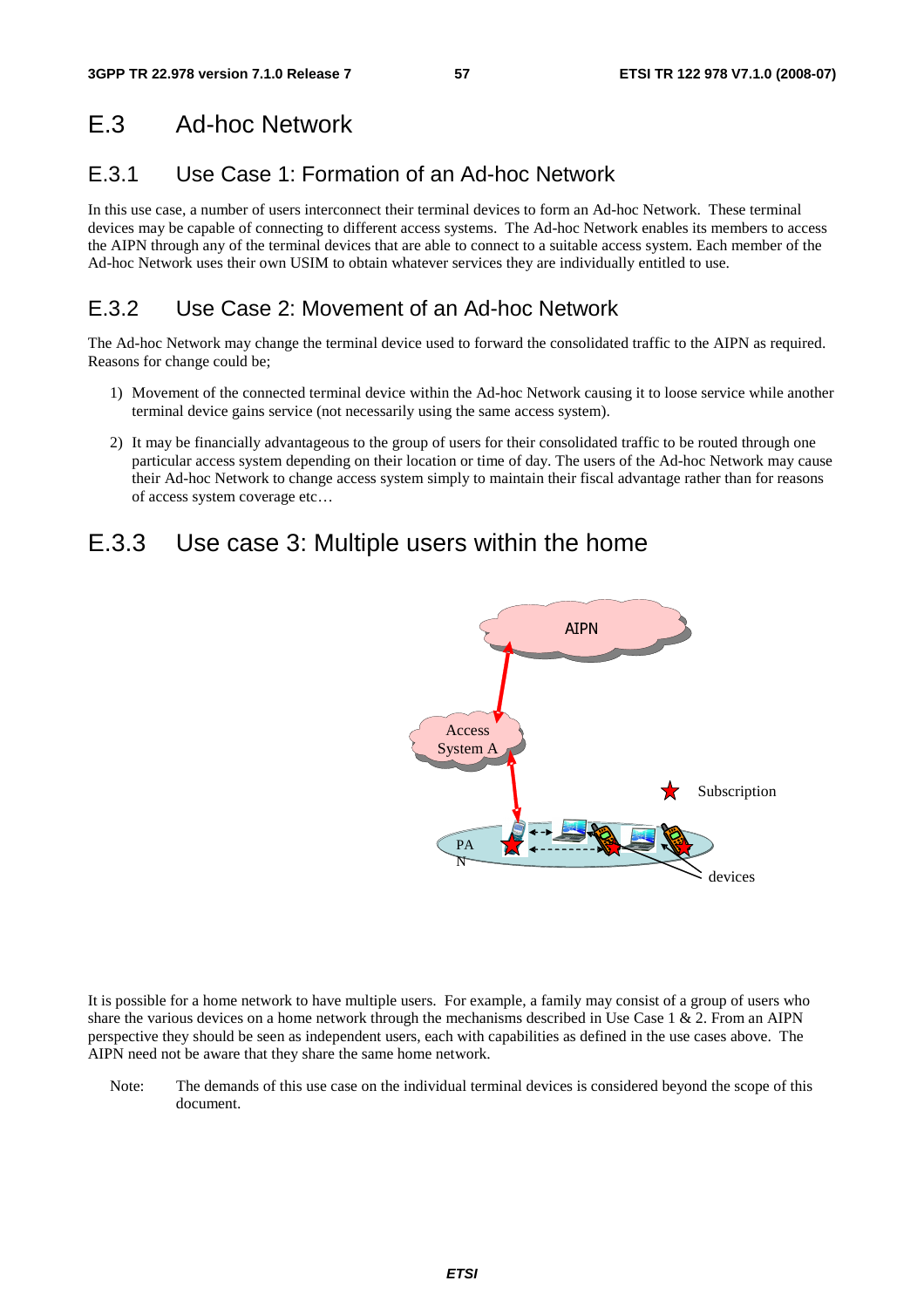## E.3..4 Impact to an AIPN

The AIPN will see consolidated traffic from a group of separate users arriving through an access system. The access system bearing the consolidated traffic may change at any time with no warning to the AIPN. Elements of the consolidated traffic could originate from a PAN.



## E.4 Moving Network

A Moving Network provides access to AIPN for a group of users that move together (e.g. as part of a vehicular network). The devices (terminals) of a Moving Network are connected to a well-defined system (gateway) through which the user devices (terminals) in the Moving Network gain access to the AIPN.

Note: This is a key difference to Ad-hoc Networks, where access to the AIPN can be gained through any device (terminal) that has access.

## E.4.1 Use case 1: Moving Base Station

A moving base station (e.g. a pico cell) is responsible to provide radio access to user terminals in a Moving Network. The moving base station is part of an access system and is owned by the AIPN operator providing the access network. As the access system fully accommodates the Moving Network, it dominates the wireless technology that can be used to connect the user terminal to the AIPN.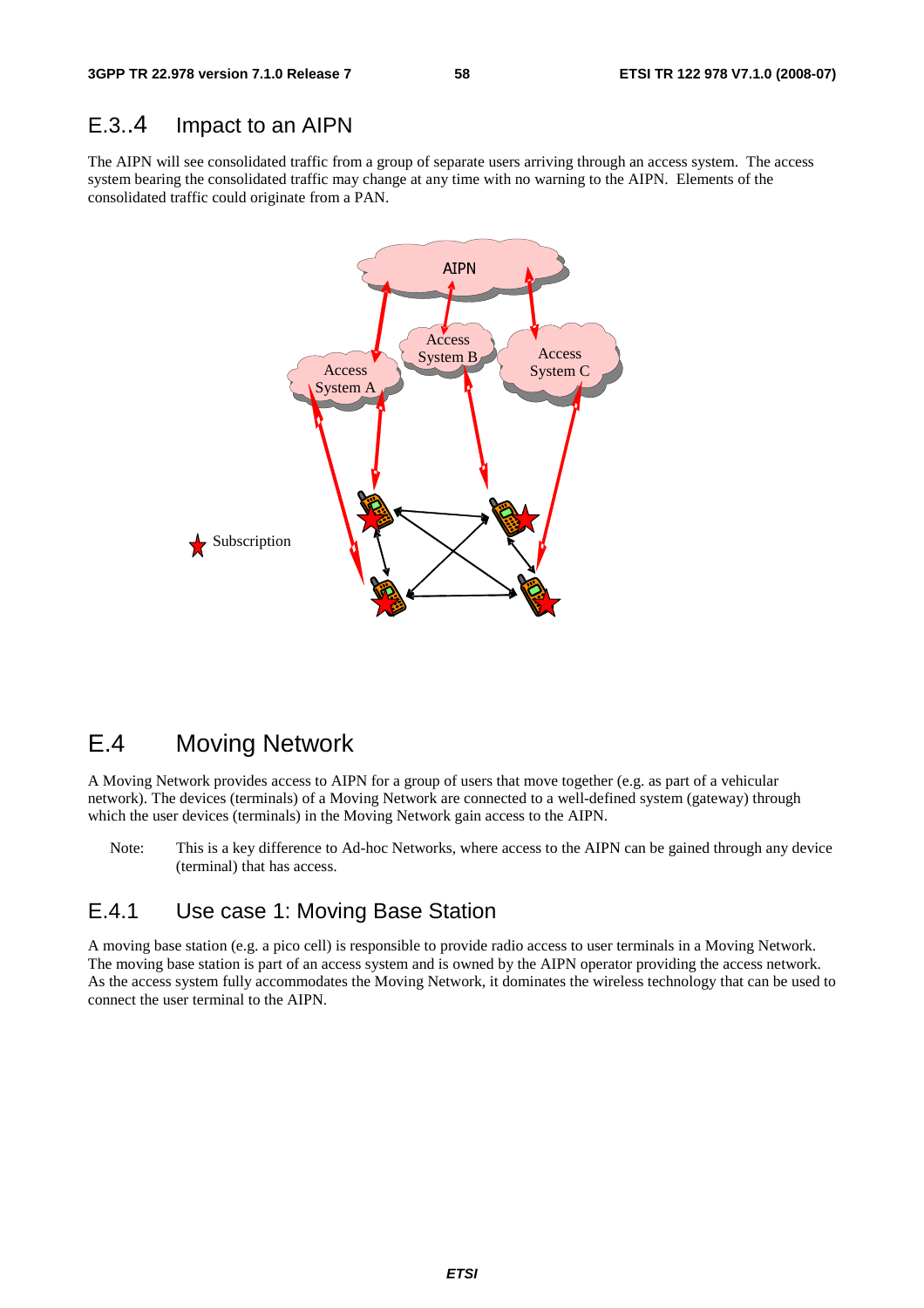

In this use case, mobility for the Moving Network is provided by the access system only.

Note: The AIPN may not see any impact resulting from a handoff of a Moving Network in this use case. The particular impacts of this use case upon the AIPN are for further study.

Advantages of this approach:

- Low or potentially zero impact on the AIPN as mobility is completely handled by the access system (which accommodates the Moving Network)

## E.4.2 Use case 2: Wireless Access Router

A wireless access router (e.g. a WLAN router), owned by a 3rd party network provider (e.g. the train company), is equipped with a means to connect to an AIPN. This connection can be established via any access system that is supported by the wireless access router and for which the wireless access router has a subscription. The wireless access router consolidates traffic from users of the Moving Network towards the AIPN. A variety of wireless or wired access technologies can be used to connect user terminals to the wireless access router.



In this use case, mobility management is split between the AIPN and the access systems. While the AIPN takes care of the handover when the Moving Network changes the access system, the access system provides mobility for handoffs between different cells of the access system.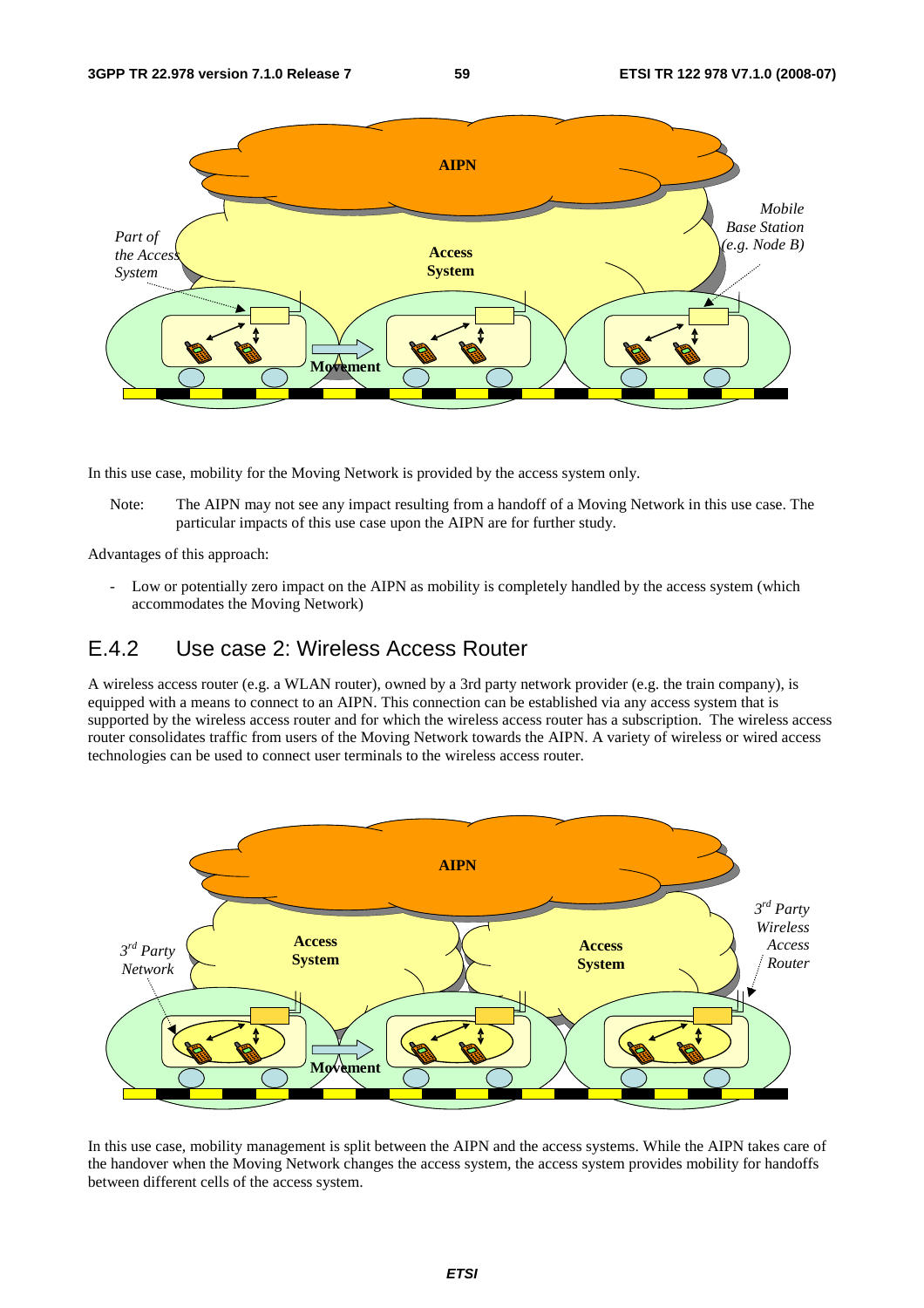#### **3GPP TR 22.978 version 7.1.0 Release 7 60 ETSI TR 122 978 V7.1.0 (2008-07)**

Advantages of this approach:

- The Moving Network is not tied to a single access system; i.e. this approach provides more flexibilty, as it allows the Moving Network to choose the best (e.g. most reliable, fastest, cheapest) access system at any time.
- It enables  $3<sup>rd</sup>$  parties to offer access to an AIPN.

## E.4.3 Use Case 3: Mobile Router

A mobile router, which travels together with a Moving Network, is equipped with some wireless technology that connects itself with the rest of the AIPN. In contrast to the above use cases, the mobile router is considered a component of the AIPN itself. The purpose of the mobile router is to provide the user terminals access to the AIPN. As such it serves as gateway between the Moving Network and the AIPN. A variety of wireless or wired access technologies can be used to connect the user terminals to the mobile router.



In contrast to the above use cases, here mobility of the mobile router is handled solely by the AIPN. The access system does not require any mobility functions.

Advantages of this approach:

- It allows simplification of the access system (i.e. single cell access network)
- Only a single mobility management component is required (i.e. mobility is only handled by the AIPN not the access system)
- The access system does not require support for Moving Networks

## E.4.4 Impact to an AIPN

The access system for the consolidated traffic may change with time (e.g. as the train moves) in a manner that can reasonably be anticipated by the AIPN. Elements of the consolidated traffic from a Moving Network may originate from PANs or Ad-hoc Networks covered by the Moving Network.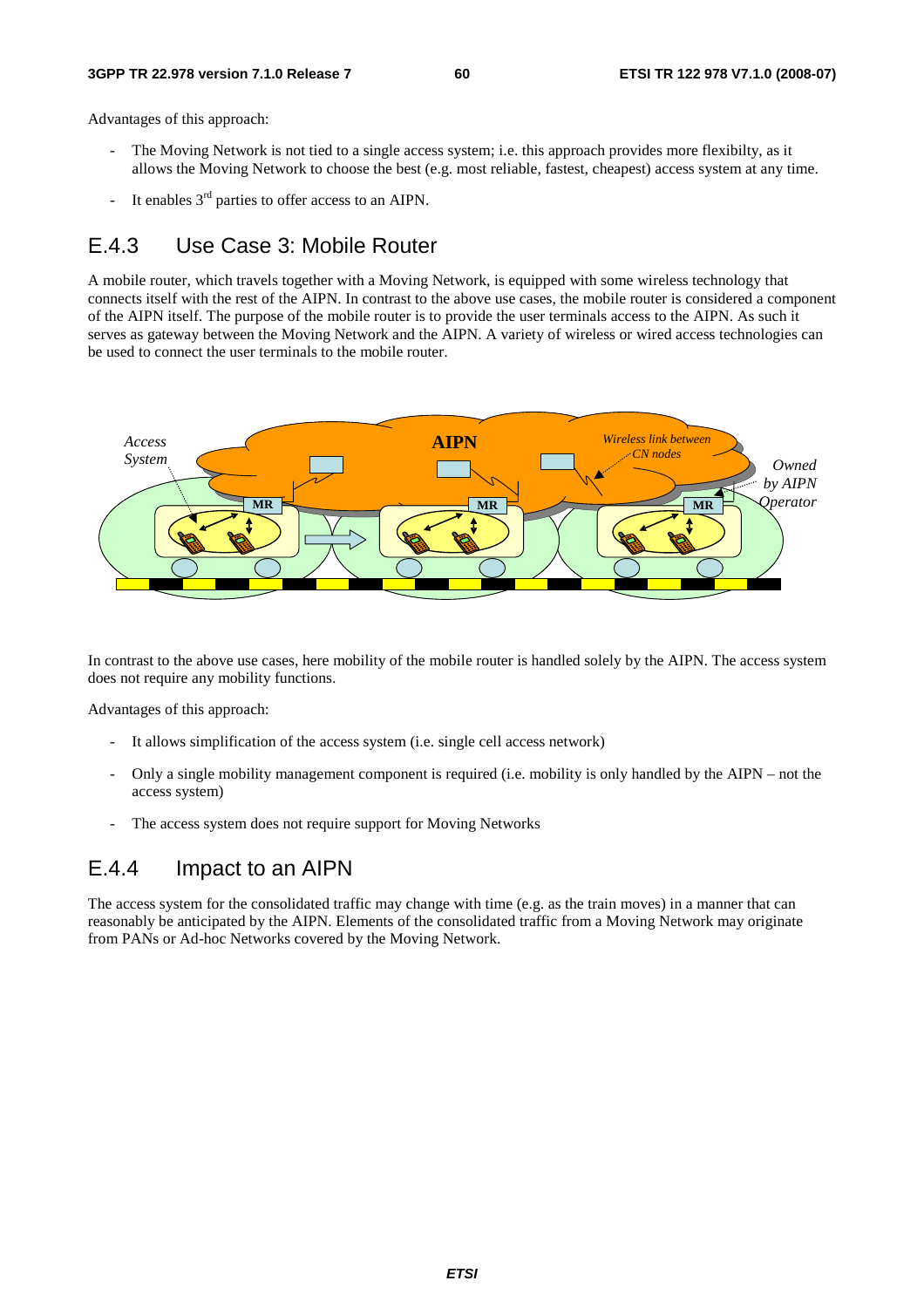## Annex F (Informative): Use Cases for Session Mobility

## F.1 Use Case 1: Redirection of a video stream to the terminal away from the user

A user has a PAN in close proximity and another terminal in his/her home some distance away. A user can use any of their devices (terminals). In this use case the AIPN manages multiple devices (terminals) in different locations as belonging to the same user, and can redirect a session to another terminal. Then, for example, when the user receives a video streaming session but does not have enough storage resource in her terminal, the user is able to redirect the session to the terminal in his/her home and store the video stream in her PC.



Use case: Redirection to a terminal some distance away from the user

## F.2 Use case 2: Seamless mobility of sessions between terminals

This use case is illustrated in the figure below.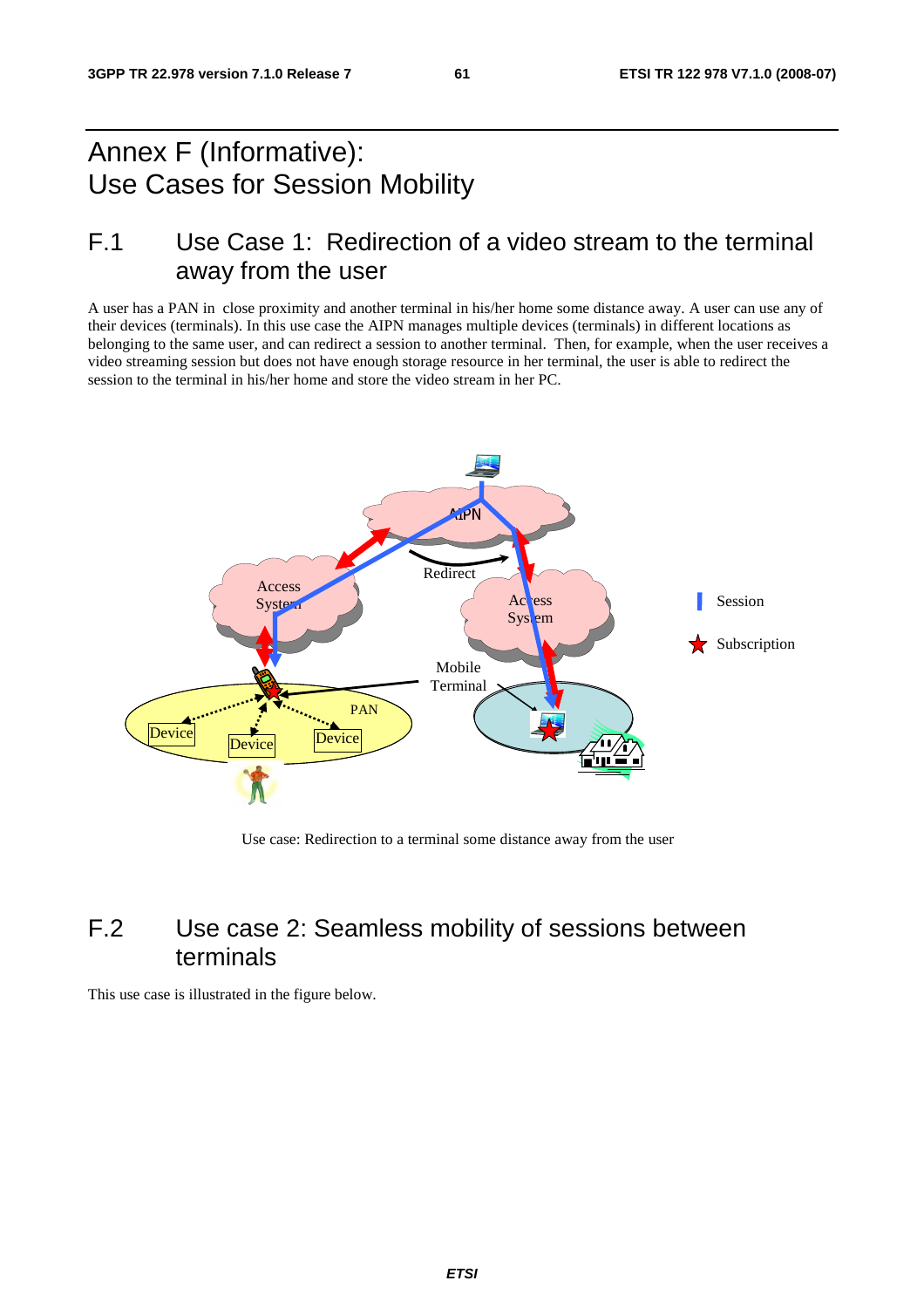

Alice and Bob are having a multimedia session with audio and video components using two high-end multimedia terminals in their offices. Alice needs to leave the office to take the car to visit a customer. She requests a session transfer. AIPN then transfers the session to her mobile phone.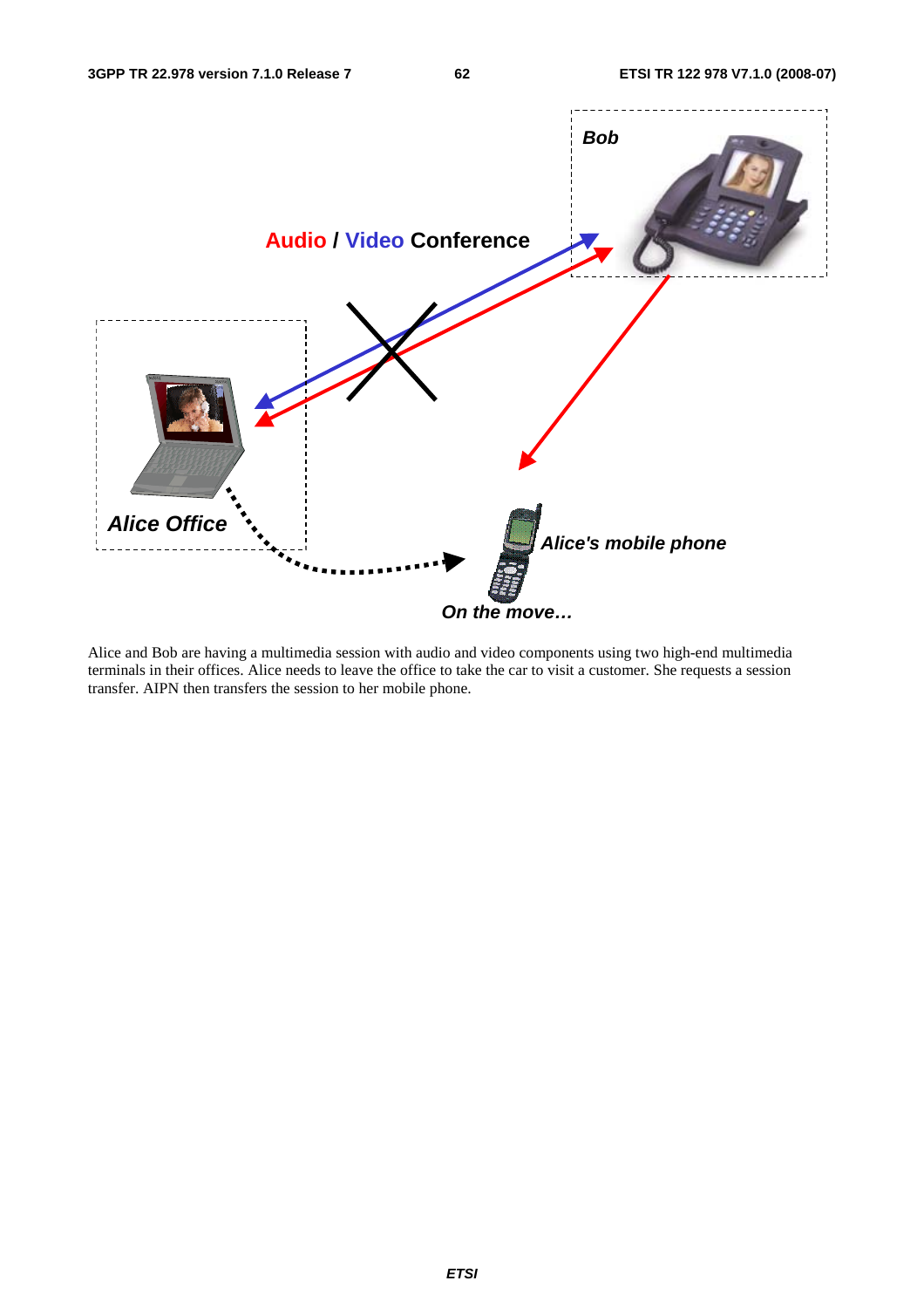## Annex G: Change history

|                | <b>Change history</b> |                |             |           |                |                     |              |                                                                                                                                             |       |            |              |
|----------------|-----------------------|----------------|-------------|-----------|----------------|---------------------|--------------|---------------------------------------------------------------------------------------------------------------------------------------------|-------|------------|--------------|
| <b>TSG SA#</b> | <b>SA Doc.</b>        | <b>SA1 Doc</b> | <b>Spec</b> | <b>CR</b> | <b>Rev</b>     | Rel                 |              | <b>Cat Subject/Comment</b>                                                                                                                  | Old   | <b>New</b> | WI           |
| 10/6/04        |                       |                | 22.978      |           |                |                     |              | Initial TR skeleton provided to<br>SA1 mailing list by rapporteur for<br>comment.                                                           |       | 0.0.0      | <b>AIPFS</b> |
| 18/6/04        |                       |                | 22.978      |           |                |                     |              | Version updated based on<br>comments received on the SA1<br>mailing list.                                                                   | 0.0.0 | 0.1.0      | <b>AIPFS</b> |
| 30/6/04        |                       |                | 22.978      |           |                |                     |              | Version updated to include text<br>proposed within contributions to<br>AIPN SWG held during SA1#25.                                         | 0.1.0 | 0.2.0      | <b>AIPFS</b> |
| 1/7/04         |                       |                | 22.978      |           |                |                     |              | Version updated based on end-<br>to-end review of version 0.2.0<br>created in the AIPN SWG held<br>during SA1#25.                           | 0.2.0 | 0.3.0      | <b>AIPFS</b> |
| 2/8/04         |                       |                | 22.978      |           |                |                     |              | Editorial updates proposed by<br>the rapporteur and discussed on<br>the SA1 mailing list.                                                   | 0.3.0 | 0.4.0      | <b>AIPFS</b> |
| 28/8/04        |                       |                | 22.978      |           |                |                     |              | Output of AIPN SWG in Vienna<br>August 2004                                                                                                 | 0.4.0 | 0.5.0      | <b>AIPFS</b> |
| 14/10/04       |                       |                | 22.978      |           |                |                     |              | Output of AIPN SWG during<br>SA1#26, October 2004                                                                                           | 0.5.0 | 0.6.0      | <b>AIPFS</b> |
| 3/11/04        |                       |                | 22.978      |           |                |                     |              | Raised to version 1.0.0 for<br>presentation to SA #26                                                                                       | 0.6.0 | 1.0.0      | <b>AIPFS</b> |
| 13/1/05        |                       |                | 22.978      |           |                |                     |              | Updated based on the<br>discussion of the AIPN email<br>discussion (November 2004) at<br>the AIPN SWG, London, 13th -<br>14th January 2004. | 1.0.0 | 1.1.0      | <b>AIPFS</b> |
| 14/1/05        |                       |                | 22.978      |           |                |                     |              | Output of AIPN SWG, London,<br>13th -14th January 2004.                                                                                     | 1.1.0 | 1.2.0      | <b>AIPFS</b> |
| 19/1/05        |                       |                | 22.978      |           |                |                     |              | Output of AIPN SWG during<br>SA1#27, January 2005                                                                                           | 1.2.0 | 1.3.0      | <b>AIPFS</b> |
| 20/1/05        |                       | S1-05213       | 22.978      |           |                |                     |              | Upgraded to version 2.0.0 for<br>approval at SA #27                                                                                         | 1.3.0 | 2.0.0      | <b>AIPFS</b> |
| $SP-27$        | SP-050069             | S1-05213       | 22.978      |           |                |                     |              | Approved at SA #27                                                                                                                          | 2.0.0 | 7.0.0      | <b>AIPFS</b> |
| <b>SP-28</b>   | SP-050223             | S1-050496      | 22.978      | 001       |                | Rel-7               | F            | Corrections to TR 22.978                                                                                                                    | 7.0.0 | 7.1.0      | <b>AIPFS</b> |
| <b>SP-28</b>   | SP-050223             | S1-050497      | 22.978      | 002       |                | Rel-7               | ĪF           | Improvements to Key Aspects of 7.0.0<br>an AIPN                                                                                             |       | 7.1.0      | <b>AIPFS</b> |
| $S P - 28$     | SP-050223             | S1-050498      | 22.978      | 003       | $\blacksquare$ | Rel-7               | F            | Improvement of TR 22.978<br>Annexes                                                                                                         | 7.0.0 | 7.1.0      | <b>AIPFS</b> |
| <b>SP-28</b>   | SP-050223             | S1-050499      | 22.978      | 004       |                | $\overline{Rel}$ -7 | F            | Alignment and improvement of<br>recommended requirements and<br>conclusions of TR 22.978                                                    | 7.0.0 | 7.1.0      | <b>AIPFS</b> |
| $SP-28$        | SP-050223             | S1-050502      | 22.978      | 005       |                | Rel-7               | IF           | Content-based Charging<br>between Operators                                                                                                 | 7.0.0 | 7.1.0      | <b>AIPFS</b> |
| $SP-28$        | SP-050223             | S1-050503      | 22.978      | 006       |                | $ReI-7$             | $\mathsf{C}$ | Modification of AIPN session<br>adaptation                                                                                                  | 7.0.0 | 7.1.0      | <b>AIPN</b>  |
| $SP-28$        | SP-050223             | S1-050529      | 22.978      | 007       |                | Rel-7               | C            | Multiple Public Addresses for<br>Single User                                                                                                | 7.0.0 | 7.1.0      | <b>AIPFS</b> |
| $SP-28$        | SP-050223             | S1-050538      | 22.978      | 008       |                | Rel-7               | F            | Enabling integrated services in<br>AIPN                                                                                                     | 7.0.0 | 7.1.0      | <b>AIPFS</b> |
| <b>SP-28</b>   | SP-050223             | S1-050539      | 22.978      | 009       |                | Rel-7               | B            | Introduce Group Communication 7.0.0<br>Services to AIPN                                                                                     |       | 7.1.0      | <b>AIPFS</b> |